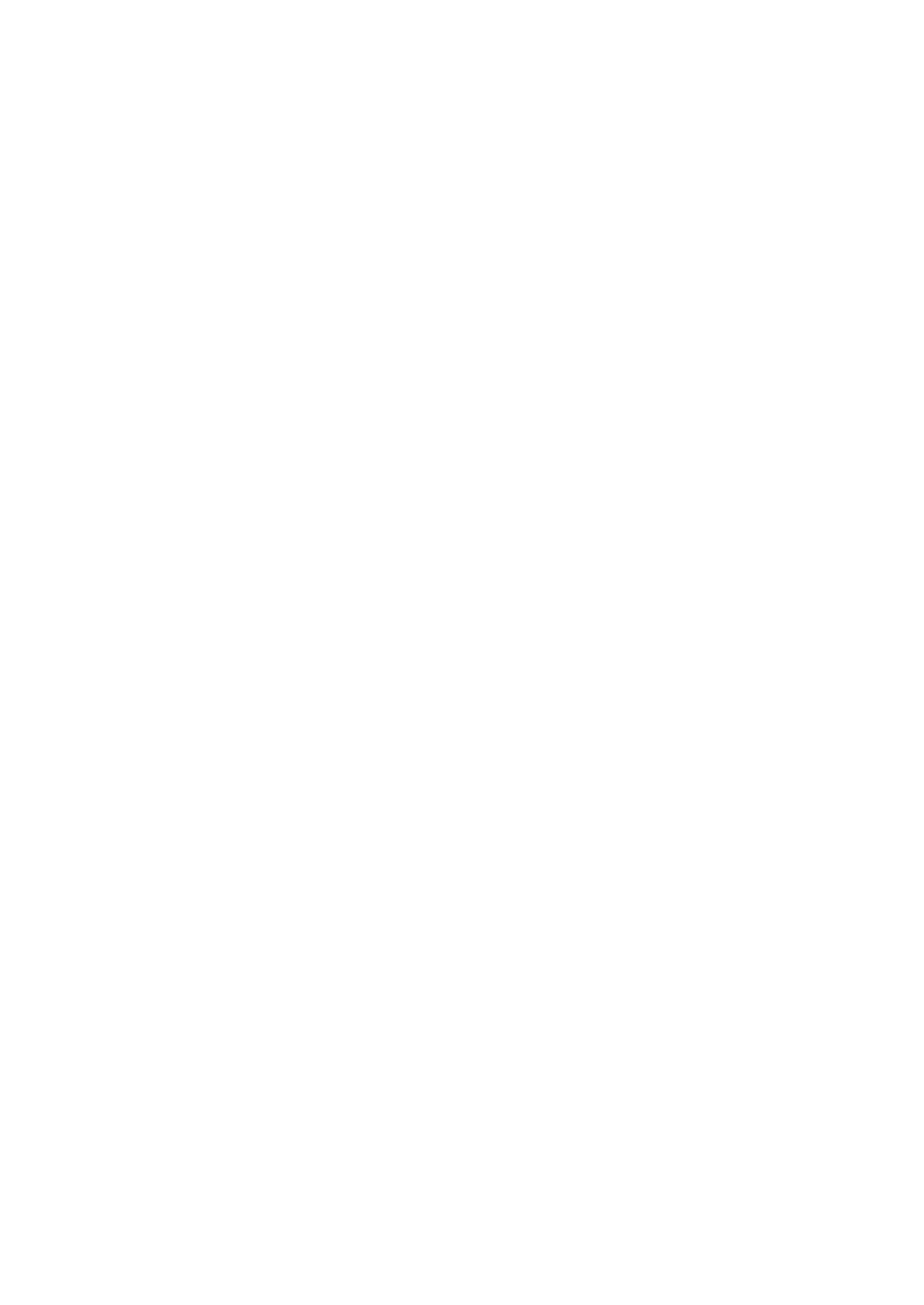## **LIABILITY OF LOCAL ELECTED REPRESENTATIVES FOR ACTS OR OMISSIONS IN THE COURSE OF THEIR DUTIES**

Report by the Steering Committee on Local and Regional Democracy (CDLR) prepared with the collaboration of Maître Philippe Petit

Adopted by the CDLR at its 21st meeting, 2-5 June 1998

Local and regional authorities in Europe, No. 67

Council of Europe Publishing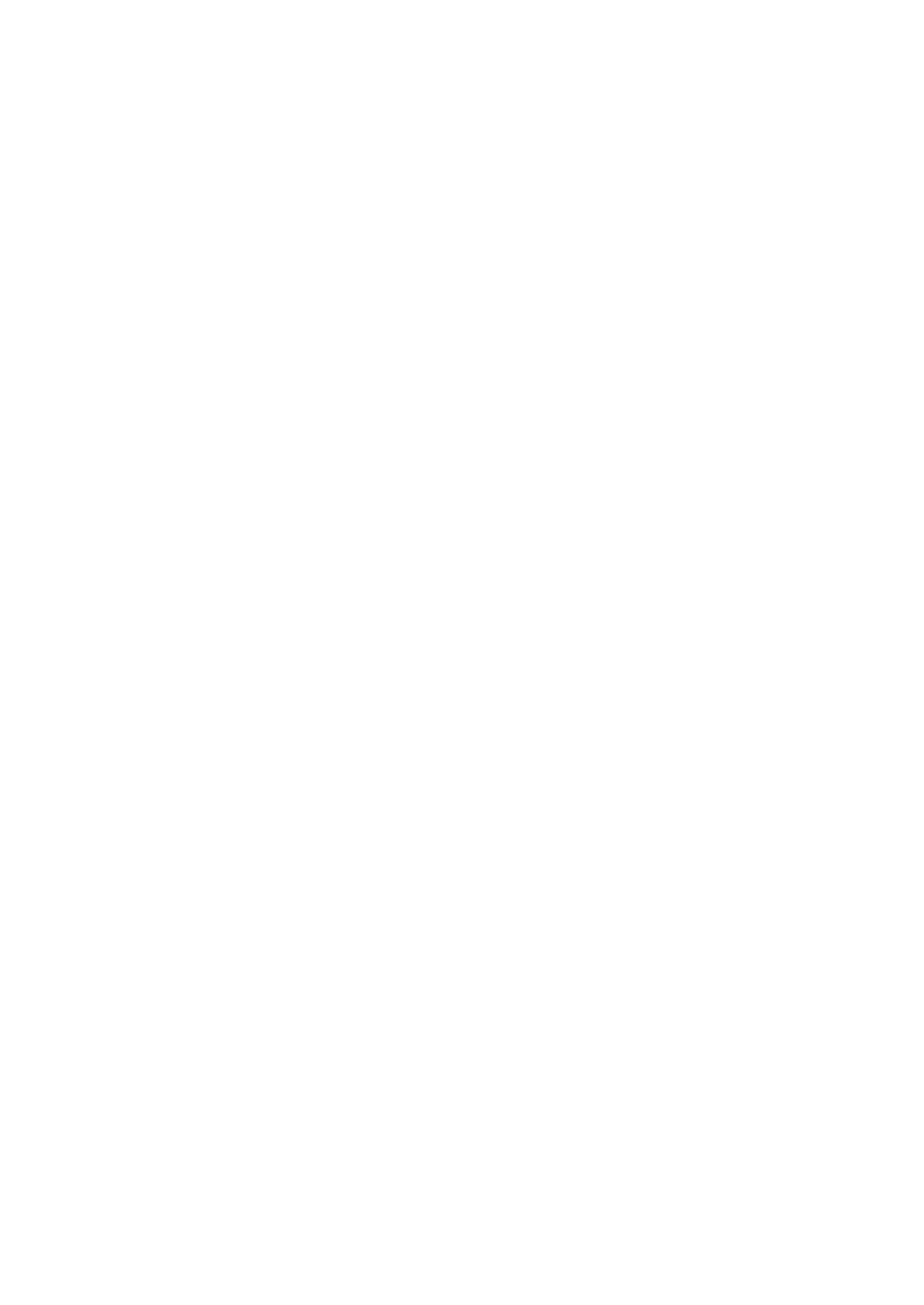French edition:

La responsabilité des élus locaux pour les actes ou omissions dans l'exercice de leurs fonctions ISBN 92-871-3953-9

#### Publications appearing in the same series:

Economic intervention by local and regional authorities, No. 57 ISBN 92-871-2871-5

Local authorities' budgetary deficits and excessive indebtedness, No. 58 ISBN 92-871-3024-8

The status of major cities and their peripheries, No. 59 ISBN 92-871-3140-6

Environment and local and regional authorities, No. 60 ISBN 92-871-3164-3

Local finance in Europe, No. 61 ISBN 92-871-3206-2

The legal status and employment conditions of local authorities' staff in the countries of central and eastern Europe, No. 62

ISBN 92-871-3213-5

The use of performance indicators in local public services, No. 63 ISBN 92-871-3293-3

Regionalisation and its effects on local self-government, No. 64

ISBN 92-871-3544-4

Limitations of local taxation, financial equalisation and methods for calculating general grants, No. 65 ISBN 92-871-3761-7

Supervision and auditing of local authorities' action, No. 66 ISBN 92-871-3830-3

Council of Europe Publishing F-67075 Strasbourg Cedex

ISBN 92-871-3954-7 Council of Europe, June 1999 Printed at the Council of Europe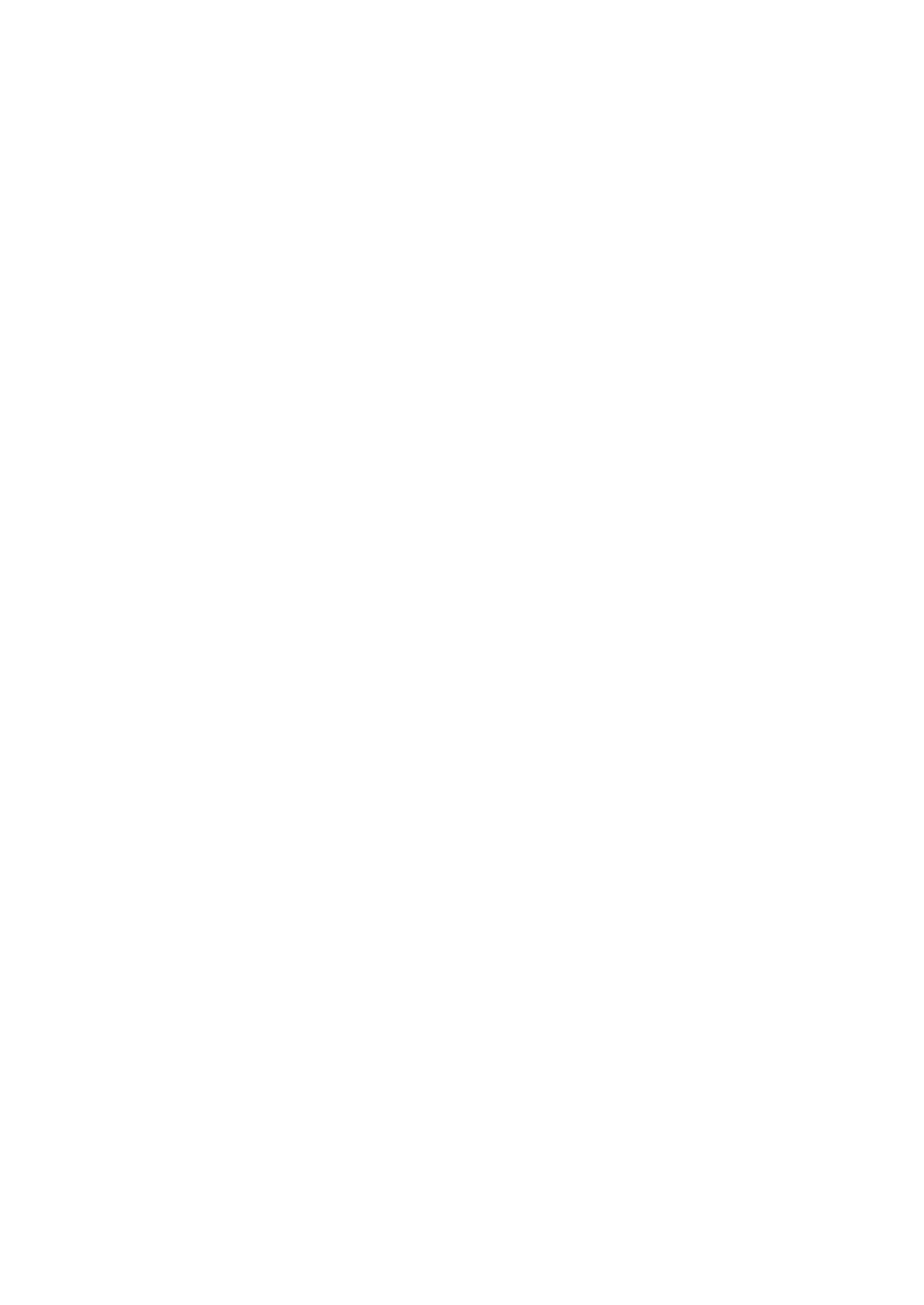|           | RECOMMENDATION NO R (99) 8 ON THE FINANCIAL LIABILITY OF LOCAL ELECTED                                                                      |  |
|-----------|---------------------------------------------------------------------------------------------------------------------------------------------|--|
|           | REPORT BY THE STEERING COMMITTEE ON LOCAL AND REGIONAL DEMOCRACY<br>ON THE LIABILITY OF LOCAL ELECTED REPRESENTATIVES FOR ACTS OR OMISSIONS |  |
|           |                                                                                                                                             |  |
| I.        |                                                                                                                                             |  |
| A.        |                                                                                                                                             |  |
| <b>B.</b> |                                                                                                                                             |  |
| C.<br>D.  |                                                                                                                                             |  |
| II.       |                                                                                                                                             |  |
| A.        |                                                                                                                                             |  |
| <b>B.</b> |                                                                                                                                             |  |
|           |                                                                                                                                             |  |
|           |                                                                                                                                             |  |

#### **CONTENTS**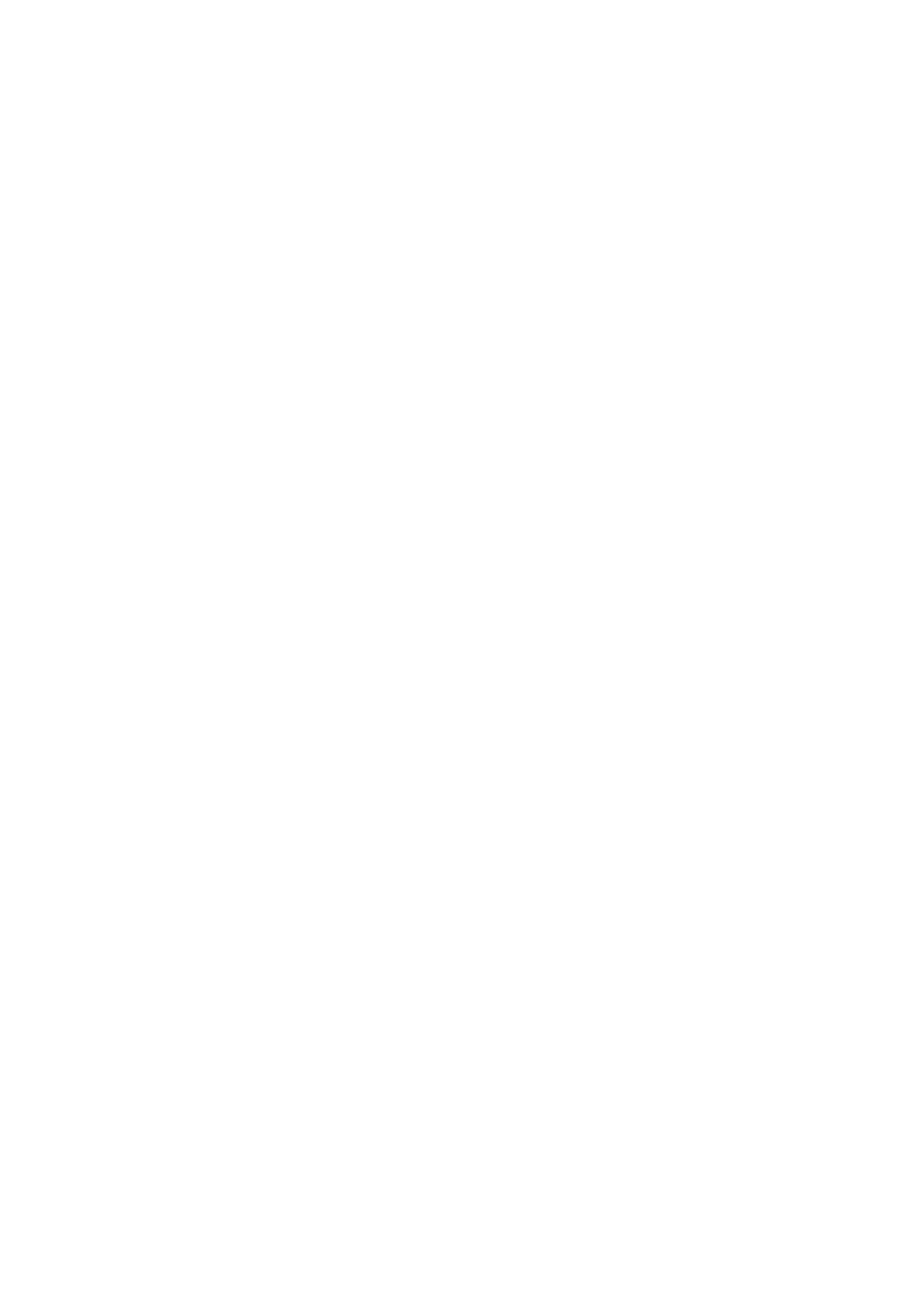#### **FOREWORD**

This publication contains:

- Recommendation No. R (99) 8 of the Committee of Ministers to member states on the financial liability of local elected representatives for acts or omissions in the course of their duties, and
- the report of the Steering Committee on Local and Regional Democracy (CDLR) on the liability of local elected representatives for acts or omissions in the course of their duties.

The CDLR study focuses on the four main types of liability arising from the performance of elective duties: civil liability, accounting liability, criminal liability and political liability. After having dealt with each of these types of liability separately, the CDLR endeavours to take a comprehensive look at the problem and to make the necessary connections between the different types of liability. The aim is to ascertain whether the existing provisions on the four types of liability can be re-worked into a coherent set of rules, allowing the protection of citizens' rights, their confidence in their elected representatives and the legal security of the latter.

Recommendation No. R (99) 8 and the guidelines proposed to member states are the result of this work in so far as financial liability is concerned. This recommendation was prepared by the CDLR on the basis of the conclusions of its report and takes account of the point of view expressed by the Congress of Local and Regional Authorities of Europe (CLRAE).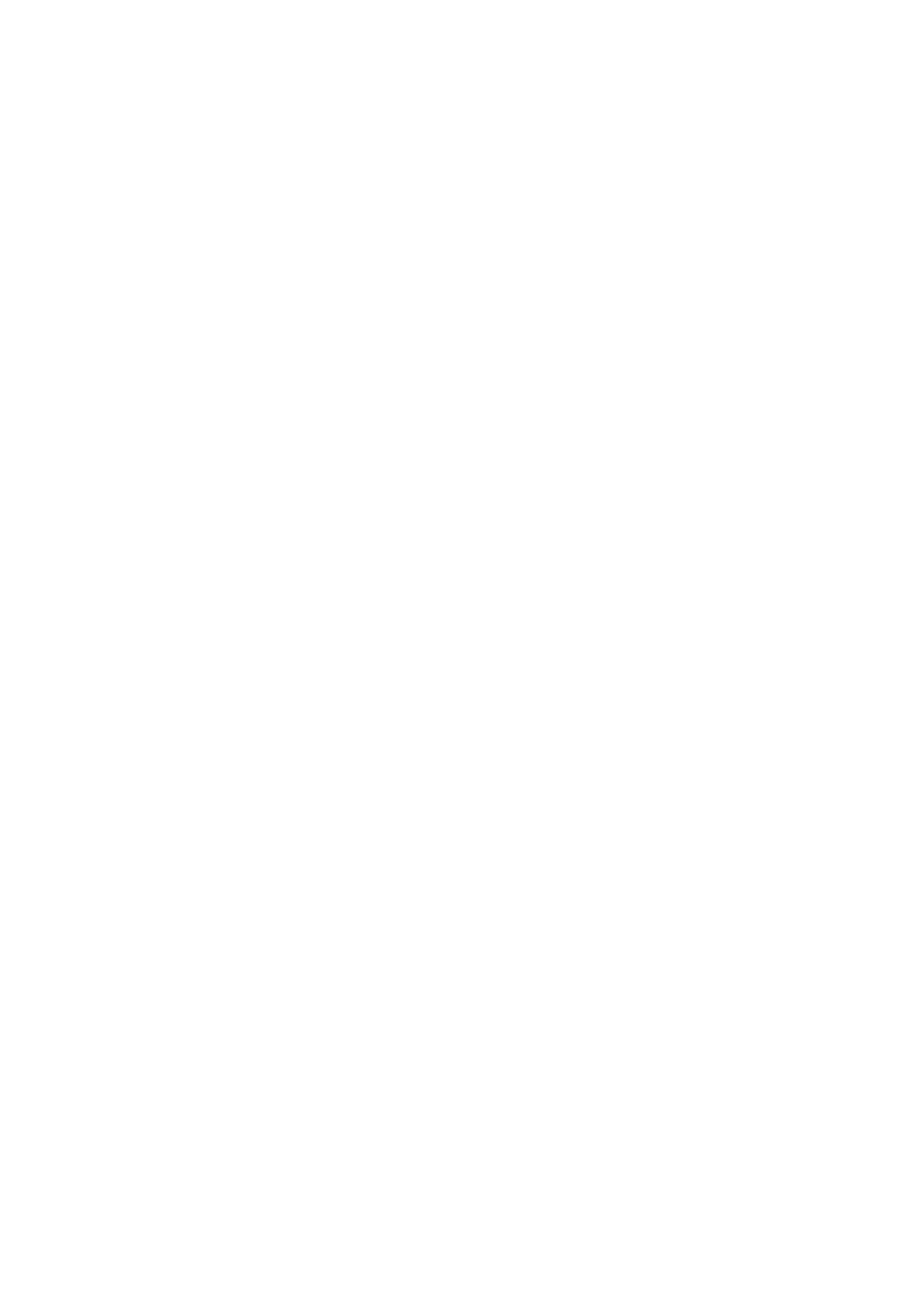#### **RECOMMENDATION NO. R (99) 8 OF THE COMMITTEE OF MINISTERS TO MEMBER STATES ON THE FINANCIAL LIABILITY OF LOCAL ELECTED REPRESENTATIVES FOR ACTS OR OMISSIONS IN THE COURSE OF THEIR DUTIES**

*(Adopted by the Committee of Ministers on 17 March 1999 at the 664th meeting of the Ministers' Deputies)*

The Committee of Ministers, under the terms of Article 15.*b* of the Statute of the Council of Europe,

Considering that the aim of the Council of Europe is to achieve greater unity between its members for the purpose of safeguarding and realising the ideals and principles which are their common heritage, and facilitating their economic and social progress;

Considering that active participation by citizens in the management of local public affairs, *inter alia* by taking on local elective functions, is a prerequisite for effective local democracy and that, in order to ensure such participation, it is essential to preserve both citizens' confidence in their elected representatives and the legal security of the latter;

Considering that the system of legal liability of local elected representatives consequently has a particular influence on the smooth operation of local and regional democracy;

Considering that, when establishing such a system, account must be taken at the same time of the legitimate interests of citizens, of the state, of the different territorial authorities and of elected representatives;

Considering that local elected representatives must be fully accountable to citizens and that legal liability of local elected representatives is an important aspect of more effective local democracy;

Considering, nonetheless, that the implementation of such liability raises legitimate concerns on the part of local elected representatives and that the adoption of specific provisions concerning their financial liability may be justified in view of their increasingly complex duties and their elective status;

Having regard to the report of the Steering Committee on Local and Regional Democracy (CDLR) on the liability of local elected representatives for acts or omissions in the course of their duties;

Having regard to the opinion of the Congress of Local and Regional Authorities of Europe on this matter (opinion 9 (1998)),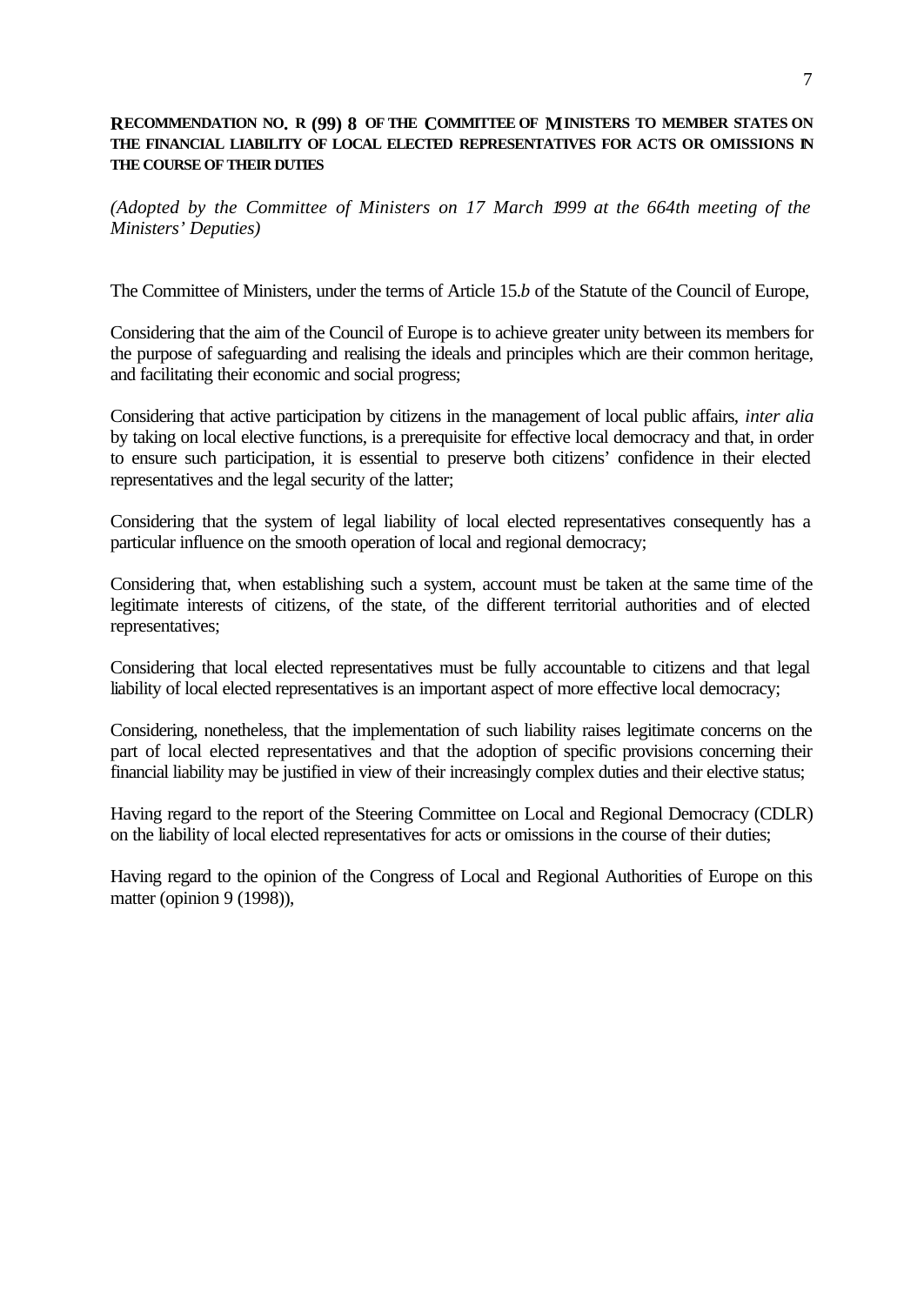Recommends that the governments of the member states:

1. review the legal and administrative framework for the financial liability of local elected representatives, taking into account the principles and the proposals set out in the guidelines appended to this recommendation;

2. involve local elected representatives in the considerations about reforms to be undertaken in this area and on the procedure for implementing such reforms.

Appendix to Recommendation No. R (99) 8

*Guidelines concerning the financial liability of local elected representatives for acts or omissions in the course of their duties*

## **Definitions**

For the purpose of this recommendation:

a. local elected representatives are those holding a direct or indirect electoral mandate within local authority assemblies (including those at intermediate level) or within their executive organs;

b. the financial liability of local elected representatives refers to their obligation to repair the unjustified damage caused to an individual or to a legal person, including the local authority;

c. damage is unjustified where, according to the law, the injured person does not have to bear it and can, therefore, claim for compensation.

### **Aims of the following guidelines**

The following guidelines aim essentially to ensure that:

a. anyone having suffered unjustified damage as a result of an act or omission of local elected representatives receives full and rapid compensation;

b. in general, action against local elected representatives is excluded where they acted in good faith;

c. appropriate measures are taken, where necessary, to reduce the risks of financial liability encountered by local elected representatives.

## **I. Scope and application of the financial liability of local authorities and local elected representatives**

### *1. The injured person's right to sue and right to compensation*

The persons who suffered unjustified damage as the result of an act or omission of local elected representatives should always have the right to sue the local authority in question for compensation. In this framework, compensation should not be dependent on proof of misconduct on the part of the local elected representatives who may be individually responsible.

Given that the injured person can claim for compensation to the local authority, the possibility of direct action against local elected representatives should be either excluded or confined to cases of serious negligence or deliberate tortious intent on their part.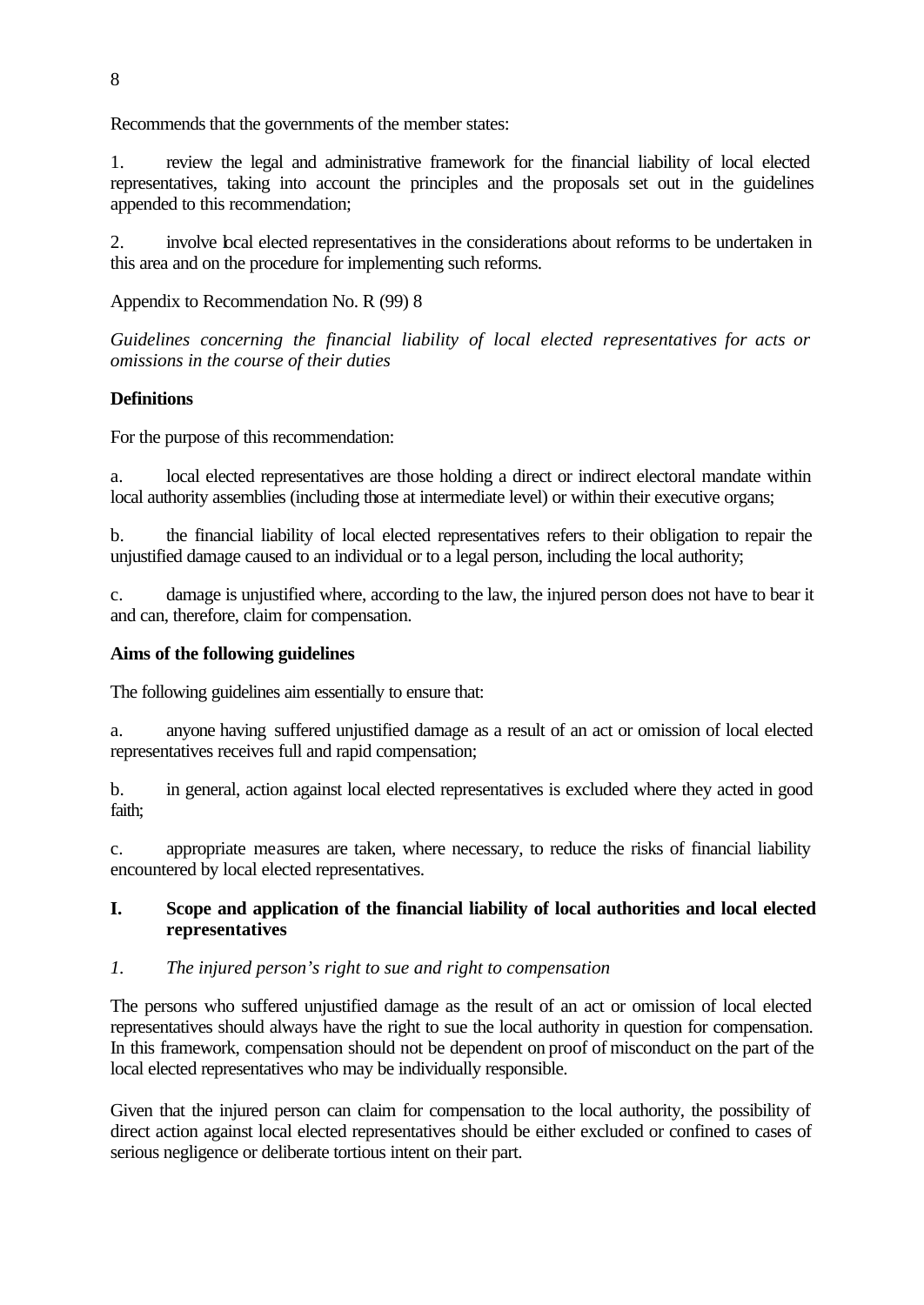## *2. Liability of elected representatives for damage caused to their local authorities*

Elected representatives' liability for damage caused to their local authorities should in general be confined to cases of serious negligence or deliberate tortious intent.

Where the law lays down no such restriction, the body that has the power to sue the liable elected representatives for compensation should be able to choose not to exercise its right to sue. This could be the case, for example, in the event of slight negligence, or where the good faith of the elected representatives concerned is not at issue and where, having regard to the circumstances, the latter have exercised care and attention.

## *3. Personal liability for collegiate decisions taken in public<sup>1</sup>*

In the case of unlawful decisions taken by a collegiate body deliberating in public, it might be advisable to consider the appropriateness of excluding the personal liability of elected representatives having formally justified their opposition to these decisions, provided it is possible to know how each member of the collegiate body voted.

## *4. Pecuniary administrative sanctions*

The application of any kind of automatic pecuniary sanction mechanism to elected representatives should be excluded; such sanctions should only be imposed following an adversarial hearing, either judicial or opening a right to judicial proceedings, and the finding of serious negligence or deliberate tortious intent*.*

### *5. Judicial specialisation*

In view of the increasing complexity and technicality of the activities carried out by local authorities and the specific nature of the work of local elected representatives, it might be advisable to set up specialised sections, within the civil or administrative courts, competent to deal with the financial liability of elected representatives, and specific training should be provided for judges having to rule on such cases.

### *6. Preliminary opinions from independent specialist bodies*

An alternative or adjunct to judicial specialisation might be to set up independent specialist bodies whose opinion should or could be sought by judges before ruling on the conduct of the elected representatives concerned and on the legality of the impugned decisions at issue and which elected representatives could have consulted beforehand.

ī 1 When adopting this decision, the Representative of France indicated that, in accordance with Article 10.2c of the Rules of Procedure for the meetings of the Ministers' Deputies, she reserved the right for her government to comply or not with paragraph I.3 of the Appendix to the recommendation.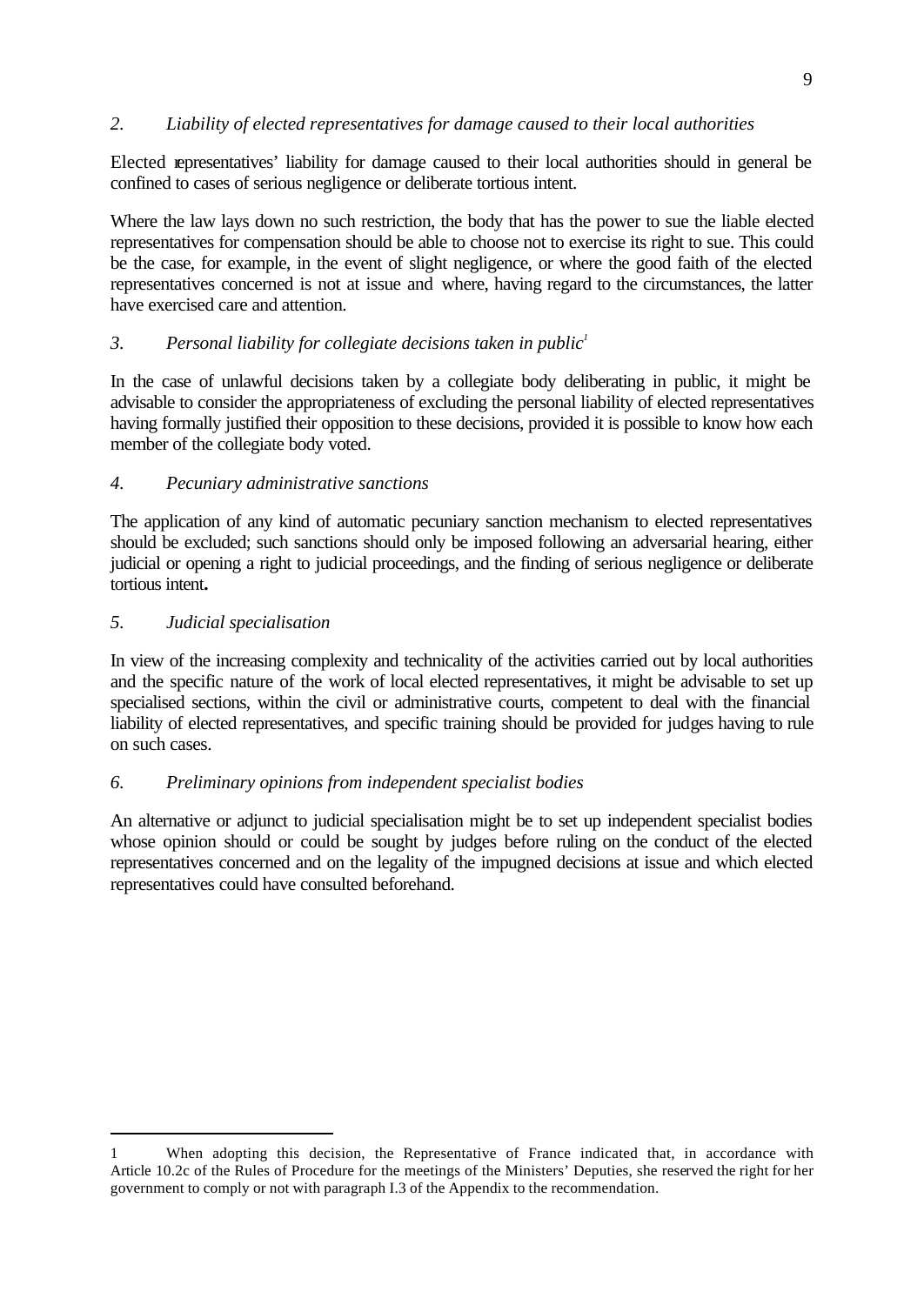## **II. Measures to reduce the risk of unintentional fault**

## *1. Simplifying the body of regulations*

Wherever possible, the number of laws, regulations and other rules that local elected representatives are required to apply, particularly ministerial decrees and circulars, should be reduced; the legislation in force in local authorities' main spheres of activity should be presented as consolidated legislation.

## *2. Informing and training local elected representatives*

Initiatives by local authorities aimed at establishing modern systems for the collection, organisation, analysis and processing of information concerning statutes and other prescriptive texts referring to local authorities should be encouraged and supported by all appropriate means.

Local authorities should be helped to improve training for local elected representatives, particularly with a view to familiarising those representatives with the legal texts they have to apply and the rules governing their liability in the event of infringement of these texts.

Steps taken by national associations of local authorities to improve training for local elected representatives with regard to the system of liability applicable to them and the relevant legal texts should be encouraged and supported by all appropriate means.

## *3. Internal legal controls*

Provision should be made to allow local authorities to organise internal legal control mechanisms, encourage their actual implementation and evaluate their performance at regular intervals so that, where necessary, measures can be taken to make them more effective.

## **III. Financial liability insurance for acts or omissions by local elected representatives**

## *1. Insurance for local authorities*

Local authorities should be allowed to take out insurance covering their financial liabilities.

## *2. Insurance for elected representatives*

Local authorities should be allowed to take out pecuniary liability insurance on behalf of their elected representatives for slight and unintentional negligence, when this kind of liability may be engaged.

## *3. Mutual insurance*

Local authorities or their elected representatives should be allowed to set up mutual insurance bodies to cover the risks mentioned above. Central government authorities could also encourage the setting up of such bodies by all appropriate means.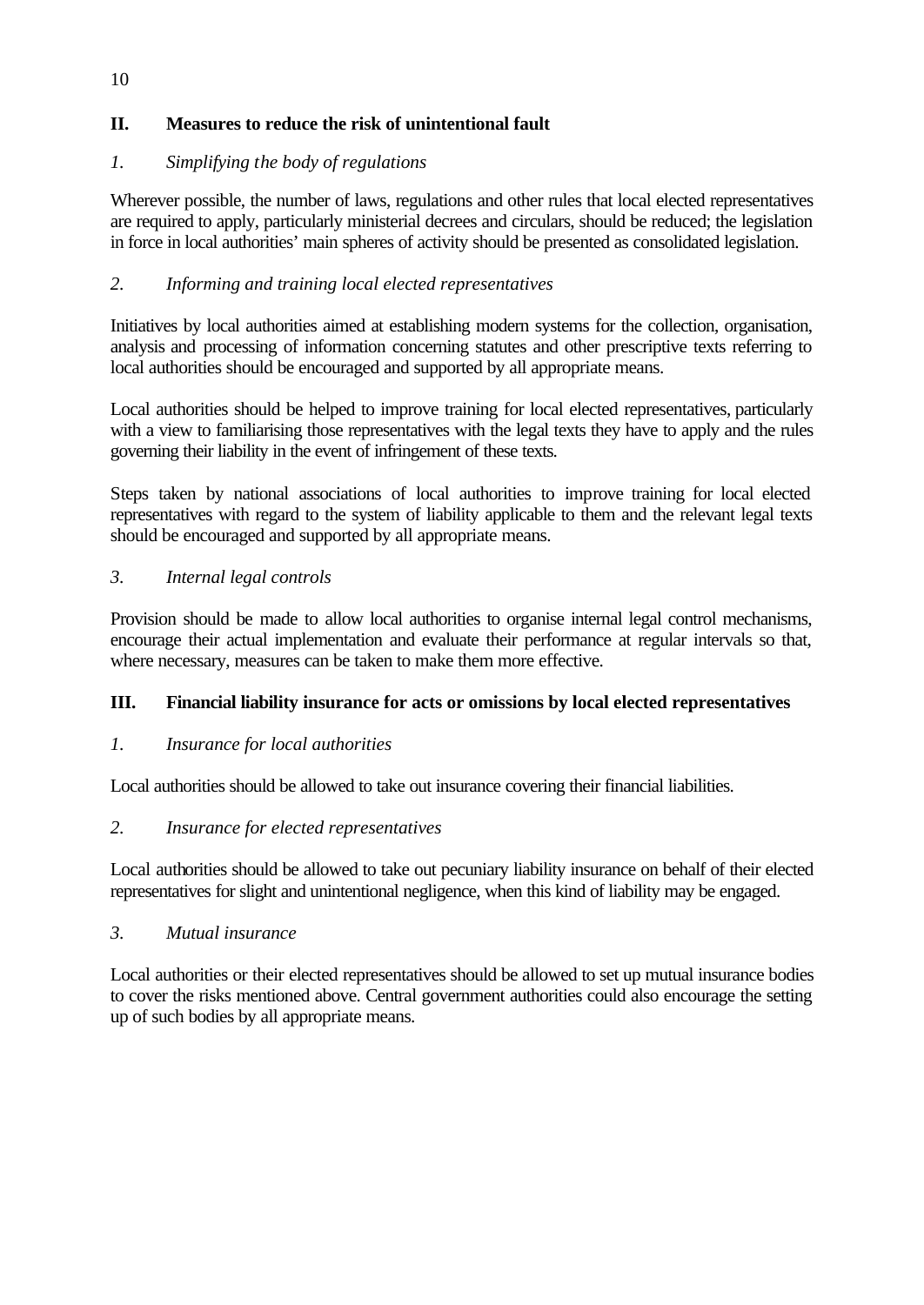## **REPORT BY THE STEERING COMMITTEE ON LOCAL AND REGIONAL DEMOCRACY ON THE LIABILITY OF LOCAL ELECTED REPRESENTATIVES FOR ACTS OR OMISSIONS IN THE COURSE OF THEIR DUTIES**

prepared with the collaboration of Maître Philippe Petit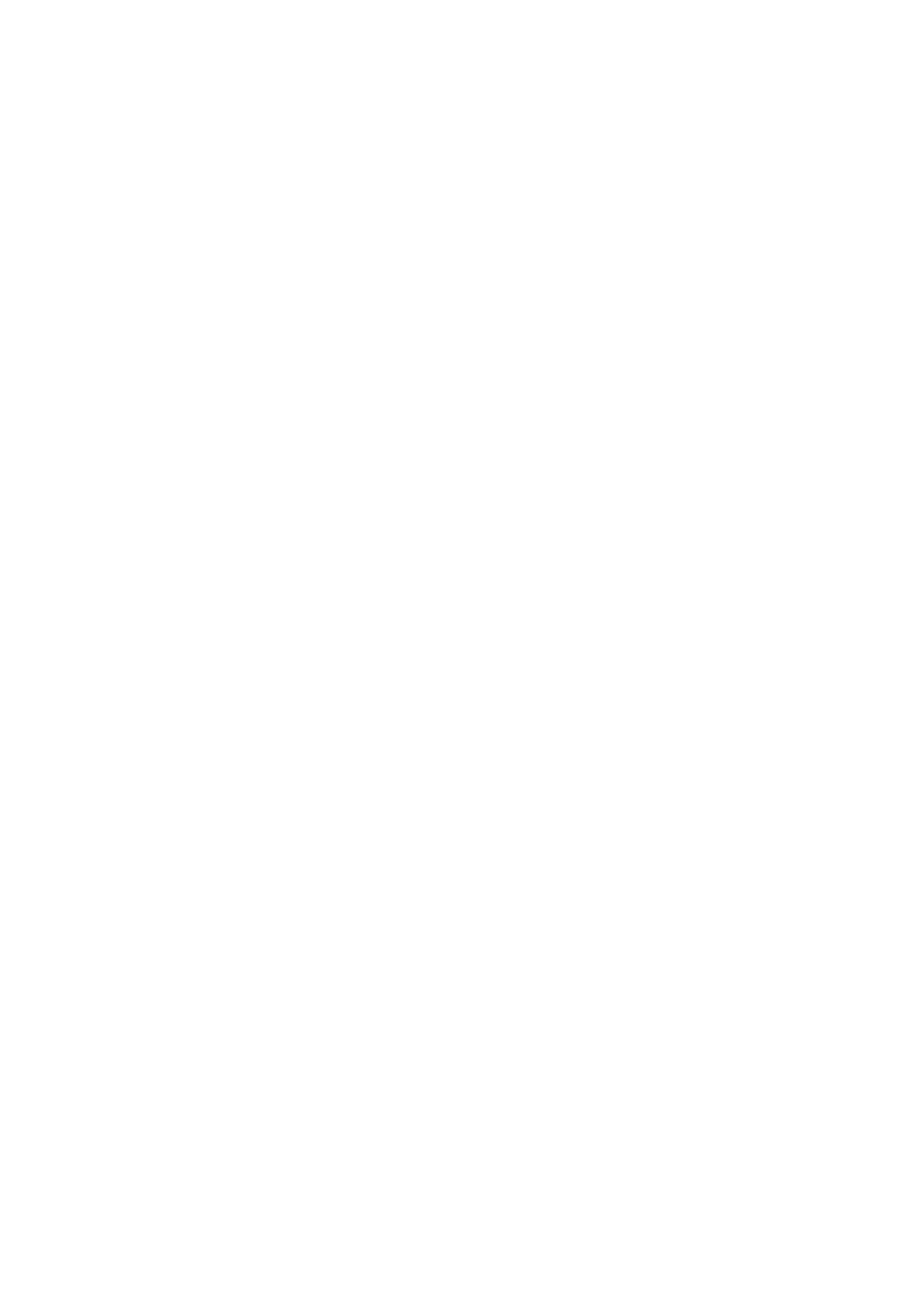#### **INTRODUCTION**

### **1. The question of the liability of local elected representatives**

In Europe, the liability of local public authorities, a feature of states governed by the rule of law, is increasing in scope and magnitude with the passage of time. It embodies a general application of the principle enshrined in Article XV of the French Declaration of the Rights of Man and of Citizens of 26 August 1789:

"Society has the right to call on any public official to render an account of his administrative action."

The balance now seems to be shifting in favour of the contemporary requirements of safeguards and responsibilities attaching to individuals, as opposed to the initial position of protection and independence of the public authorities founded on the concept of the public interest and the prerogatives of public authority attaching to society.

This general phenomenon affects in particular those involved in local public administration who are witnessing a process whereby their liability is widening so as to embrace not only acts but also omissions and not only action by them personally but also action by their fellow-workers and not only intentional actions but also lack of care.

As a counterpart or a counterbalance to the strengthening of local authorities, this greater liability varies of course according to the type of territorial organisation of states, that is according to whether they are federal or unitary states decentralised or centralised states.

This liability, shared between the public community (an abstract entity) and local elected representatives (natural persons), is however tending towards personalisation of the proceedings taken, which reflects a need at the present time to see public authority embodied in an individual and a demand from the public for a guilty party to be identified in cases where there is any risk, harm or victim.

This marked trend towards accountability derives, on the one hand, from the decline in the prerogatives of public authority and, on the other, from citizens' greater awareness of their rights against arbitrary actions. This trend is therefore an element of a more responsible and effective local democracy.

However, it raises fairly legitimate anxieties among the local representatives and, in certain countries, it seems it has already reached limits connected to their effectiveness and legal security.

In particular, as regards authorities founded on universal suffrage, whose legitimacy derives from elections, the implementation of their responsibility raises specific questions. The varied responses of the different states to this particular set of problems, which touch upon sovereignty and are associated in most cases with the Constitution itself, reflect both the history and the culture of the nations concerned. These responses result in fact from the sometimes difficult search for a fair balance in the protection of the various interests involved.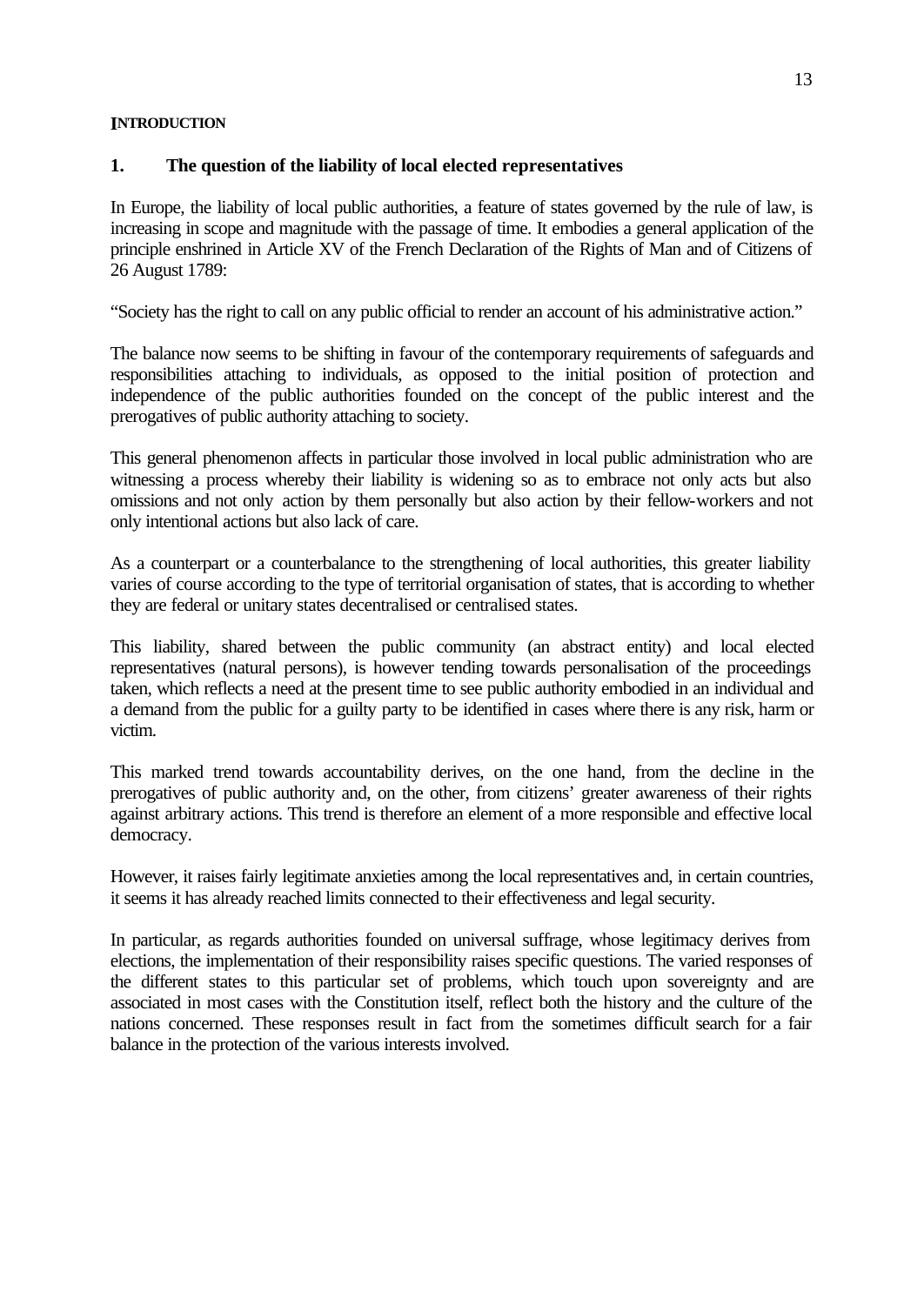## **2. Interests which the rules on the liability of local elected representatives must reconcile**

The interests that need to be taken into account when establishing rules on the liability of local elected representatives are inherent in the concept of local democracy and the principle of the rule of law. These are the interests of the citizen (as a member of the public who has suffered harm, a taxpayer or an elector), of the elected representatives, of the local community as a whole and of the state.

## *a. Victim's interest in obtaining compensation for damage suffered*

In all European states, the principle of *neminem laedere* applies to public authorities, that is they have a duty to pay compensation for any damage caused to citizens whenever their actions unlawfully infringe upon the latter's rights. There are nevertheless certain differences of opinion or even uncertainty about how this principle should work in practice. Issues such as the quantification of damage, the courts considered competent to deal with such cases, the procedures which should be followed and the amount of time which can elapse between the occurrence of the damage and its compensation are all open to debate, and the chosen solutions do not always meet with public approval.

## *b. General interest in observance of the law and the maintenance of public order in society*

The state has a duty to ensure compliance with the rule of law and, more specifically, the observance of criminal laws under all circumstances. Because of the duties that they perform, any deviant behaviour on the part of local representatives is unquestionably particularly serious and the public demands that the state shows the utmost severity when dealing with such cases.

Society at large rightly insists that those involved in public administration not only obey the law but also observe a more stringent code of conduct in order to prevent the decision-making process degenerating from pursuit of the public interest into mere protection of vested interests or even the quest for personal gain, be it direct or indirect.

## *c. Interest of citizens, the community and the state in the proper management of public funds*

The effective operation of local self-government is the essential question in which the interests of all the parties meet: the citizens, the local community, the state and the local elected representatives are all concerned in it.

Public property is the property of the taxpayers, who are entitled to call to account those who manage this property. Local elected representatives are chosen by their fellow citizens more for the purpose of managing than issuing rules and regulations: their managerial skills, like their honesty, are key factors in judging their fitness to assume the burden of public office which has been entrusted to them by the community they govern. The confidence of the citizens in their elected representatives and in their skills represents one of the basic elements of the good functioning of local democracy.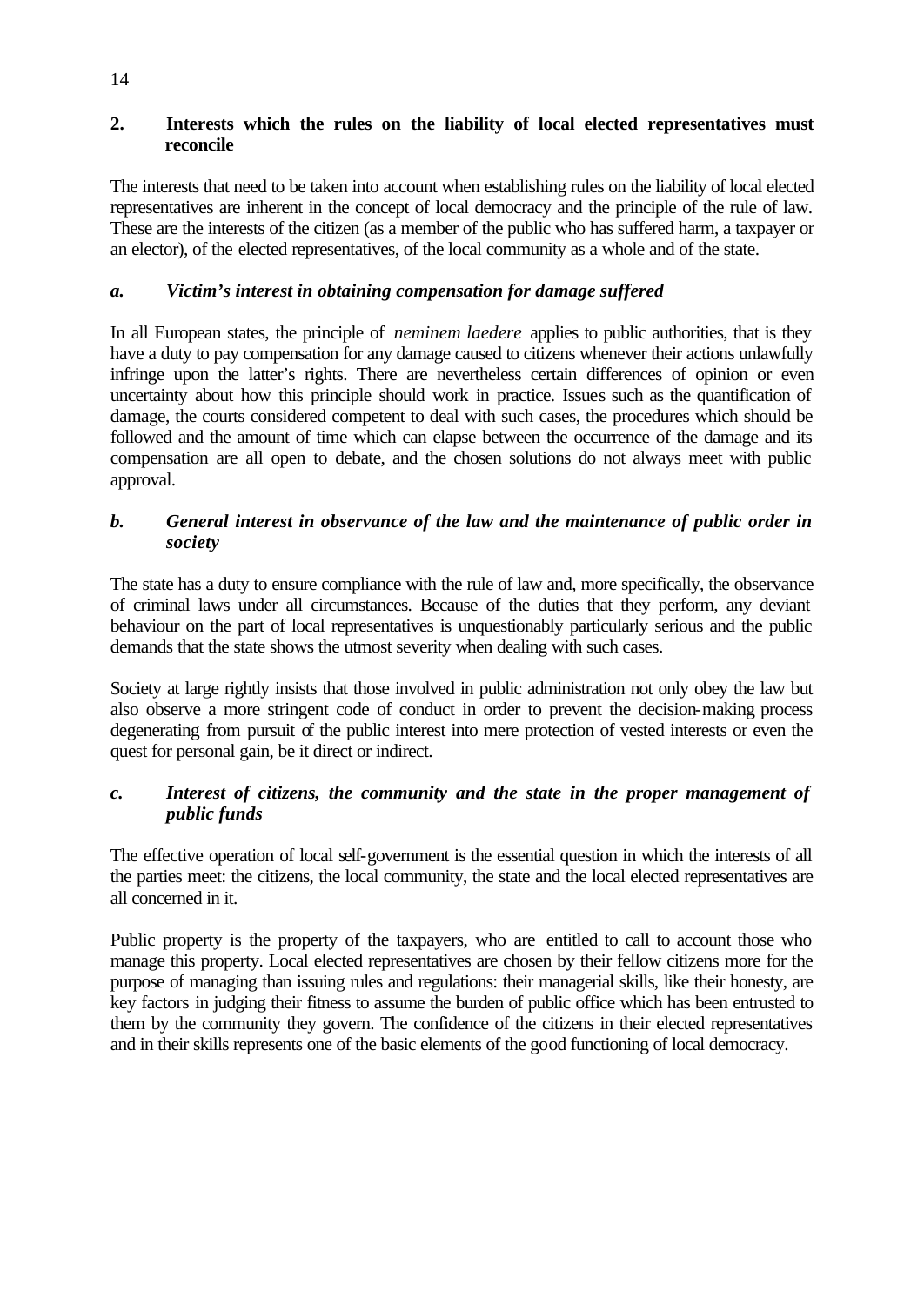Holding them liable, therefore, is a way of punishing not only embezzlers but also those who squander public funds. The state, as representative and protector of the general interest of the community as a whole, plays a key role here, in particular by introducing accounting and financial management control systems.

## *d. Elected representatives' interest in clear rules governing their personal liability and in not being accountable for failures of the system*

Elected representatives must enjoy legal certainty in the same way as any other citizen. They must be capable of ascertaining the obligations entailed in agreeing to exercise a mandate in the interest of the community. Their responsibilities must be distinctly defined, by a clear, stable and as simple as possible legal framework; they must not be made scapegoats for failures which are imputable to the system rather than to any personal failure.

## *e. Electorate's interest in having elected representatives who can perform their duties without being paralysed by the threat of actions for damages*

A local elected representative who constantly has the threat of litigation hanging over him/her may, through failure to act, waste just as much public money as someone who is incompetent or dishonest. Good government thus requires that representatives of the local community be given not just the funds needed to carry out their duties but also a legislative framework that enables them to take the necessary managerial decisions in a responsible yet effective manner.

## **3. Definition of the scope of the study**

This study is based on information concerning fourteen Council of Europe member states. It might not cover every feature of every European state in this field, but the situations described are fairly representative of the main forms of liability to which local elected representatives in Europe are subject, the procedures for enforcing this liability and the problems encountered.

The report is focused mainly on the local elected representatives; however, its conclusions may also be applied, *mutatis mutandis*, to elected representatives of other territorial authorities of similar status and created by a process of administrative decentralisation, hence with no law-making powers.

The chosen title of this report calls for a few clarifications: First as regards the people in question – that is the local elected representatives – for it is important to distinguish between this category and the wider category of local representatives in general; and secondly as regards the "liability" referred to in the study.

## *a. Distinction between "local elected representatives" and "local representatives"*

The term "local elected representative" refers to persons elected to public office at local level: this refers to members of local authority councils, who may also be vested with executive functions by the assemblies to which they belong, and also, in some countries, to directly elected mayors (or heads of local executives).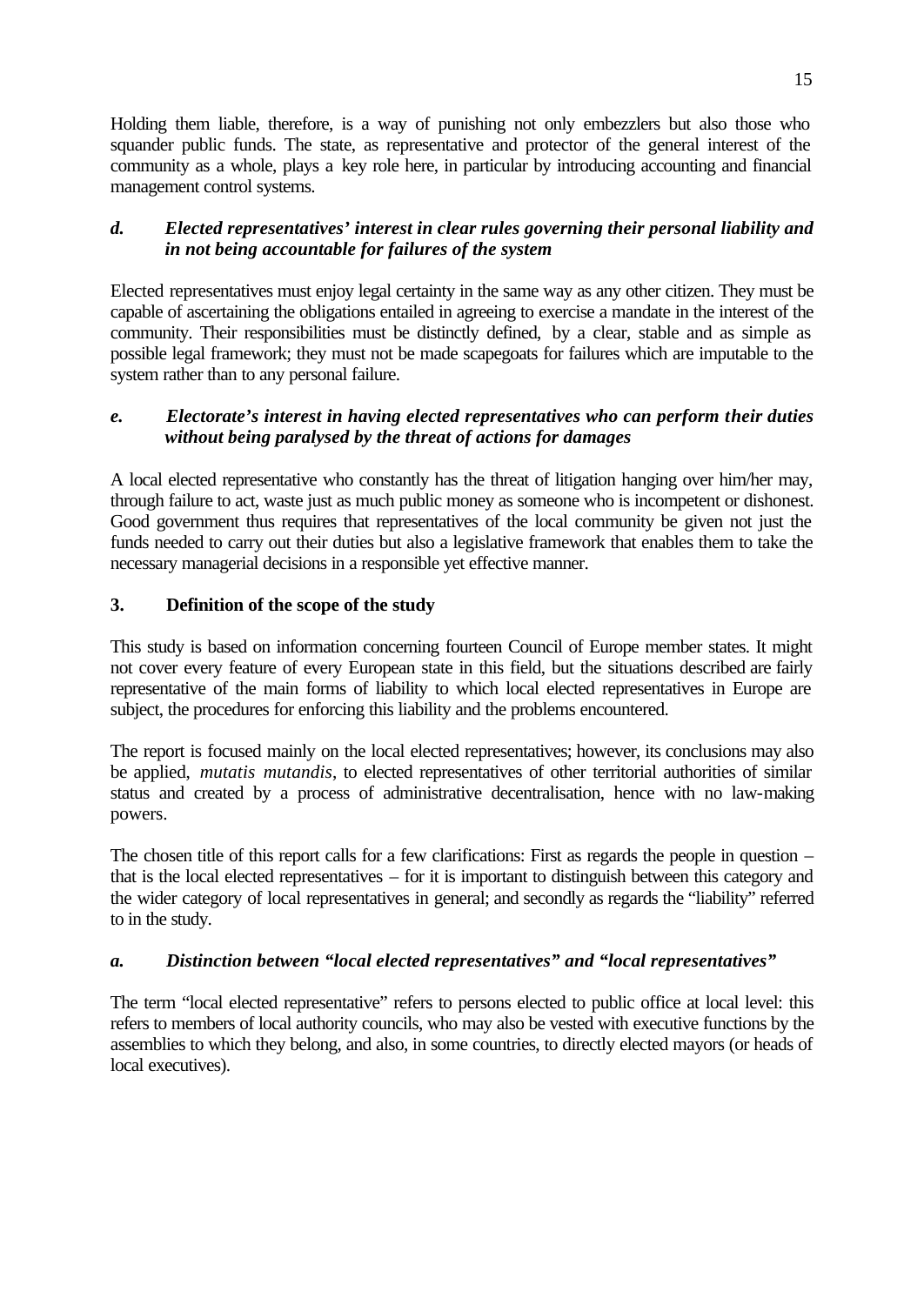The meaning of the term "local representative" is wider than that of local elected representative, as it includes any holder of public office at local level. Thus, all the members of the decision-making bodies and executive organs of local authorities, whether elected (directly or indirectly) or appointed by another method are local representatives.

Even though this report deals specifically with elected representatives, the liability of non-elected local representatives may be addressed in much the same way. It can thus be said that, in general, the analysis and findings presented in the report apply equally to members of local executive bodies that are appointed rather than elected.

It is worth remembering, however, that for non-elected representatives, the issue of political liability is to be dealt with in somewhat different terms.

## *b. The type of "liability" referred to in the study*

The "liability" to which local elected representatives are subject does not form a coherent conceptual whole because it is the product of several "liabilities" whose forms and intensity vary not only according to the interest being protected, but also according to the position of those concerned in relation to one another, the powers exercised, the nature of the harm liable to be caused and the character and gravity of any fault which may be punished (although fault is not always a requirement).

It will be observed that the events that give rise to the liability considered in this report are "acts or omissions of local elected representatives in the course of their duties". The report is not concerned, therefore, with any liability (most notably civil and criminal) which elected representatives, in the same way as any citizen, may incur in their private lives.

In all of the countries looked at, one finds four main types of liability arising from the performance of elective duties: civil liability, accounting liability, criminal liability and political liability, each with its own rules. In order to give a clearer picture of the specific features of these, the first part of the report deals with each of these types of liability separately.

The various types of liability cannot be enforced in total isolation from one another. The second part of the report thus endeavours to take a comprehensive look at the problem, to make the necessary connections between the different types of liability and, finally, to ascertain whether the existing provisions on the four types of liability can be re-worked into a coherent set of rules.

In choosing which issues to focus on, the report has taken into account the work already done by the CDLR on subjects related to the liability of elected representatives, particularly those concerning the status of local elected representatives and the supervision of local authority activities.<sup>1</sup> The report has also taken into account the work done within the Council of Europe on raising standards in public life, including at local level.

ī

<sup>1</sup> See the CDLR reports on: *Status and working conditions of local and regional elected representatives* (study series "Local and Regional Authorities in Europe", No. 46) and *Supervision and auditing of local authorities' action* (study series "Local and Regional Authorities in Europe", No. 66).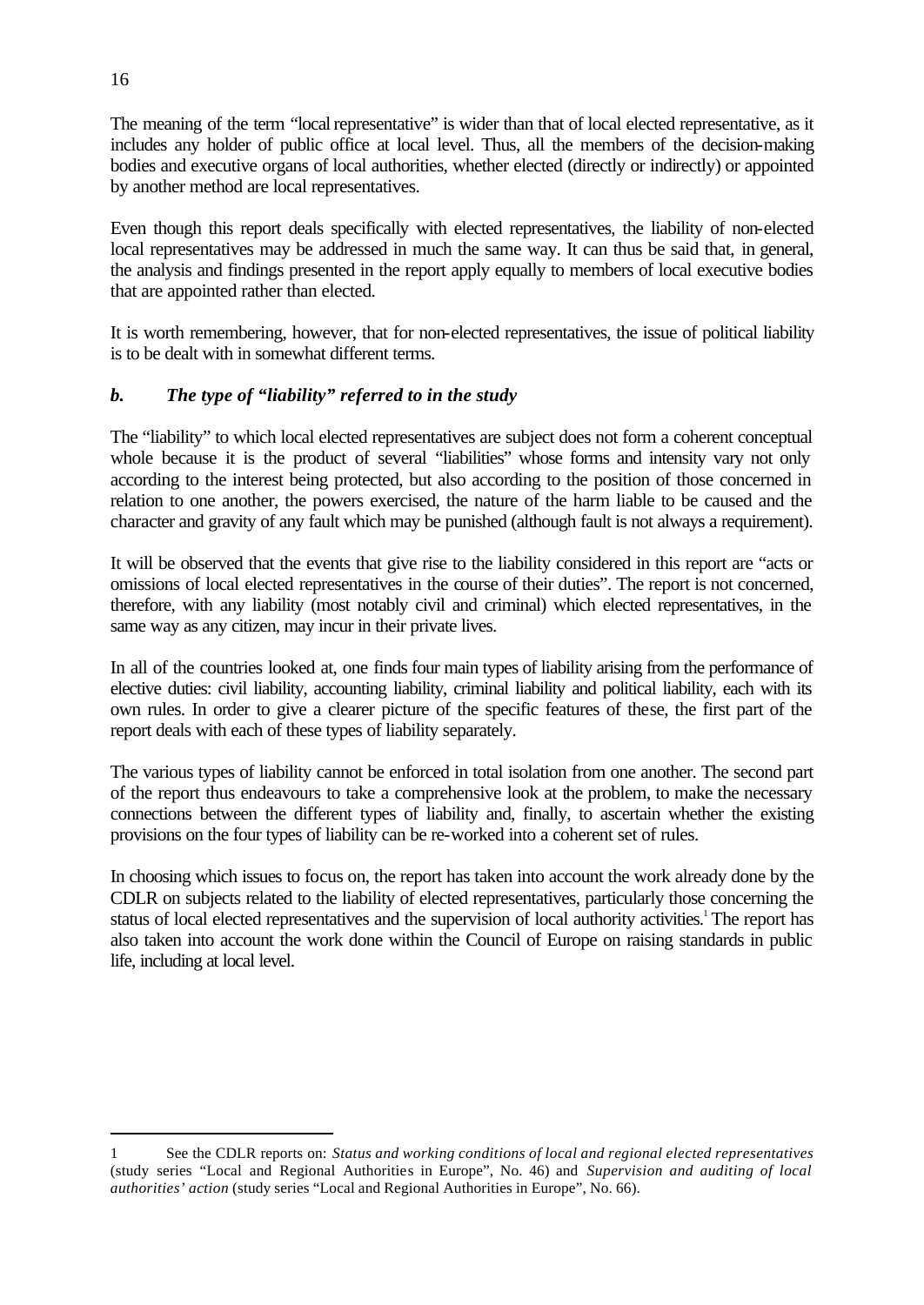### **I. DIFFERENT TYPES OF LIABILITY**

## **A. The civil liability of local elected representatives**

It needs to be clear from the outset that the type of civil liability considered here is that which flows from a unlawful act or omission that has caused unwarranted damage. This category must be clearly distinguished from a public authority's obligation to compensate, wholly or in part, for special or undue damage that it causes to individuals, in a wholly legitimate way, in the public interest.<sup>1</sup>

## **1. The obligation to compensate for wrongful damage**

In general, civil liability is incurred by personal fault; however, it may also be incurred by an act of an auxiliary, or even when there is no actual fault, in which case it is known as objective liability (liability without fault). When liability is incurred, it gives rise to an obligation to compensate the victim.

In all states governed by the rule of law, public authorities are liable if they fail to carry out their legal obligations, whether in making a decision (including exercising a regulatory function) or in implementing it. It follows that a citizen who has been unlawfully wronged is entitled to compensation in the event of a negligent act or omission by a public official, including the elected representatives of local authorities.

In several cases, this right to compensation is explicitly guaranteed by the constitution, for example in Italy, Slovakia and Spain. However, it can be held more generally to derive, at least implicitly, from constitutional or legislative provisions guaranteeing all citizens the right to challenge before a court the decisions of public authorities that infringe their rights.

Moreover, this right to compensation is often based not simply on provisions concerning relations between public authorities and citizens but also on the general rules governing liability for unlawful acts enshrined in the Civil Code.

Provided its application is not ruled out by clauses creating an exception, this additional legal ground allows proceedings to be brought against public officials liable for wrongful damage and thus provides victims with the opportunity to claim appropriate compensation from them.

## **2. The principle of the liability of local authorities and its consequences for the imputability of the damage to elected representatives**

When a local authority body (or its administration) incurs liability, even where it is possible to bring proceedings directly against the elected representatives (or public officials) who are liable, there is a tendency to prefer bringing proceedings directly against the authority in its capacity as a public-law corporation.

This tendency results from a concern to protect not only elected representatives and public officials but also aggrieved citizens; in that the local authority is likely to be solvent, and the citizen will not be required to prove any individual liability. As far as elected representatives are concerned, the authority will provide a protective shield. Nevertheless, elected representatives are not protected from all liability because, as a general rule, an authority that has compensated the victim may bring an action for indemnity against an elected representative against whom proceedings have not been brought directly.

ī 1 Typical cases of compensation for lawful acts may arise in the field of compulsory purchase for a public interest or in the field of urban planning.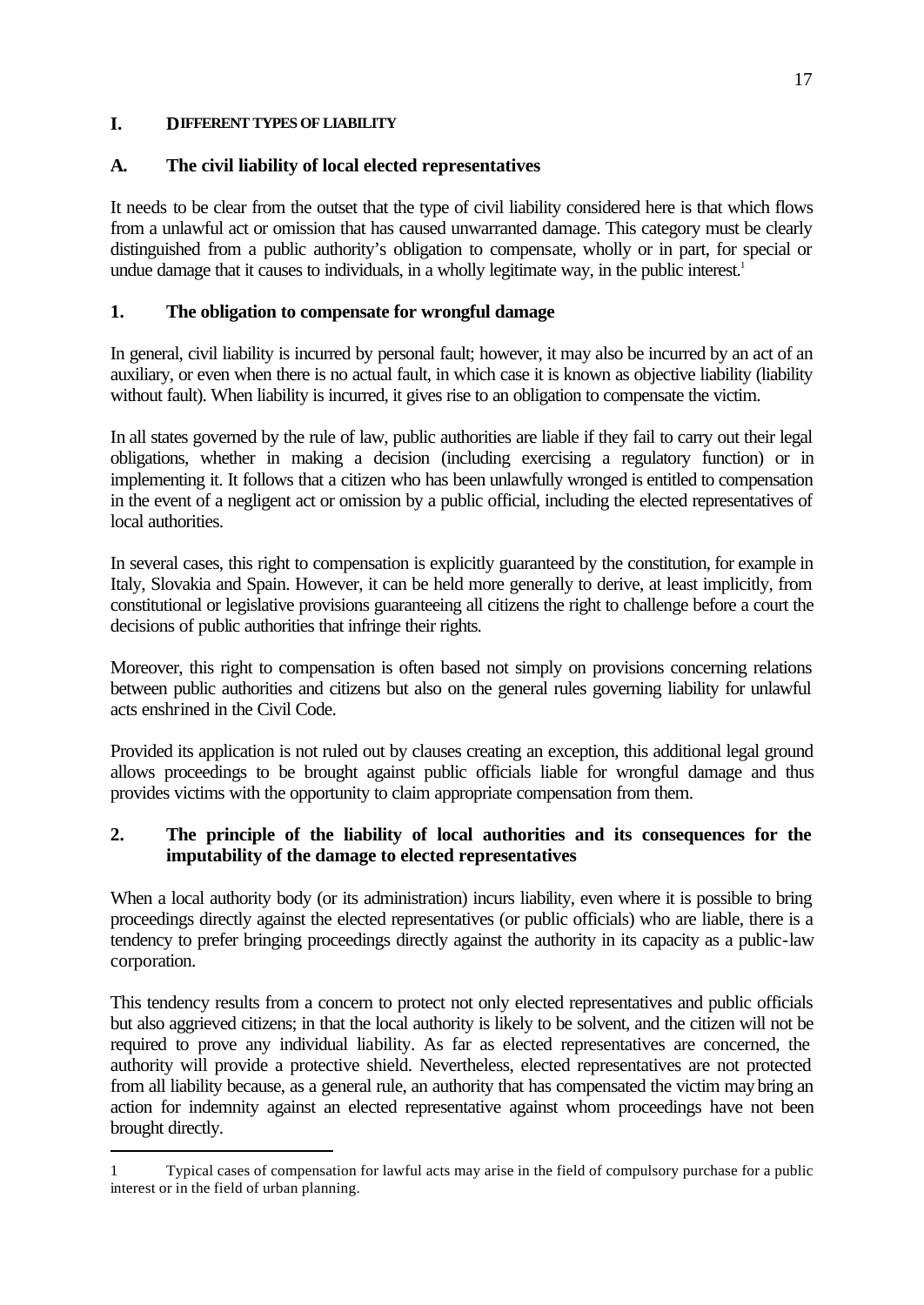Depending upon the country, the bringing of such an action for indemnity may require that the fault giving rise to the damage must be particularly serious, intentional and committed with criminal intent. States take differing views with regard to the obligations of locally elected representatives. In some countries, such representatives, like civil servants, are not public officials liable to incur direct personal liability on a quasi-professional basis, particularly since the local executive is not in all cases an elected representative but is often a public servant.

In a few cases, there are significant differences between the liability of members of local councils and that of the executive. Lastly, collegiate liability, when applicable, does not entirely preclude the possibility of individual (and, if appropriate, shared) liability of the elected representatives who belong to the body.

Table 1 summarises the situation of elected representatives with regard to civil liability and accountability for fault in the states under review. It is to be noted that in Switzerland, the liability of local elected representatives is regulated by legislation enacted by the cantons.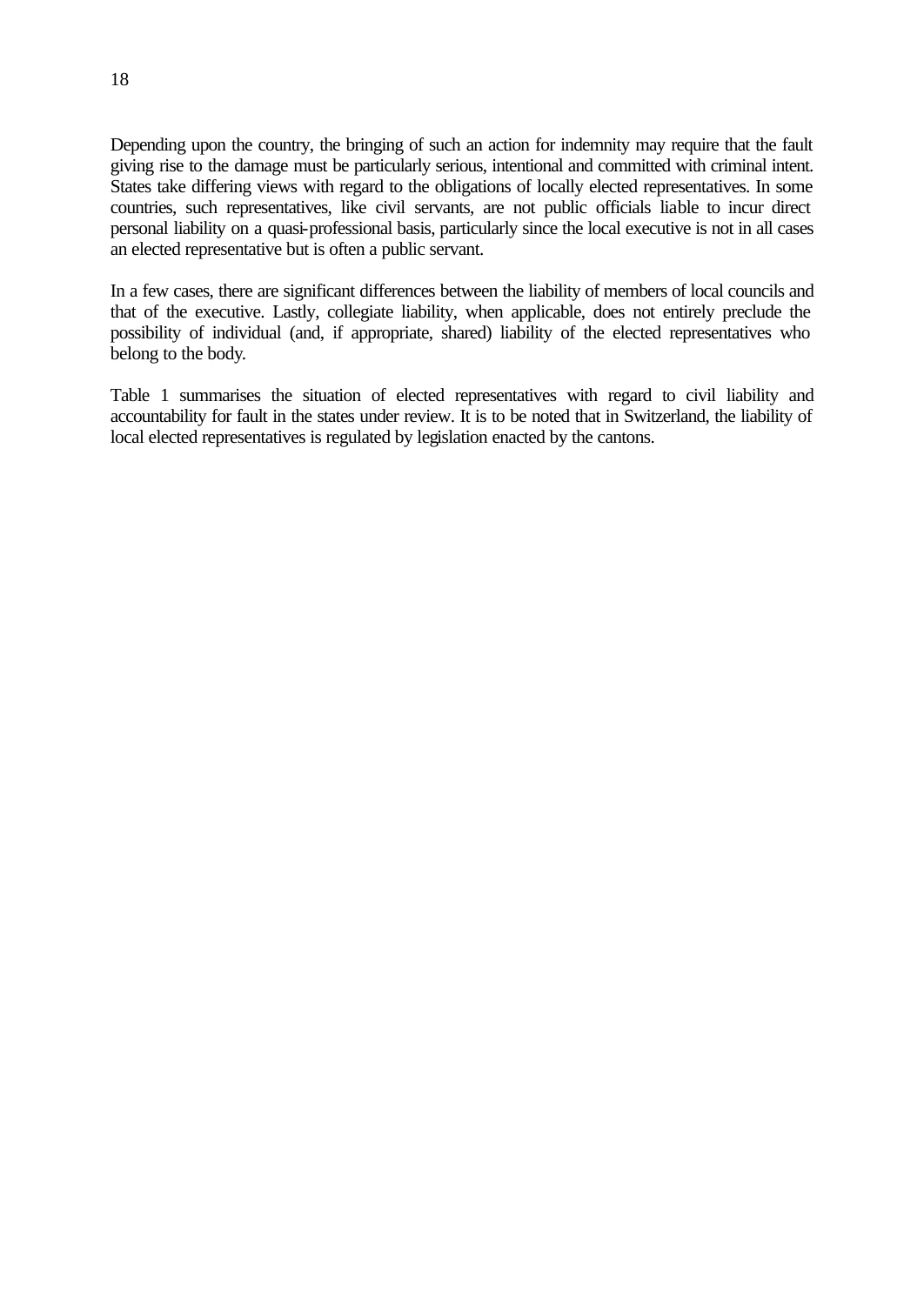| <b>Country</b> | Direct action against administration                                                                                                                                                                                                                                                                                                                 | Liability of elected representatives                                                                                                                                                                                                                                                                                                                                                                                                                                                                                                                                                                                                                                                                               |
|----------------|------------------------------------------------------------------------------------------------------------------------------------------------------------------------------------------------------------------------------------------------------------------------------------------------------------------------------------------------------|--------------------------------------------------------------------------------------------------------------------------------------------------------------------------------------------------------------------------------------------------------------------------------------------------------------------------------------------------------------------------------------------------------------------------------------------------------------------------------------------------------------------------------------------------------------------------------------------------------------------------------------------------------------------------------------------------------------------|
| Austria        |                                                                                                                                                                                                                                                                                                                                                      | An elected representative is personally<br>liable only in the case of a criminal<br>offence.                                                                                                                                                                                                                                                                                                                                                                                                                                                                                                                                                                                                                       |
| <b>Belgium</b> | The municipality is directly liable for the<br>acts performed by its bodies in the course<br>of their duties and within the limits of their<br>competencies. A straightforward fault is<br>enough to establish this liability.                                                                                                                       | According to the Court of Cassation,<br>direct liability of municipalities can co-<br>exist with the personal liability of the<br>body, especially in the case of mens rea<br>and serious fault. In practice, recourse<br>action only happens in the case of<br>exceptionally serious fault.                                                                                                                                                                                                                                                                                                                                                                                                                       |
| <b>France</b>  | The<br>administration,<br>every<br>level<br>at<br>(municipal, departmental, regional and<br>state) is directly liable for damage caused,<br>as a result of a fault, to third parties by its<br>elected representatives.                                                                                                                              | The liability of elected representatives<br>(and agents) may be incurred directly in<br>the event of serious wrongful acts<br>separable from the performance of duties.<br>The trend, notwithstanding this direct<br>civil liability of elected representatives, is<br>to bring an action directly against the<br>authority and the latter may then, if<br>appropriate, bring a recourse action<br>against the elected representative in<br>question.                                                                                                                                                                                                                                                              |
| <b>Germany</b> | Actions by a third party, injured by a<br>faulty act or omission, to establish liability<br>are brought against the local authority on<br>the basis of the Civil Code.                                                                                                                                                                               | On the basis of Article 34 of the Federal<br>Constitution, the breach, by the head of<br>the executive (mayor for municipalities) of<br>an "obligation relating to duties" deriving<br>from an intentional wrongful act or gross<br>negligence<br>will<br>confer<br>on<br>the<br>administration a right to bring an action<br>by way of recourse. This right of recourse<br>is available regardless of the status of the<br>head of the executive: whether s/he was<br>elected directly or indirectly. Such right of<br>recourse against the elected members of<br>the council must be expressly provided<br>for by the law of the Länder concerning<br>the basis of local government (Kom-<br>munalverfassungen). |
| <b>Italy</b>   | The administration is liable for wrongful<br>damage caused to a third party by civil<br>servants and public agents (elected<br>representatives included) in the course of<br>their duties, jointly with the person<br>responsible. The third party can bring<br>action against the administration, against<br>the agent responsible or against both. | According to Art. 28 of the Constitution,<br>civil servants and agents (elected repre-<br>sentatives included) of the state and<br>public communities are personally liable<br>for acts which violate individual rights.<br>The administration has a right of recourse<br>against the person responsible.                                                                                                                                                                                                                                                                                                                                                                                                          |

**Table 1: Civil liability of local elected representatives**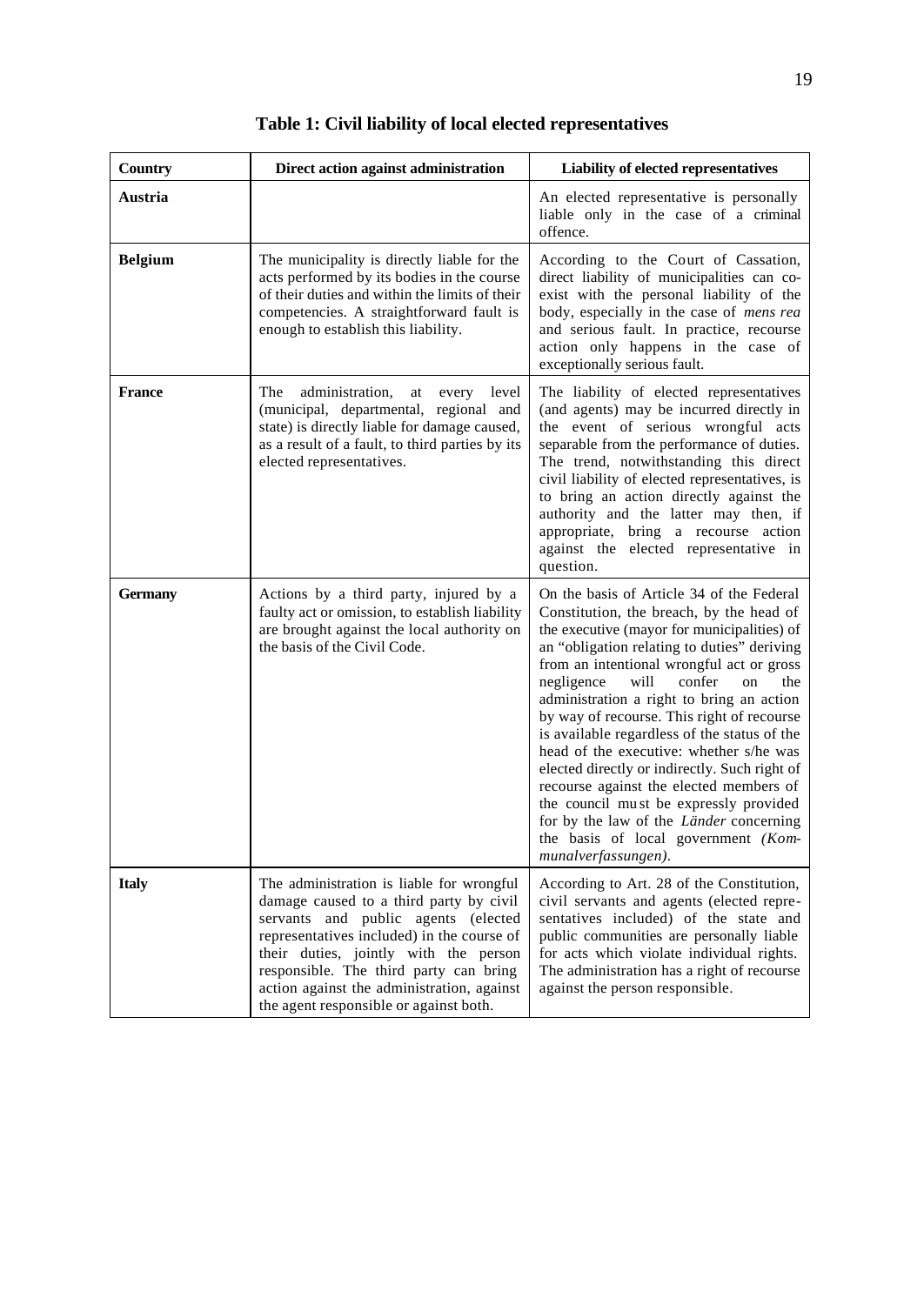| Luxembourg    | The administration is directly liable for<br>wrongful damage caused to a third party<br>by elected representatives.                                                                                                                                                                                                                                                                                | The activity of collegiate bodies engen-<br>ders only joint liability. Therefore, a<br>burgomaster is liable for his/her personal<br>activity but within the college of burgo-<br>masters and aldermen (the municipal<br>executive body) the liability is collegiate:<br>all the members of this body are jointly<br>liable whatever their opinion or vote on<br>the condemned decision.                                                                                                                                                                                        |
|---------------|----------------------------------------------------------------------------------------------------------------------------------------------------------------------------------------------------------------------------------------------------------------------------------------------------------------------------------------------------------------------------------------------------|---------------------------------------------------------------------------------------------------------------------------------------------------------------------------------------------------------------------------------------------------------------------------------------------------------------------------------------------------------------------------------------------------------------------------------------------------------------------------------------------------------------------------------------------------------------------------------|
| Portugal      | The Constitution (Article 22) and the Law<br>on local autonomy (Article 90) provide for<br>the joint liability of the administration for<br>any damage caused to a third party by<br>public agents (elected representatives<br>included) in the course of their duties.<br>The third party can bring action against<br>the administration alone, against the<br>agent responsible or against both. | The liability of the agent or body that<br>incurs the fault is established. The<br>administration has a right of recourse<br>against the responsible person or body<br>except if:<br>- the fault occurred in the performance of<br>duties:<br>- it was a straightforward fault;<br>- the person responsible for the damage<br>acted on the basis of compulsory instruc-<br>tions that s/he previously contested or<br>which were confirmed to him/her in<br>writing.                                                                                                            |
| Romania       |                                                                                                                                                                                                                                                                                                                                                                                                    | Local elected<br>representatives<br>incur<br>liability for their<br>personal<br>actions.<br>According to the law on local public<br>administration, local councillors are jointly<br>liable for council decisions they pass.                                                                                                                                                                                                                                                                                                                                                    |
| Slovakia      | The administration is directly answerable<br>for damage caused, as a result of a fault,<br>to third parties by its elected repre-<br>sentatives.                                                                                                                                                                                                                                                   |                                                                                                                                                                                                                                                                                                                                                                                                                                                                                                                                                                                 |
| <b>Spain</b>  | administration is directly<br>The<br>and<br>objectively liable, without the need to<br>seek out the culprit or define the fault,<br>provided that the damage is real,<br>quantifiable, identifiable and unlawful.                                                                                                                                                                                  | Elected representatives incur personal<br>liability for their decisions, even in the<br>case of a collegiate decision. "Members<br>who voted in favour of decisions of local<br>authorities shall be deemed to be liable for<br>them" (Article 78-2, LRBRC). The rule,<br>notwithstanding this direct civil liability of<br>elected representatives, is that an action<br>is brought directly against the authority<br>and the latter may then, if appropriate,<br>bring an action enforcing a right of<br>elected<br>recourse<br>against<br>the<br>representative in question. |
| <b>Sweden</b> | According<br>the Law<br>Civil<br>to<br>on<br>Infringements (272/1972), both the state<br>and municipalities are liable for damage<br>arising from an unlawful act or omission<br>committed in the exercise of public<br>authority.                                                                                                                                                                 | Collegiate bodies are liable for both<br>wrongful actions and omissions. Elected<br>representatives are excluded from the<br>category of "civil servants or public<br>agents" who may incur personal liability;<br>thus, civil liability on the part of elected<br>representatives is exceptional.                                                                                                                                                                                                                                                                              |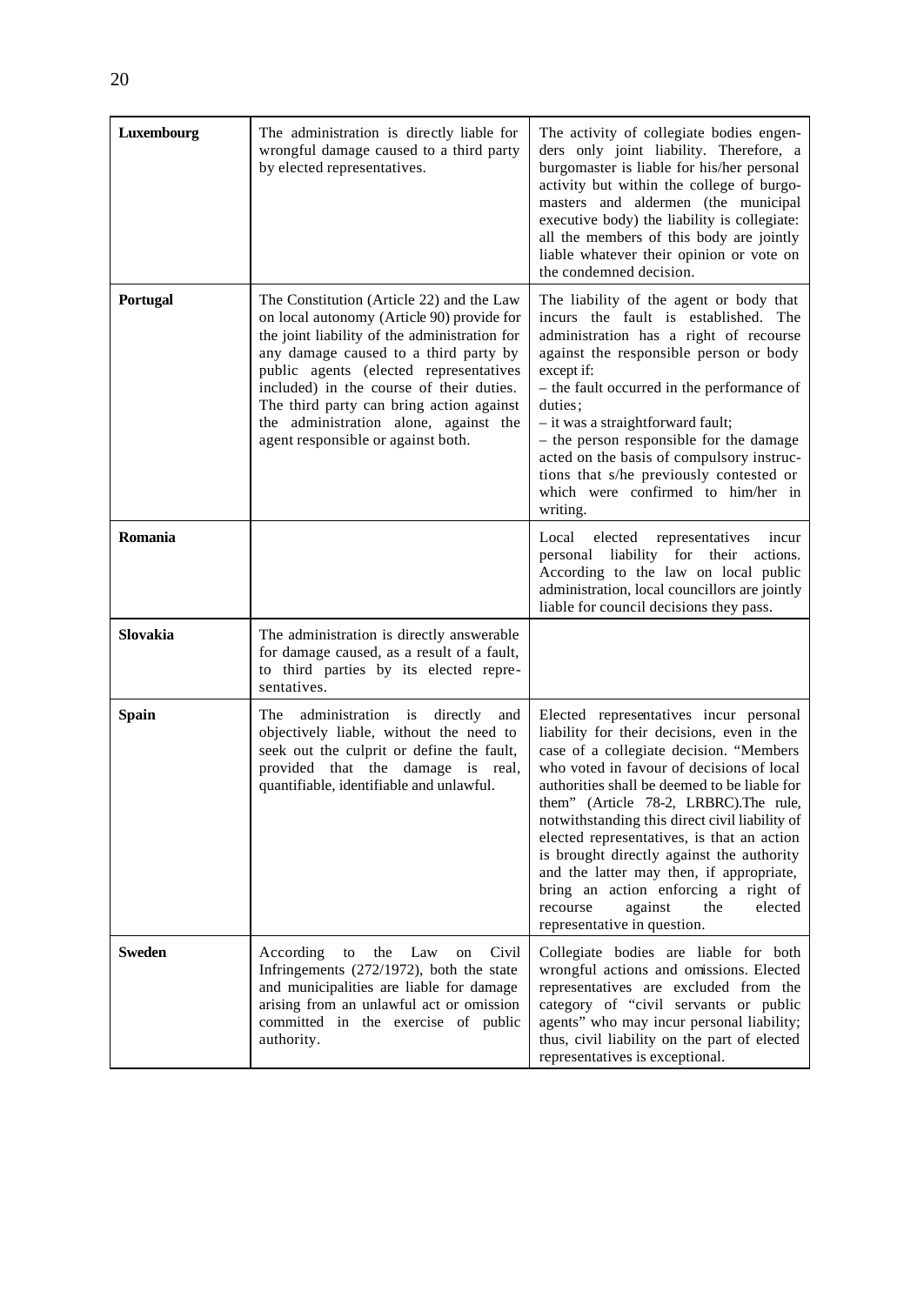| <b>Switzerland</b>    | In all cantons but one, local authorities<br>are directly liable for the wrongful damage<br>caused to third parties by their organs in<br>the course of their duties. In about one<br>half of all cantons the liability is linked to<br>the existence of damage; in the other<br>cantons a fault must be proved. | Where the municipality pays compen-<br>sation for damage, it has a right of<br>recourse against the official who caused<br>the same, intentionally or through gross<br>negligence. This right of recourse is thus<br>available only in a case of gross<br>negligence or intentional wrongful act.                                                              |
|-----------------------|------------------------------------------------------------------------------------------------------------------------------------------------------------------------------------------------------------------------------------------------------------------------------------------------------------------|----------------------------------------------------------------------------------------------------------------------------------------------------------------------------------------------------------------------------------------------------------------------------------------------------------------------------------------------------------------|
| <b>Turkey</b>         | The administration is directly liable for the<br>wrongful damage caused to third parties<br>by elected representatives.                                                                                                                                                                                          | The elected representative is personally<br>liable. The rule, notwithstanding this<br>direct civil liability of elected representa-<br>tives, is that an action is brought directly<br>against the authority and the latter then, if<br>appropriate, may bring an action enforc-<br>ing a right of recourse against the elected<br>representative in question. |
| <b>United Kingdom</b> | The administration is directly liable for the<br>wrongful damage caused to third parties<br>a public agent (elected repre-<br>by<br>sentatives included) in the course of<br>his/her duties.                                                                                                                     | Local authorities bear collegiate liability<br>for their own wrongful acts or omissions;<br>no elected representative (or public agent)<br>can be the subject of proceedings except<br>in cases of blatant bad faith or gross<br>negligence regarding decisions taken by<br>local authorities.                                                                 |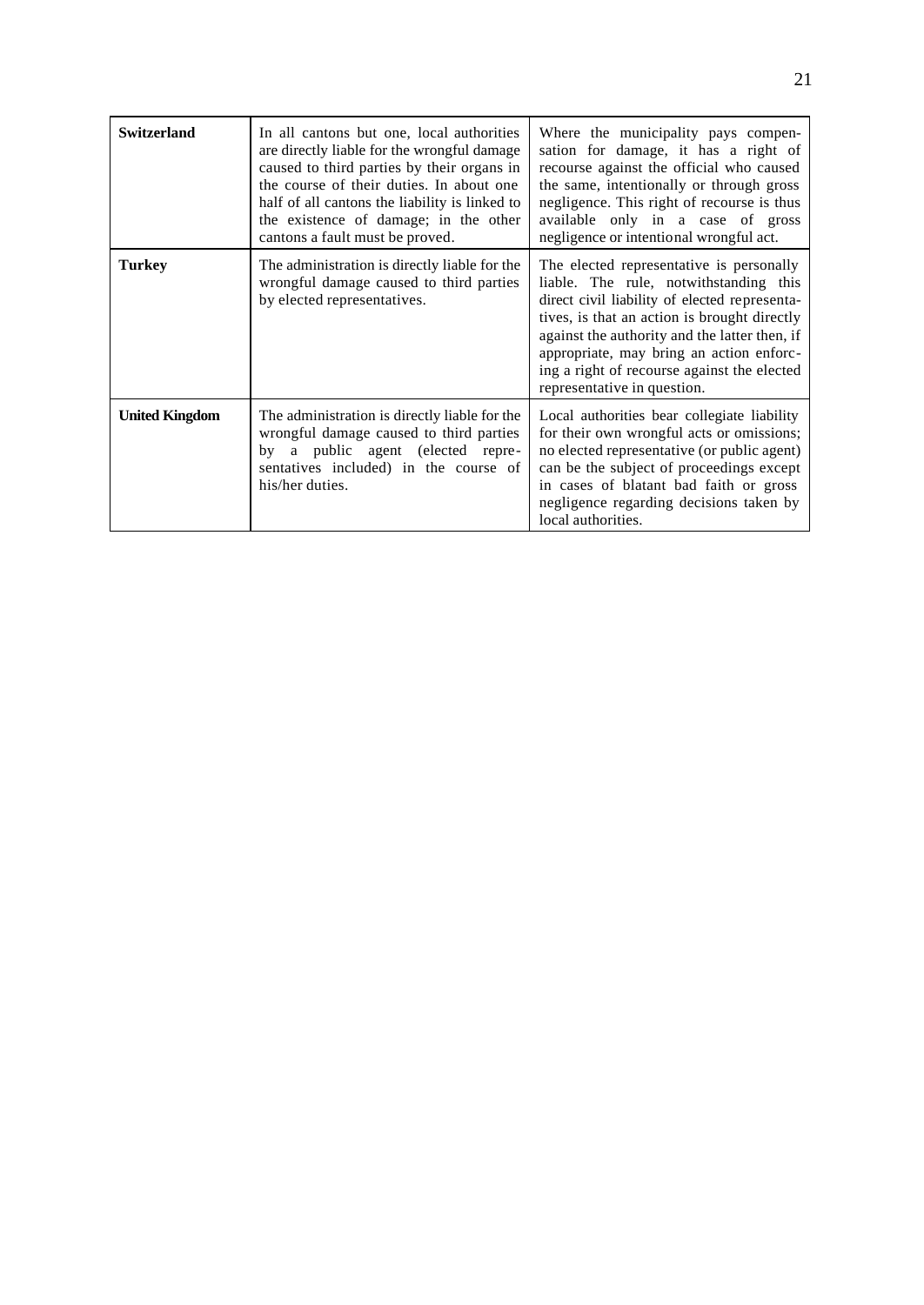## **B. The accounting liability of local elected representatives**

The principle here is different from civil liability, because it is not intended to protect the individual citizen, but the taxpayer and the community itself: The wrongful behaviour of the elected representative who causes damage to the latter sections of society generates the obligation to compensate. Moreover, this form of liability can also involve sanctions against the elected representative.

In the United Kingdom, local elected representatives may incur personal liability in the event of illegal expenditure for which they have voted. "Surcharging", which dates back to the fifteenth century and is covered by the Local Government Finance Act 1982, is rarely resorted to (on average five cases a year) but may involve administrative and/or judicial action against the elected members of local councils. Various reform measures have been recommended involving compensation, disqualification from office and the introduction of a new offence of misuse of public office (bordering on a criminal offence).

In France, a local elected representative never operates as an accountant in principle and must not directly or indirectly handle public funds, that being a matter reserved only for official accountants. If he meddles in the handling of such funds, he becomes a *de facto* accountant and, accordingly, must render an account of his activities to the Regional Audit Chamber (and to the Court of Auditors on appeal). In the event of irregularities and the failure to secure a discharge, the accountant is declared to be in unlawful possession of public funds: he must pay back any sums of which he cannot justify the use.

Since the law of 29 January 1993 (the "Sapin Law"), elected representatives have been accountable to the Budgetary and Financial Discipline Court (CDBF) in the event of *de facto* improper handling of funds or refusal to implement a judicial decision or for unlawful advantages granted to others.

In Italy, the compensation for damage caused to communities by administrators or civil servants in the course of their duties has acquired a certain importance, as much as an external sanction for administrators' and top managers' liability resulting from their management supervision.

As in France, accounting liability belongs mainly to the treasurer and other accountants who handle public funds or are in charge of the management of municipal property; this liability extends to all public agents who are concerned in such handling or management.

The management report is checked by the Court of Auditors; if illegalities are found, an action in liability is automatically started. For this purpose, an *ad hoc* body of the public prosecution service is attached to the court with power to seek compensation for damage falling within the jurisdiction of the court.

If a collegiate body is responsible for illegalities, the liability falls only on the members who voted in favour of the illegal act. If the damage results from the behaviour of several persons, the Court of Auditors pronounces on the partial liability of every individual; nevertheless, each person is subsidiarily answerable for the damage produced by the others.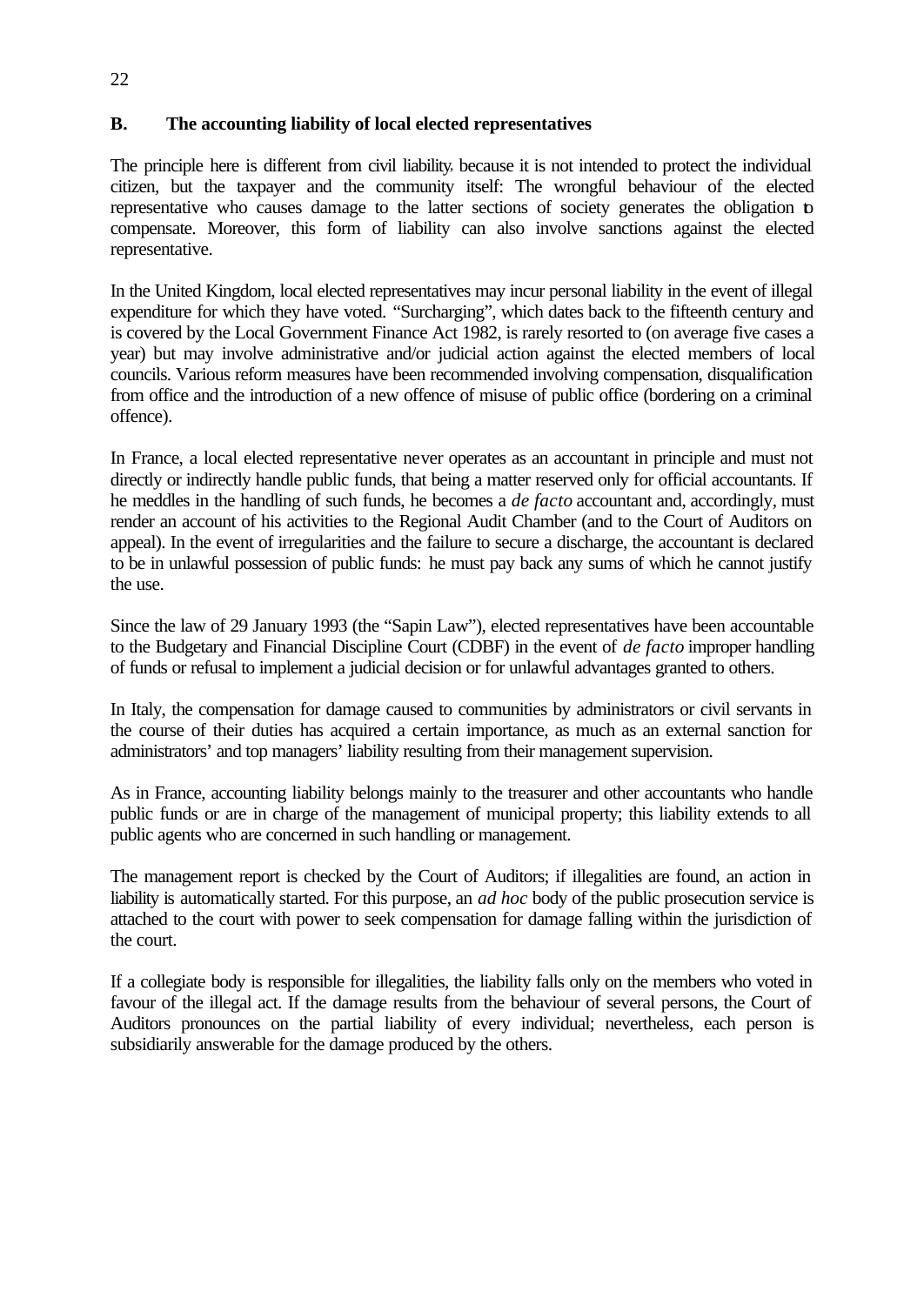In Belgium, the accounting liability system is also founded on the principle that, in general, only the municipal collector may directly and personally commit his or her financial liability.

In Germany, the liability of local elected representatives towards their community is governed by legal provisions enacted by each *Land* and it may exist only if it is specifically stipulated by the local government law of the respective *Land*. For example, the local government law of North Rhine-Westphalia, Bavaria, Mecklenburg-Vorpommern, Thuringia and that of Brandenburg provide for liability of councillors who have failed to accomplish their duties deliberately or due to gross negligence; or who have taken part in a vote in which they knew that they could not lawfully take part; or have authorised illegal expenditure.

As for executive bodies, their liability is governed by the *Länder*'s acts regarding civil servants (which are to be in accordance with a federal framework law). In general, they are answerable for damage resulting from intentional actions or gross negligence. The executive bodies also include the chief executive officers of the local authorities, that is mayors and heads of districts (*Landräte*) irrespective of whether they are elected directly or indirectly.

In Sweden, the financial liability of local elected representatives is very limited and must be enforced within a maximum of one year following the refusal of the deliberative assembly to grant a discharge from liability. The assembly may theoretically prosecute an elected representative for negligent administration; such proceedings are very uncertain in the case of financial losses arising in the course of duties. Thus, only internal proceedings involving an investigation and a penalty are hypothetically possible.

In Spain, the local authorities themselves may take proceedings against any local elected representatives who have engaged in fraud detrimental to the community.

According to the framework law relating to the Court of Auditors, local elected representatives and public agents have to compensate any prejudice suffered by the community because of the former's illegal acts or omissions. This liability may be direct (and therefore a shared and full liability) or subsidiary (hence a possible and limited liability).

Moreover, every individual who is bound to issue, justify or approve accounts and does not duly fulfil these obligations is formally warned by the Court of Auditors and must compensate for the respective damage. Coercive sanctions are available, and where appropriate the matter may be placed in the hands of the public prosecutor where there is an offence of non-compliance.

This procedure of transferring cases to the public prosecutor is also found in France, where it is applied more and more systematically.

In Portugal, local elected representatives and public agents must (directly or indirectly as the case may be) compensate for damage they inflict on the community. The fault is evaluated according to circumstances and the Court of Auditors may decide to set a limit to the amount to be paid by the accountable elected representative.

In the most serious cases, provided for by law, the Court of Auditors may decide fines, the amount of which varies according to whether there was intentional fault or negligence.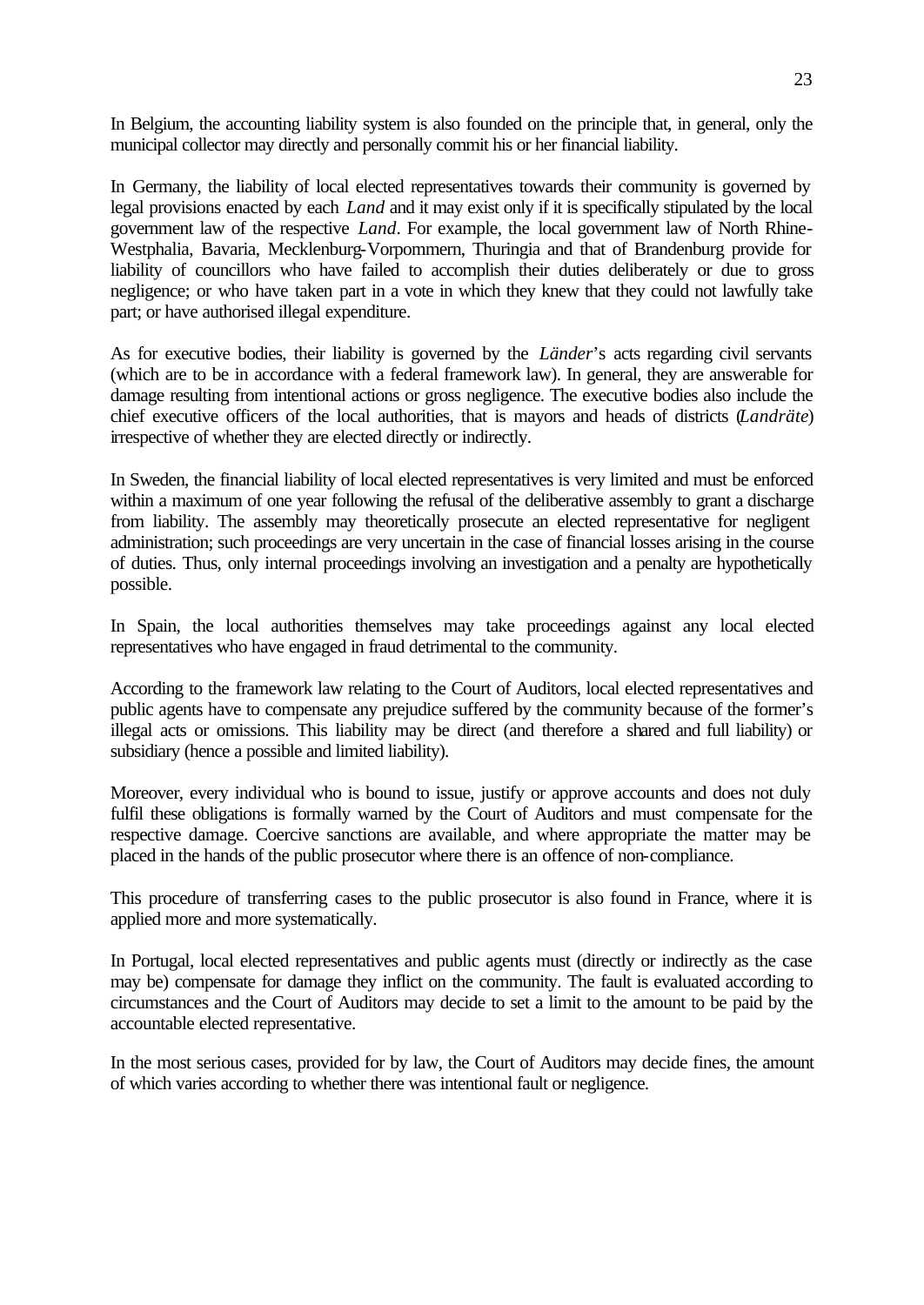In Turkey, elected representatives are accountable for any damage to public property caused by an illegal act and must compensate for it. If the act implied malice, the consequences are more serious.

In Romania, the Jurisdictional College of the Court of Auditors sets fines for infringement of the law and the amount to be paid by elected representatives to the community for damage caused. This college may impose restrictive measures on the property of convicted persons. These measures will be implemented by the territorial bodies of the Ministry of Finance.

## **C. The criminal liability of local elected representatives**

## **1. Basis and general pattern of development**

Criminal liability differs from civil liability in that the interest involved is not merely that of the citizen or the taxpayer but that of society, that is the public interest and respect for public order and the law.

In contrast to civil liability, its basis is therefore first and foremost the existence of misconduct and not merely of damage. The misconduct must, in order to give rise to criminal liability, be specific and covered by legislation, in accordance with the general principle whereby offences and punishments must be strictly defined by law.

Most of the provisions which constitute the legal basis for the criminal liability of elected representatives are to be found in the criminal codes of the countries concerned, which usually contain sections on offences specific to public officials. Nevertheless the legislation relating to certain sectors, in particular protection of the environment and public health, provides for the criminal liability of elected representatives, particularly with regard to the misuse of their law-enforcement powers.

Whilst a criminal offence usually implies clear fraudulent intent (for example Article 121-3 of the French Criminal Code: "there can be no crime or offence without an intent to commit the same"), serious negligence may also be the subject of legal proceedings, even if there was no malicious intent.

In most countries, criminal proceedings against elected representatives, which had long been mainly concerned with dishonest acts, have been extended to include omissions, blatant lack of care, and negligence. It would seem from this development that the criminal liability of elected representatives in general, and of local elected representatives in particular, essentially meets the twofold need:

- on the one hand, to punish attempts by elected representatives to secure financial or other advantages for themselves or for a third party, so as to safeguard moral standards in politics;
- on the other hand, to punish conduct which prevents the authorities from functioning properly in terms of impartiality, equity or efficiency, to such an extent that their activities are no longer  $-$  or no longer appear to be  $-$  compatible with the public interest, which all public authorities have a duty to defend.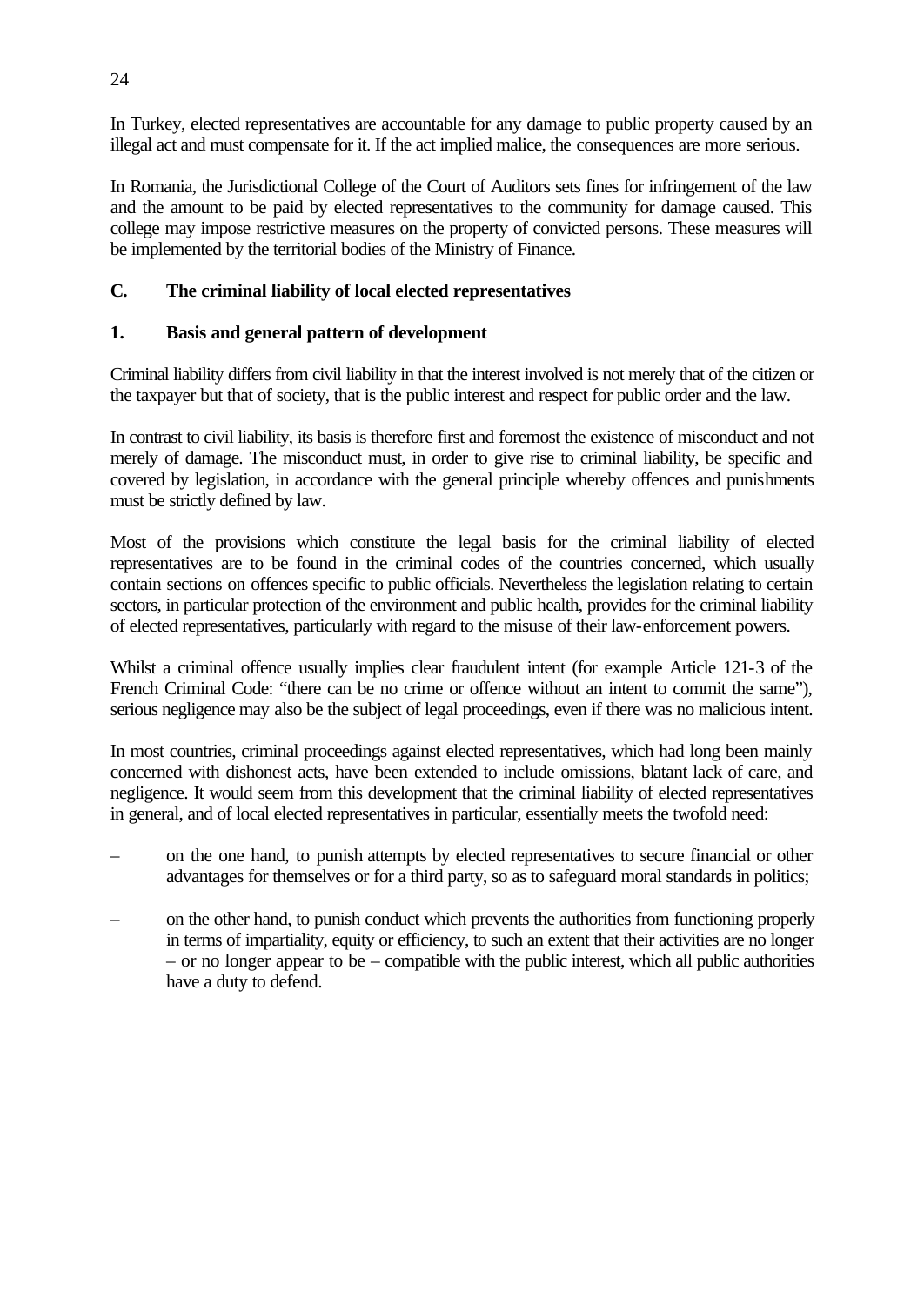In view of the above, and in accordance with the principle that criminal liability primarily concerns individuals, it is unusual for the authority itself to be prosecuted directly (except in France since the 1994 reform of the Criminal Code, whereby, under Article 121-2, legal entities, including territorial authorities, other than the state can be held criminally liable in expressly defined circumstances).

In some cases, however, all of the members of a collegiate body may be held liable for the decisions of that body as well as for the actions of a subordinate.

There is a whole range of penalties, which vary according to the nature and gravity of the criminal offence concerned, from the straightforward pecuniary penalty of a fine (in which case there is some similarity with civil liability) to the penalty of deprivation of freedom (which is specific to ordinary criminal law), and to removal and disqualification from office (here there are closer similarities with political liability).

The following paragraphs present, with the help of tables, the main offences involving elected representatives, the types of conduct which incur their criminal liability, including the circumstances which may reduce or increase such liability, and the corresponding penalties.

## **2. Economic offences**

Apart from terminological differences, there is a clear resemblance in the definitions of offences concerning circumstances in which elected representatives take advantage of their position to obtain financial advantages for themselves or for third parties. The most common examples of such offences are:

- *interference* (or the illegal acquisition of interests), that is acting in situations in which their own interests are directly or indirectly involved; this offence may be punished even if the conflict of interest does not result in an actual advantage;
- *insider dealing*, that is taking advantage of information that they possess by virtue of their position;
- *forgery* or the *use of forged documents* with intent to defraud, that is altering the content of a document and/or the use of such a document that has been altered;
- *trading in influence*, that is exerting, or trying to exert, an improper influence over decisionmaking, and accepting any advantage in consideration of such an influence (whether really existing and effective or not);
- *embezzlement* (or misappropriation of public funds), that is appropriating or using for their own private purposes either assets they have been given to perform their duties or funds for which they are responsible;
- *passive corruption*, that is accepting a favour, whether for the purpose of performing their duties properly or otherwise;
- *extortion,* that is demanding a favour whether for the purpose of performing their duties properly or otherwise.

Table 2 illustrates the rules concerning these offences in the countries examined. The meaning of the abbreviations used is explained in the key that follows it.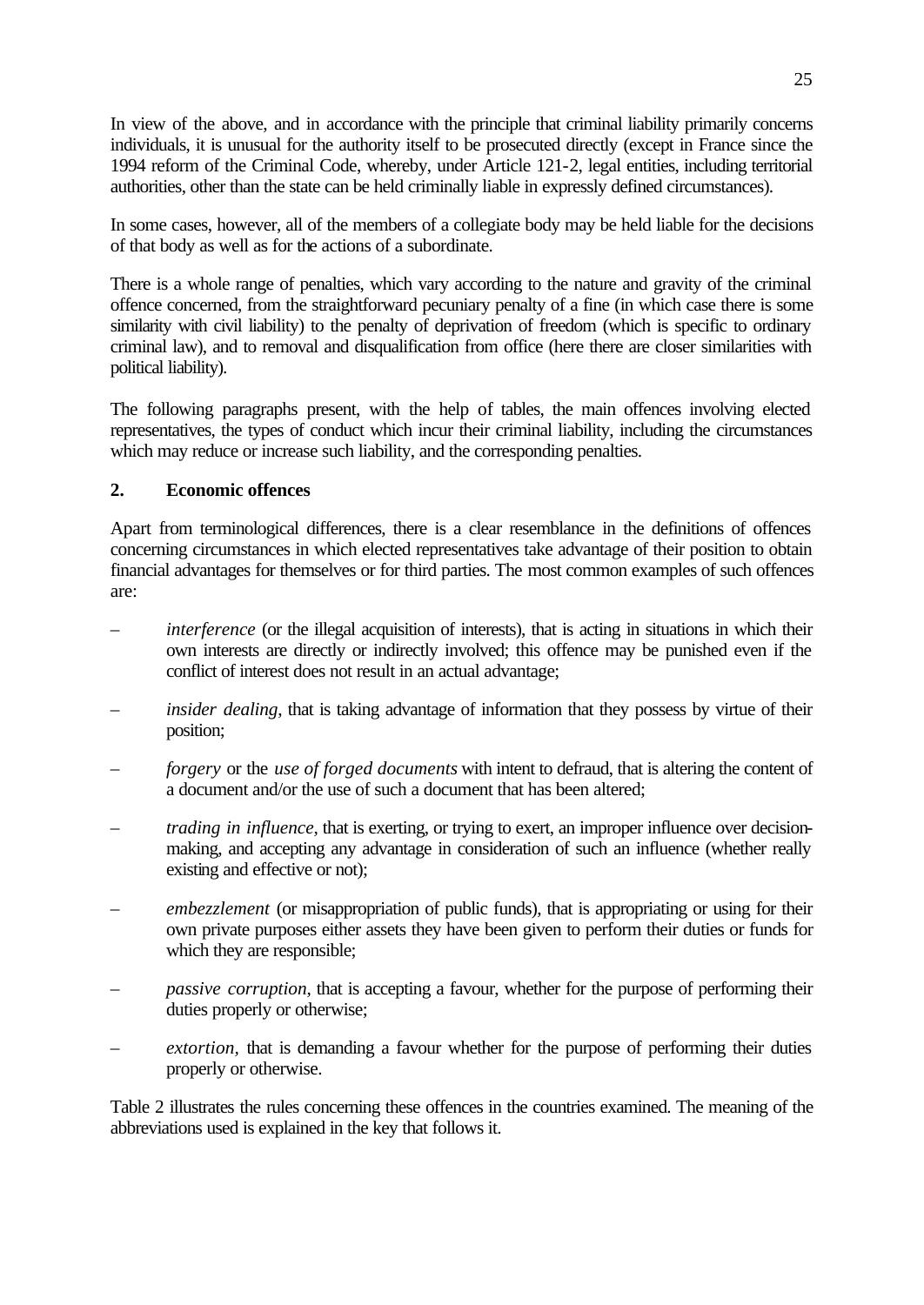| <b>Country</b>   | <b>Insider dealing</b> | Interference/<br><b>Acquisition of interests</b>   | Forgery or use of<br>forged documents | <b>Trading in influence</b> | Embezzlement/<br>misappropriation of                | Corruption                | <b>Extortion</b>          |
|------------------|------------------------|----------------------------------------------------|---------------------------------------|-----------------------------|-----------------------------------------------------|---------------------------|---------------------------|
|                  |                        |                                                    |                                       |                             | public funds                                        |                           |                           |
| <b>Belgium</b>   |                        | gMI                                                | sMI                                   |                             | Law: gMI; accepted                                  | gMI                       | gMI                       |
| (Walloon region) |                        | I: 3 months-2 years                                | $I: 10-15$ years penal                |                             | legal opinion: sMI                                  | I: 8 days-6 months        | I: 6 months-5 years       |
|                  |                        | F: 3 000 BEC                                       | servitude                             |                             | $I: 1-6$ months                                     | or 1 month-1 year         | F: 1 000 BEC              |
|                  |                        |                                                    | $F: 2000$ BEC                         |                             | F: 1 000 BEC                                        | F: 500 or 1 000 BEC       |                           |
| <b>France</b>    | gMI                    | gMI                                                | gMI                                   | gMI                         | gMI                                                 | gMI                       | <b>I:</b> up to 5 years   |
|                  | I: up to 2 years       | <b>I</b> : up to 5 years                           | I: up to 7 years, or                  | <b>I</b> : up to 10 years   | <b>I</b> : up to 10 years                           | <b>I</b> : up to 10 years | F: 500 000 FF             |
|                  | F: 10 000 000 FF       | F: 500 000 FF                                      | 15 years for forgery of               | F: 1 000 000 FF             | F: 100 000 FF                                       | F: 100 000 FF             | $aP$ (discretionary):     |
|                  | (between one and ten   | aP (discretionary):                                | public documents                      | $aP$ (discretionary):       | aP (discretionary):                                 | $aP$ (discretionary):     | - deprivation of civil,   |
|                  | times the profit       | deprivation of civil,                              | F: 700 000 FF, or                     | deprivation of civil,       | - deprivation of civil,                             | deprivation of civil,     | civic and family rights;  |
|                  | obtained)              | civic and family rights;                           | 1 500 000 FF for forgery              | civic and family rights;    | civic and family rights;                            | civic and family rights;  | disqualification from     |
|                  |                        | disqualification from                              | of public documents                   | disqualification from       | disqualification from                               | disqualification from     | holding public office or  |
|                  |                        | holding public office or                           | aP (discretionary):                   | holding public office or    | holding public office or                            | holding public office or  | from engaging in the      |
|                  |                        | from engaging in the                               | deprivation of civil,                 | from engaging in the        | from engaging in the                                | from engaging in the      | activity in the course of |
|                  |                        | activity in the course of civic and family rights; |                                       |                             | activity in the course of activity in the course of | activity in the course of | which the offence was     |
|                  |                        | which the offence was                              | disqualification from                 | which the offence was       | which the offence was                               | which the offence was     | committed;                |
|                  |                        | committed;                                         | holding public office or              | committed;                  | committed;                                          | committed;                | confiscation of sums      |
|                  |                        | - confiscation of sums                             | from engaging in a                    | - confiscation of sums      | confiscation of sums                                | confiscation of sums      | of money or property      |
|                  |                        | of money or property                               | professional or social                | of money or property        | of money or property                                | of money or property      | unlawfully acquired;      |
|                  |                        | unlawfully acquired;                               | activity:                             | unlawfully acquired;        | unlawfully acquired;                                | unlawfully acquired;      | - displaying or           |
|                  |                        | displaying or                                      | disqualification from                 | displaying or               | - displaying or                                     | displaying or             | distribution of the       |
|                  |                        | distribution of the                                | entering into public                  | distribution of the         | distribution of the                                 | distribution of the       | decision                  |
|                  |                        | decision                                           | contracts;                            | decision                    | decision                                            | decision                  |                           |
|                  |                        |                                                    | confiscation of the                   |                             |                                                     |                           |                           |
|                  |                        |                                                    | object used in, intended              |                             |                                                     |                           |                           |
|                  |                        |                                                    | to be used in, or                     |                             |                                                     |                           |                           |
|                  |                        |                                                    | resulting from, the                   |                             |                                                     |                           |                           |
|                  |                        |                                                    | offence                               |                             |                                                     |                           |                           |

**Table 2: Criminal liability of local elected representatives** – **economic offences**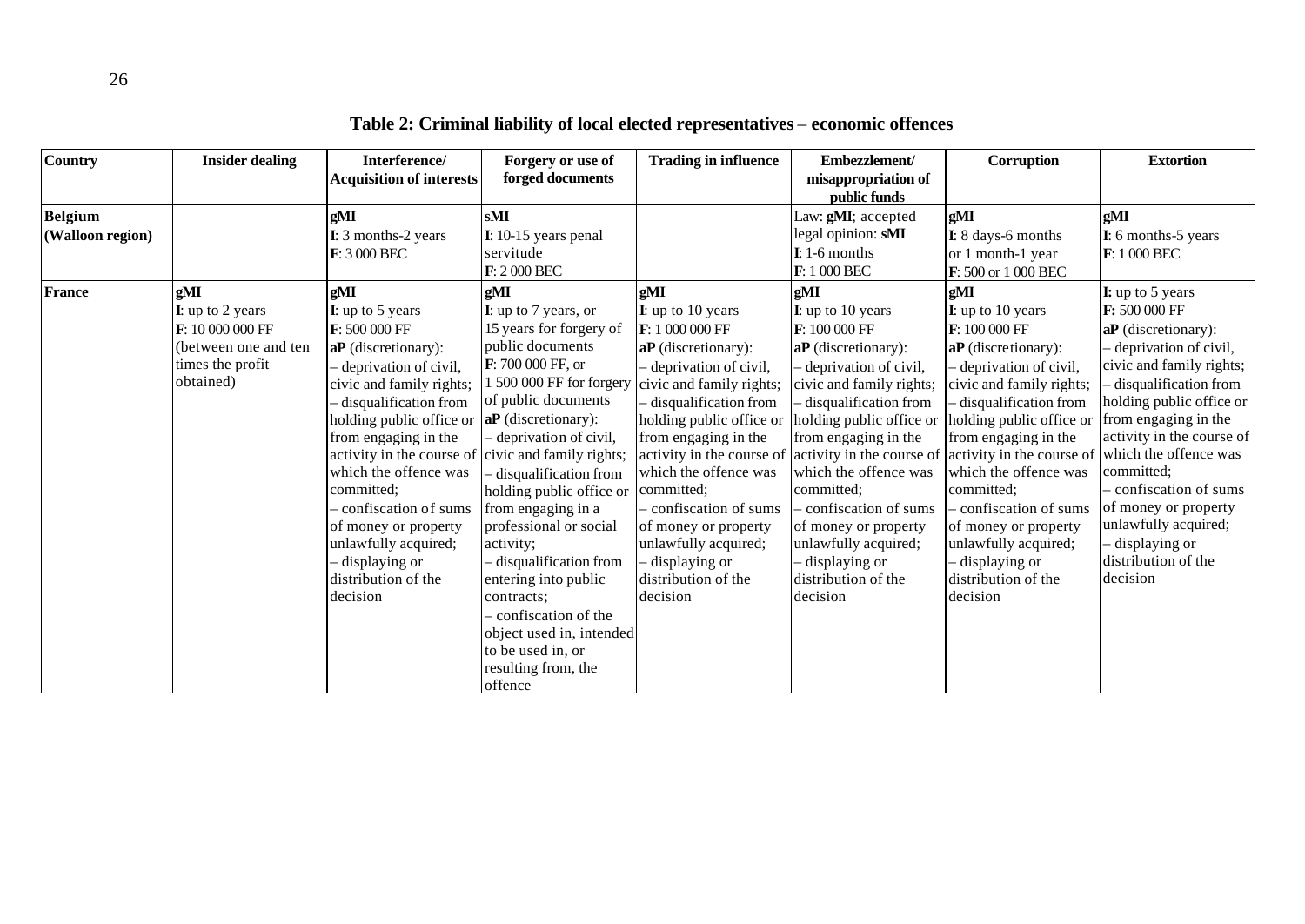| <b>Germany</b> | a. Forgery of documents No special criminal                                                           |                       | a. Embezzlement           | a. Bribery of local                             | $\bf{I}$ : up to 5 years or fine                        |
|----------------|-------------------------------------------------------------------------------------------------------|-----------------------|---------------------------|-------------------------------------------------|---------------------------------------------------------|
|                | <b>I</b> : up to 5 years or fine (6 provisions on trading in $\vert$ <b>I</b> : up to 3 years or fine |                       |                           | $elected$ representatives $(1-15$ years in very |                                                         |
|                | months-10 years in very influence. Specific                                                           | cases are covered by  | (up to 5 years or fine in | <b>I</b> : up to 5 years or fine                | severe cases)                                           |
|                | severe cases)                                                                                         |                       | a case where the object   | b. Giving or taking                             | If the extortion was                                    |
|                | b. Falsification of                                                                                   | provisions concerning | is movable property       | bribes in the course of                         | committed by means of                                   |
|                | technical records and                                                                                 | abuse of authority    | entrusted to the          | official duties                                 | force or threat with                                    |
|                | statistics, suppression                                                                               |                       | offender)                 |                                                 | I: up to 3 years or fine $(3$ present danger to life or |
|                | of documents,                                                                                         |                       | b. Breach of trust        | months-5 years in very                          | limb, the perpetrator                                   |
|                | tampering with                                                                                        |                       | I: up to 5 years or fine  | severe cases)                                   | shall be punished as for                                |
|                | boundary markers                                                                                      |                       | (6 months-10 years in     | c. Acceptance of                                | robbery.                                                |
|                | <b>I</b> : up to 5 years or fine                                                                      |                       | very severe cases)        | gratuities (for local                           |                                                         |
|                | c. Indirect false                                                                                     |                       |                           | representatives                                 |                                                         |
|                | certification                                                                                         |                       |                           | performing administra-                          |                                                         |
|                | I: up to 3 years or fine                                                                              |                       |                           | tive, not legislative                           |                                                         |
|                | (if the aim was to obtain                                                                             |                       |                           | functions)                                      |                                                         |
|                | a pecuniary benefit or                                                                                |                       |                           | I: up to 3 years or fine                        |                                                         |
|                | to harm another person,                                                                               |                       |                           | d. Bribery of local civil                       |                                                         |
|                | 3 months-5 years)                                                                                     |                       |                           | servants                                        |                                                         |
|                | d .Alteration of official                                                                             |                       |                           | $\mathbf{I}$ : 6 months-5 years (up             |                                                         |
|                |                                                                                                       |                       |                           | to 3 years or fine for                          |                                                         |
|                | <b>I</b> : up to 3 years or fine                                                                      |                       |                           | less severe cases and 1-                        |                                                         |
|                | e. Preparation of                                                                                     |                       |                           | 10 years for very severe                        |                                                         |
|                | forgery of official ID                                                                                |                       |                           | cases)                                          |                                                         |
|                | <b>I</b> : up to 2 years or fine                                                                      |                       |                           | e. EU anti-fraud and                            |                                                         |
|                | (if the act is gain                                                                                   |                       |                           | corruption law                                  |                                                         |
|                | motivated or gang                                                                                     |                       |                           | (Council Act of 27                              |                                                         |
|                | related, 3 months-                                                                                    |                       |                           | September 1996                                  |                                                         |
|                | 5 years)                                                                                              |                       |                           | concerning Protocol to                          |                                                         |
|                | f. Procurement of false                                                                               |                       |                           | the Convention on the                           |                                                         |
|                | official ID                                                                                           |                       |                           | protection of the                               |                                                         |
|                | I: up to 2 years or fine                                                                              |                       |                           | European Communities'                           |                                                         |
|                | g. Abuse of identifica-                                                                               |                       |                           | financial interests)                            |                                                         |
|                | tion papers                                                                                           |                       |                           | Delivered 27 July 1998,                         |                                                         |
|                | $\bf{I}$ : up to 1 year or fine                                                                       |                       |                           | Doc.496Y1023(01)                                |                                                         |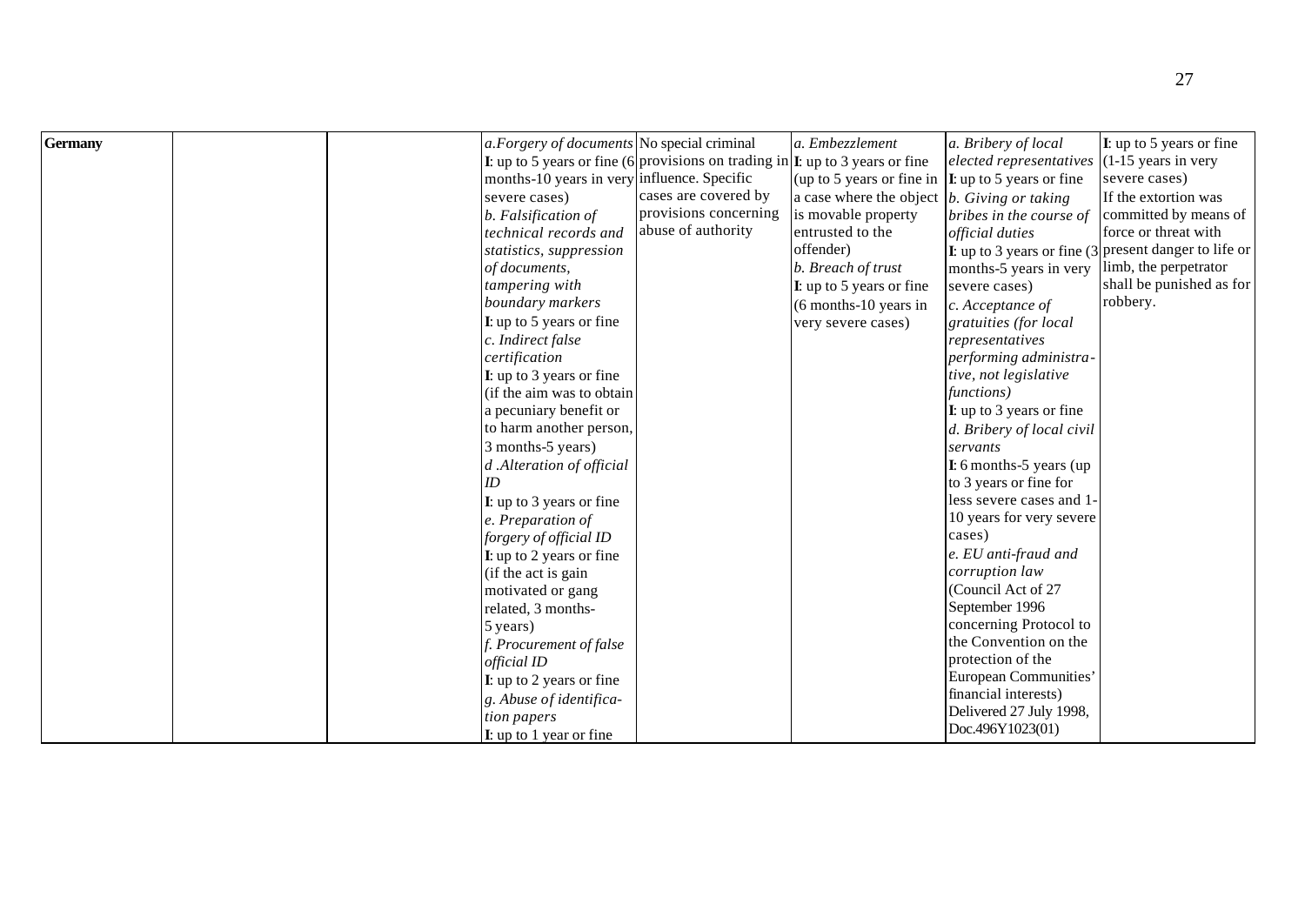| <b>Italy</b>    | sMI                     | sМI                                                                                               | gMI                            | sMI                                                                   | gMI                                                                                                                    | a. For a legal act                                 | gMI                                               |
|-----------------|-------------------------|---------------------------------------------------------------------------------------------------|--------------------------------|-----------------------------------------------------------------------|------------------------------------------------------------------------------------------------------------------------|----------------------------------------------------|---------------------------------------------------|
|                 |                         | <b>I:</b> a. up to 2 years if the $\begin{bmatrix} I: \mathbf{a} \end{bmatrix}$ to 2 years if the | $\bf{I}$ : a. 3 months-2 years | <b>I</b> : a. up to 2 years if the $\vert$ <b>I</b> : 3-10 years (but |                                                                                                                        | gMI: 6 months-3 years                              | $I: 4-12$ years                                   |
|                 |                         | advantage looked for is advantage looked for is (less serious case)                               |                                | advantage looked for is 6 months-3 years for                          |                                                                                                                        | b. For an illegal act                              | aP: disqualification from                         |
|                 | not financial           | not financial                                                                                     | b. 1-6 years (serious)         | not financial                                                         | temporary misappro-                                                                                                    | sMI                                                | holding public office                             |
|                 | $b. 2-5$ years in other | b. 2-5 years in other                                                                             | case)                          | b. 2-5 years in other                                                 | priation followed by                                                                                                   | $I: 2-5$ years                                     | (temporary when there                             |
|                 | cases                   | cases                                                                                             |                                | cases                                                                 | restitution)                                                                                                           |                                                    | are mitigating                                    |
|                 |                         |                                                                                                   |                                |                                                                       | aP: disqualification from                                                                                              |                                                    | circumstances)                                    |
|                 |                         |                                                                                                   |                                |                                                                       | holding public office                                                                                                  |                                                    |                                                   |
|                 |                         |                                                                                                   |                                |                                                                       | (temporary when there                                                                                                  |                                                    |                                                   |
|                 |                         |                                                                                                   |                                |                                                                       | are mitigating                                                                                                         |                                                    |                                                   |
|                 |                         |                                                                                                   |                                |                                                                       | circumstances and the                                                                                                  |                                                    |                                                   |
|                 |                         |                                                                                                   |                                |                                                                       | penalty is less than                                                                                                   |                                                    |                                                   |
|                 |                         |                                                                                                   |                                |                                                                       | 3 years)                                                                                                               |                                                    |                                                   |
| <b>Portugal</b> |                         |                                                                                                   |                                | I: 6 months-5 years                                                   | <b>I:</b> 3-8 years for unlawful $\alpha$ . Accepting bribes for<br>appropriation of public $ $ <i>an unlawful act</i> |                                                    | a. Bribery                                        |
|                 |                         |                                                                                                   |                                |                                                                       | property                                                                                                               |                                                    | $\bf{I}$ : 2-8 years (up to                       |
|                 |                         |                                                                                                   |                                |                                                                       | (up to 4 years or fine up $ 2$ years if the act has                                                                    | $\mathbf{I}$ : 2-8 years (up to                    | 2 years if the act has<br>not been executed or if |
|                 |                         |                                                                                                   |                                |                                                                       | to 80 days if assets                                                                                                   | not been executed or if there was no omission)     |                                                   |
|                 |                         |                                                                                                   |                                |                                                                       | were hired, mortgaged                                                                                                  | there was no omission) $\vert b.$ <i>Extortion</i> |                                                   |
|                 |                         |                                                                                                   |                                |                                                                       | or used for other                                                                                                      | b. Accepting bribes for $ I $ : up to 2 years      |                                                   |
|                 |                         |                                                                                                   |                                |                                                                       | pecuniary goals without a lawful act                                                                                   |                                                    | (1-8 years if violence or                         |
|                 |                         |                                                                                                   |                                |                                                                       | being appropriated)                                                                                                    | $\mathbf{I}$ : up to 1 year or                     | serious threats are                               |
|                 |                         |                                                                                                   |                                |                                                                       |                                                                                                                        | $\mathbf{F}$ : up to 100 days                      | used) or $\mathbf{F}$ : up to 240                 |
|                 |                         |                                                                                                   |                                |                                                                       |                                                                                                                        |                                                    | days                                              |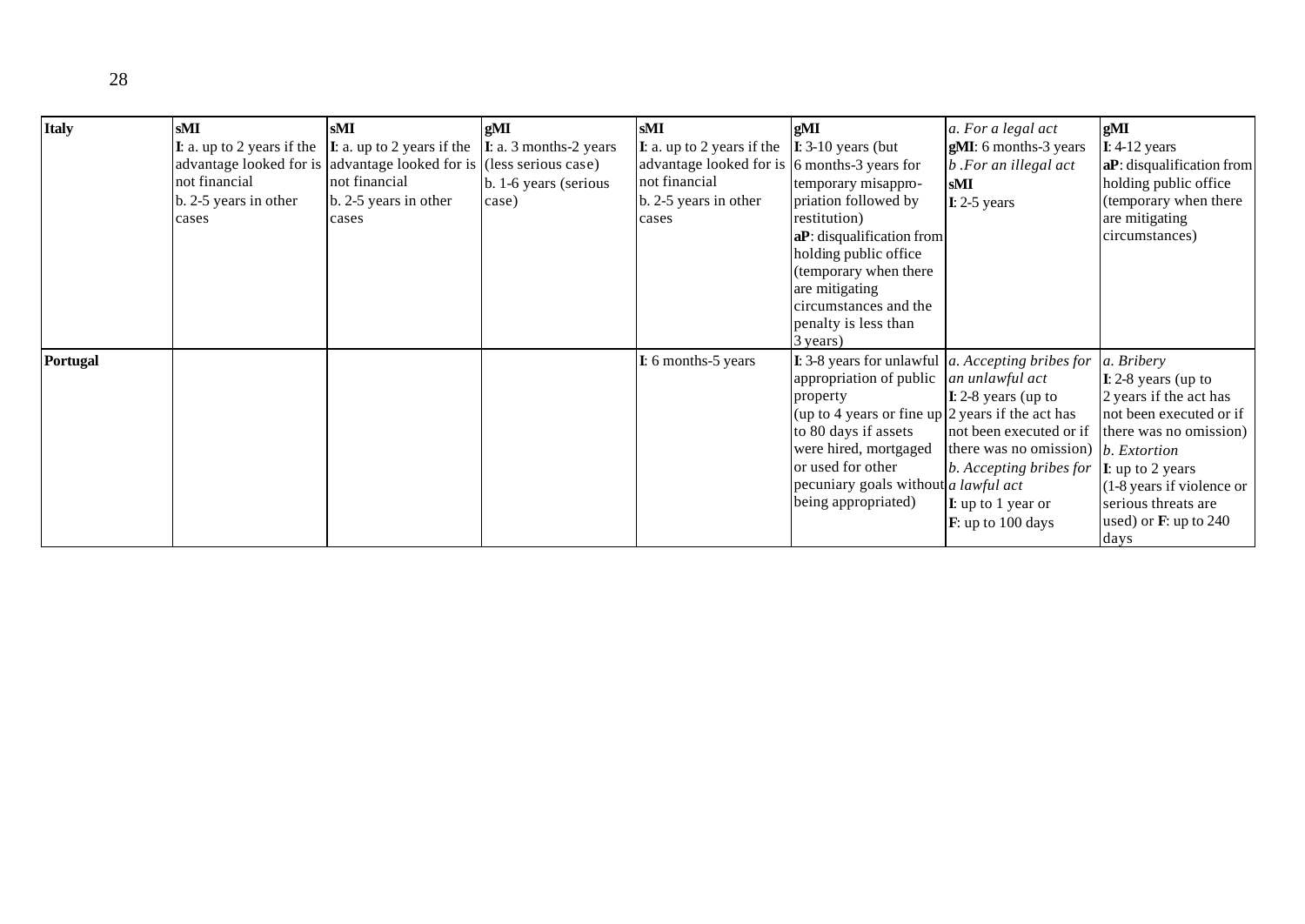| Slovakia <sup>1</sup> | a. Misuse of informa-<br>tion in trade contacts<br><b>I</b> : up to 12 years<br>(or fine or restriction to<br>(act)<br>b. Unauthorised use of<br>personal data<br><b>I</b> : up to 2 years<br>(or fine or restriction to<br>$act^2$                                                                                                                                                                                                                                                                                                                                                        |                                                                                                                                                                                                           | I: up to 5 years<br>(or fine)                                                                                                                                                                                                                                                   |                                                                                                                                                                                                                           | a. Embezzlement in<br>public tender or public<br>sale<br>I: 6 months-8 years<br>b. Misappropriation of<br>public funds<br>I: up to 12 years<br>(or fine or restriction to<br>act)                                                                                                    | $I: 1-5$ years                                                                                                                                                                                                                                                                                                                                                                                                                       | $I: 1-5$ years       |
|-----------------------|--------------------------------------------------------------------------------------------------------------------------------------------------------------------------------------------------------------------------------------------------------------------------------------------------------------------------------------------------------------------------------------------------------------------------------------------------------------------------------------------------------------------------------------------------------------------------------------------|-----------------------------------------------------------------------------------------------------------------------------------------------------------------------------------------------------------|---------------------------------------------------------------------------------------------------------------------------------------------------------------------------------------------------------------------------------------------------------------------------------|---------------------------------------------------------------------------------------------------------------------------------------------------------------------------------------------------------------------------|--------------------------------------------------------------------------------------------------------------------------------------------------------------------------------------------------------------------------------------------------------------------------------------|--------------------------------------------------------------------------------------------------------------------------------------------------------------------------------------------------------------------------------------------------------------------------------------------------------------------------------------------------------------------------------------------------------------------------------------|----------------------|
| Spain <sup>3</sup>    | a. Profiting from<br>undisclosed information to a criminal offence but<br>secure a stake in a related may constitute<br>business venture<br>sMI<br>$\mathbf{F}$ : 12-24 months<br>aP: specific disqualifi-<br>cation from exercising<br>public duties or holding<br>public office for 1-4 years<br>b. Performing a<br>professional activity in a<br>business venture in which<br>the civil servant or elected<br>representative is required<br>to intervene<br>gMI<br>$\mathbf{F}$ : 6-12 months<br>aP: suspension for<br>1-3 years<br>c. Using secret or<br><i>privileged information</i> | Interference itself is not $ a$ . Serious lack of care<br>aggravating circum-<br>stances (e.g. for the<br>offence of misfeasance<br>in public office -<br>intentional failure to<br>honour an obligation) | sN<br>$\mathbf{F}$ : 6-12 months<br>aP: suspension for<br>6 months-1 year<br>b. Intentional act<br>gMI<br>$\mathbf{F}$ : 6-24 months<br>aP: specific disqualifi-<br>cation for 2-6 years<br>c. Issuing a forged<br>certificate<br>gMI<br>aP: suspension for<br>6 months-2 years | sMI: acting with the<br>deliberate intention of<br>obtaining economic<br>advantage<br>I: 6 months-1 year<br>$\bf{F}$ : one or two times the<br>advantage obtained<br>aP: specific disqualifi-<br>cation for<br>3-6 months | a. Misappropriating or<br>agreeing to misappro-<br>priate public funds for<br>personal gain<br>sMI<br>I: 6 months-1 year<br>If sum misappropriated<br>is less than 50 000 ESP,<br>6 months-3 years<br>If particularly serious,<br>4-8 years<br>b. Using public funds<br>for purposes | a. In carrying out an<br>act or omission<br>constituting an offence<br>sMI<br>$I: 2-6$ years<br><b>F</b> : one to three times the<br>value of the gift<br>aP: specific disqualifi-<br>cation for<br>7-12 years<br>b. In carrying out an<br>unlawful act<br>sMI<br>$I: 1-4$ years<br>$\bf{F}$ : one to three times the<br>value of the gift<br>aP: specific disqualifi-<br>cation for 6-9 years<br>c. In refraining from an<br>action | See under Corruption |

ī 1 For an act to be regarded as criminal, malicious intent is necessary unless the law explicitly provides that negligence is sufficient.

3 Fines are calculated by means of day fines, which may range from 200 to 50 000 ESP.

<sup>2</sup> "Restriction to act" is restriction to perform a particular activity on a professional basis or a certain operation (for example driving a car). It does not necessarily imply removal from office.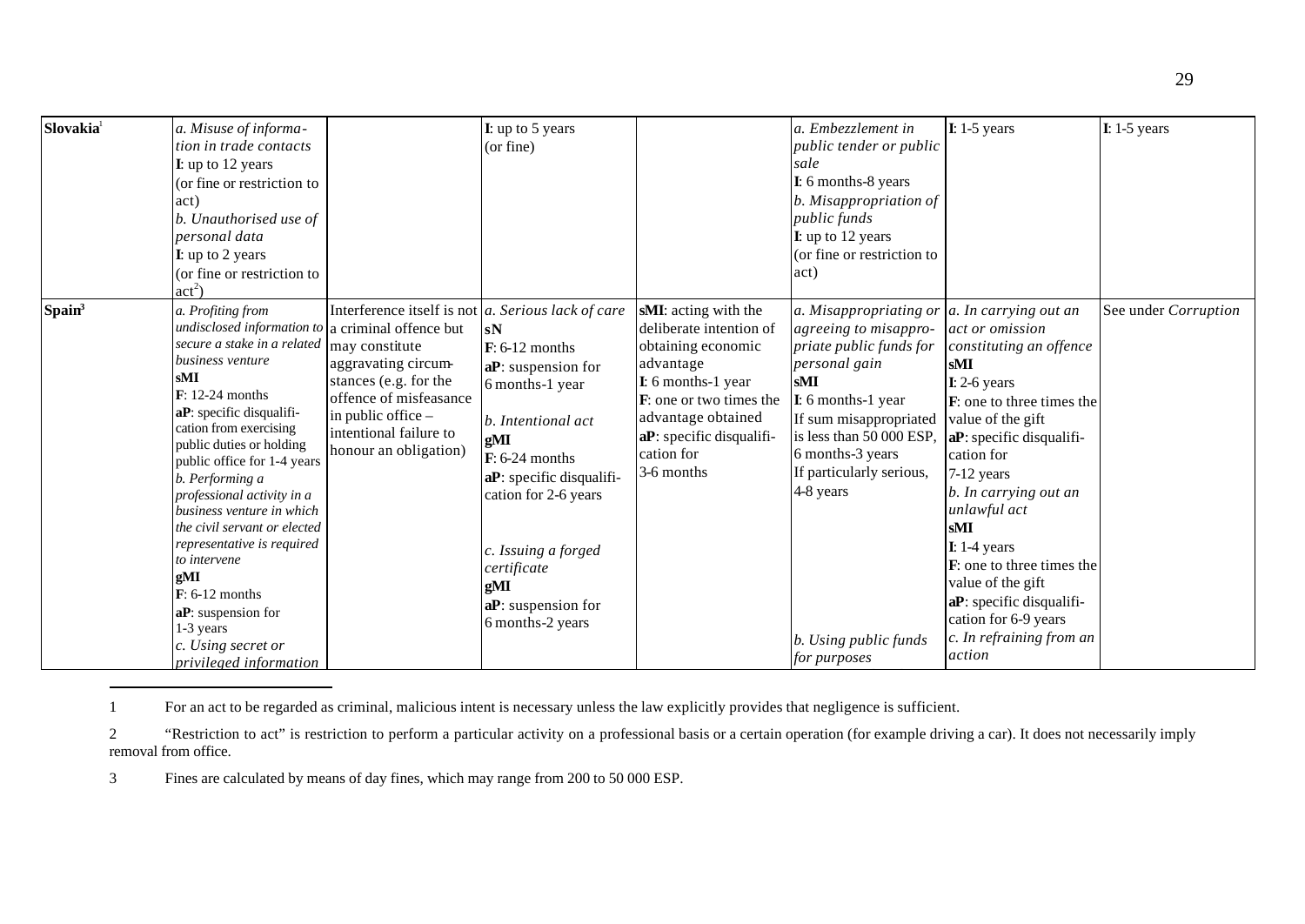|                       | for economic<br>advantage<br>sMI<br>$I: 1-6$ years (if<br>prejudicial to public<br>interest)<br>F: one to three times the<br>advantage<br>aP: specific disqualifi-<br>cation for 2-4 years<br>(7 10 years if<br>prejudicialpublic<br>interest) |                                                                                                                                         |                                                                            | unconnected with<br><i>public duties</i><br>gMI<br>$\mathbf{F}$ : 6-12 months<br>aP: suspension for 6<br>months-3 years<br>If funds are not repaid<br>within ten days, the<br>penalties under $a$ . are<br>applied.<br>c. Misuse of public<br>property<br>sMI<br>$I: 1-3$ years<br>aP: specific disqualifi-<br>cation for 3-6 years<br>d. In public tenders or<br>public sales<br>gMI<br>$I: 1-3$ years<br>aP: specific disqualifica-<br>tion for<br>6-10 years | gМI<br>F: one to two times the<br>value of the gift<br>aP: specific disqualifi-<br>cation for 1-3 years<br>d. In carrying out a<br>legal act appropriate<br>to the post occupied<br>gMI<br>$\mathbf{F}$ : 3-6 months<br>aP: suspension for<br>6 months-3 years |  |
|-----------------------|------------------------------------------------------------------------------------------------------------------------------------------------------------------------------------------------------------------------------------------------|-----------------------------------------------------------------------------------------------------------------------------------------|----------------------------------------------------------------------------|-----------------------------------------------------------------------------------------------------------------------------------------------------------------------------------------------------------------------------------------------------------------------------------------------------------------------------------------------------------------------------------------------------------------------------------------------------------------|----------------------------------------------------------------------------------------------------------------------------------------------------------------------------------------------------------------------------------------------------------------|--|
| Sweden                |                                                                                                                                                                                                                                                |                                                                                                                                         | No specific provisions<br>for the public sector.<br>General law applicable | No specific provisions<br>for the public sector.<br>General law applicable                                                                                                                                                                                                                                                                                                                                                                                      | $I:$ up to 2 years (or fine);<br>up to 6 years for a<br>serious crime                                                                                                                                                                                          |  |
| <b>United Kingdom</b> |                                                                                                                                                                                                                                                | Non-declaration of a<br>pecuniary interest by a<br>councillor is a criminal<br>offence punishable by a<br>fine for failure to<br>comply |                                                                            |                                                                                                                                                                                                                                                                                                                                                                                                                                                                 |                                                                                                                                                                                                                                                                |  |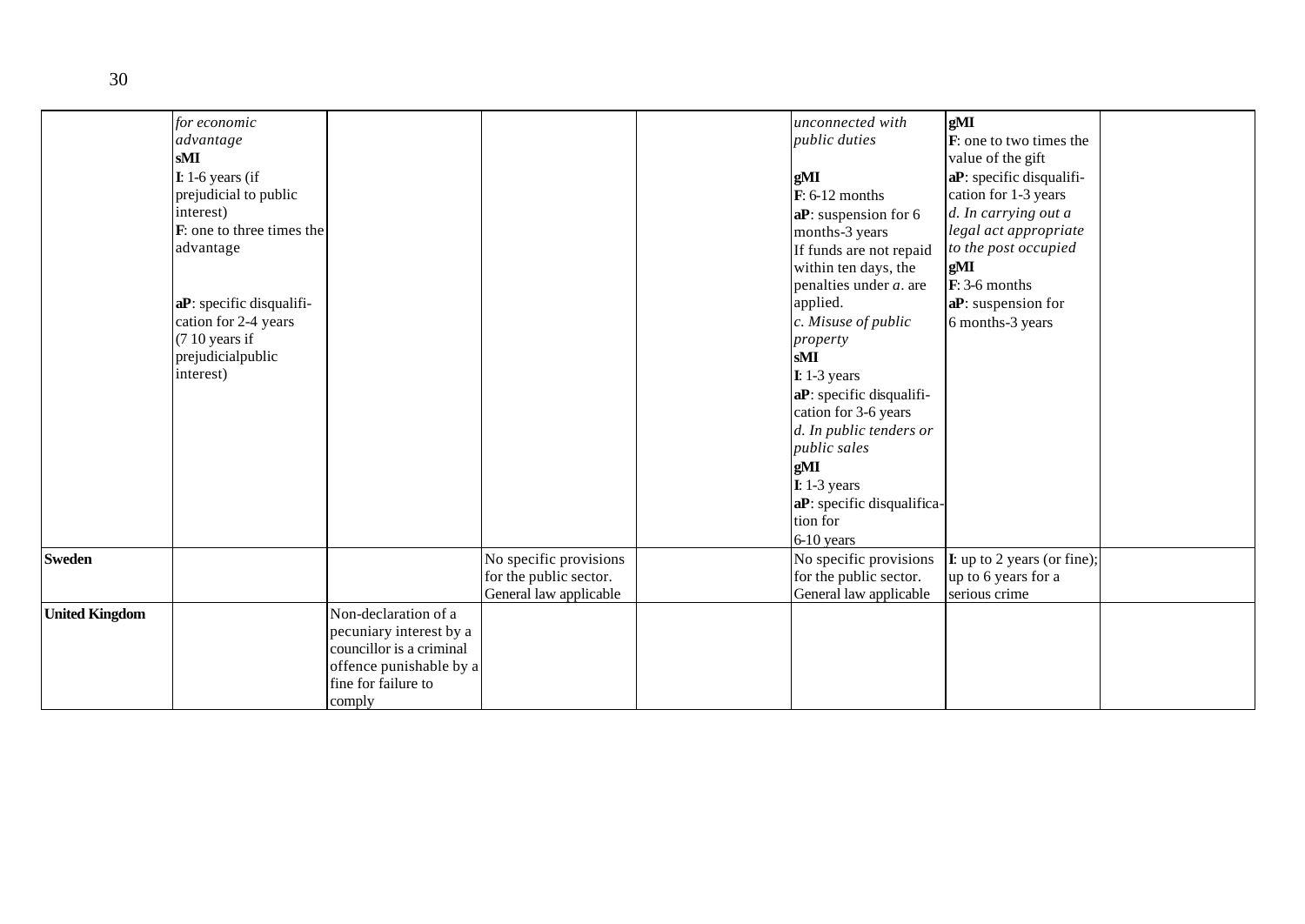**Key**

- **sN:** Serious negligence, even in the absence of fraud, is enough to constitute an infringement.
- **gMI**: General malicious intent is required (in order for there to be an infringement, there must be the will and an awareness to commit it).
- **sMI**: Specific malicious intent is required (in addition to the will and an awareness to commit an illegal act, the person responsible must, according to the case, either have the intention to harm, or the will to obtain an unjustified advantage for him/herself or for a third party).
- **I**: Imprisonment (minimum and maximum, regardless of mitigating or aggravating circumstances).
- **F**: Fine (maximum amount).
- **aP**: Ancillary penalties which are explicitly provided for in relation to this offence.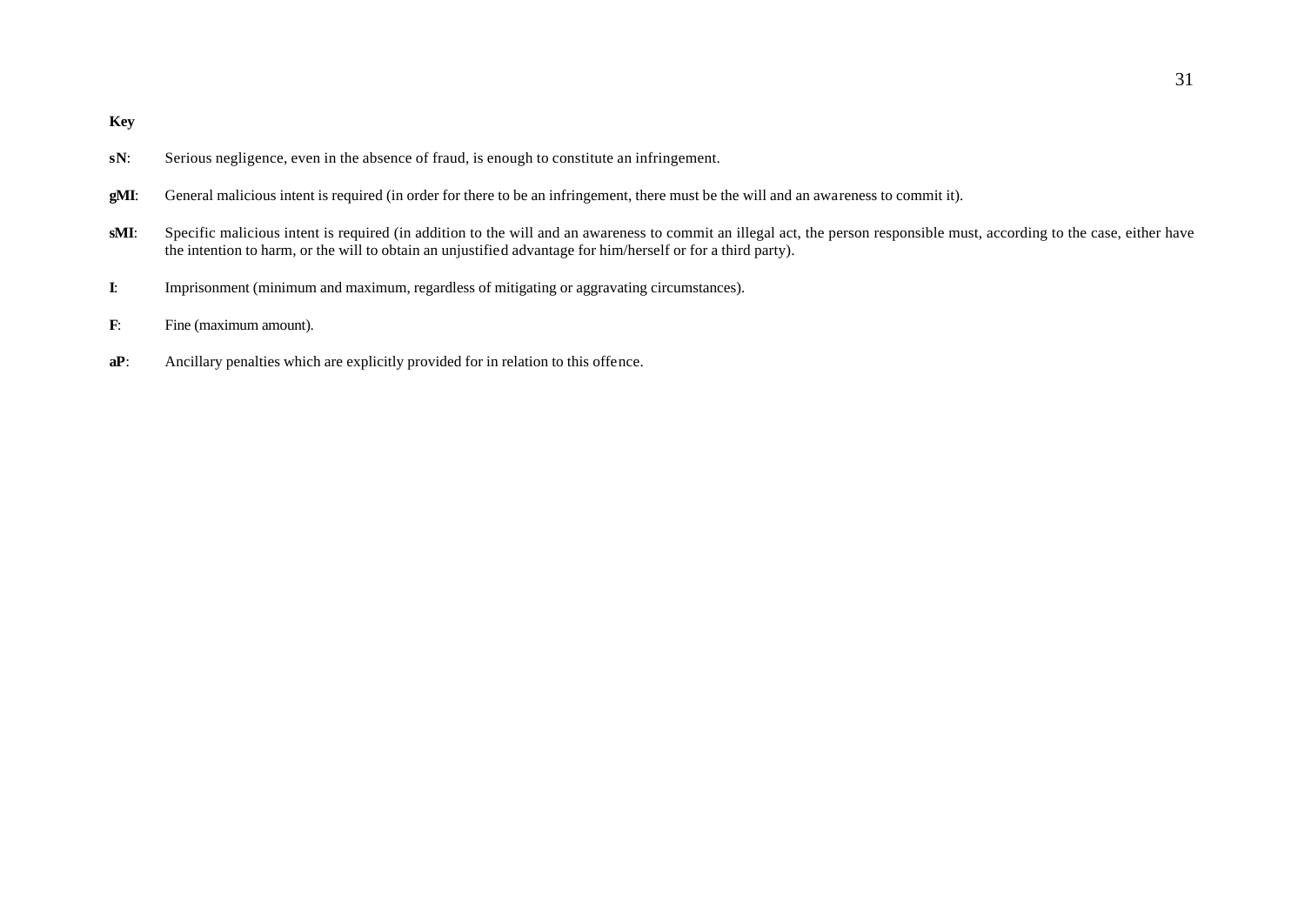## **3. Other offences**

In addition to financial offences there is a series of offences that directly concern elected representatives. The most common are:

- *– abuse of authority*, that is the misuse of the authority with which they are endowed;
- *failure or refusal to take action* which they are obliged to undertake and what is inherent in the performance of their duties;
- *negligence* in the exercise of law-enforcement responsibilities, leading to accidents or to personal injury or death; such negligence is punishable under the general legislation governing unintentional injury and manslaughter.

In addition to the above, there are offences covered by special laws, in particular in respect of the environment, among others (relating for example to the violation of the Constitution and of the individual rights guaranteed therein).

Table 3 illustrates the rules concerning these offences in the countries examined. The meaning of the abbreviations used is explained in the key that follows it.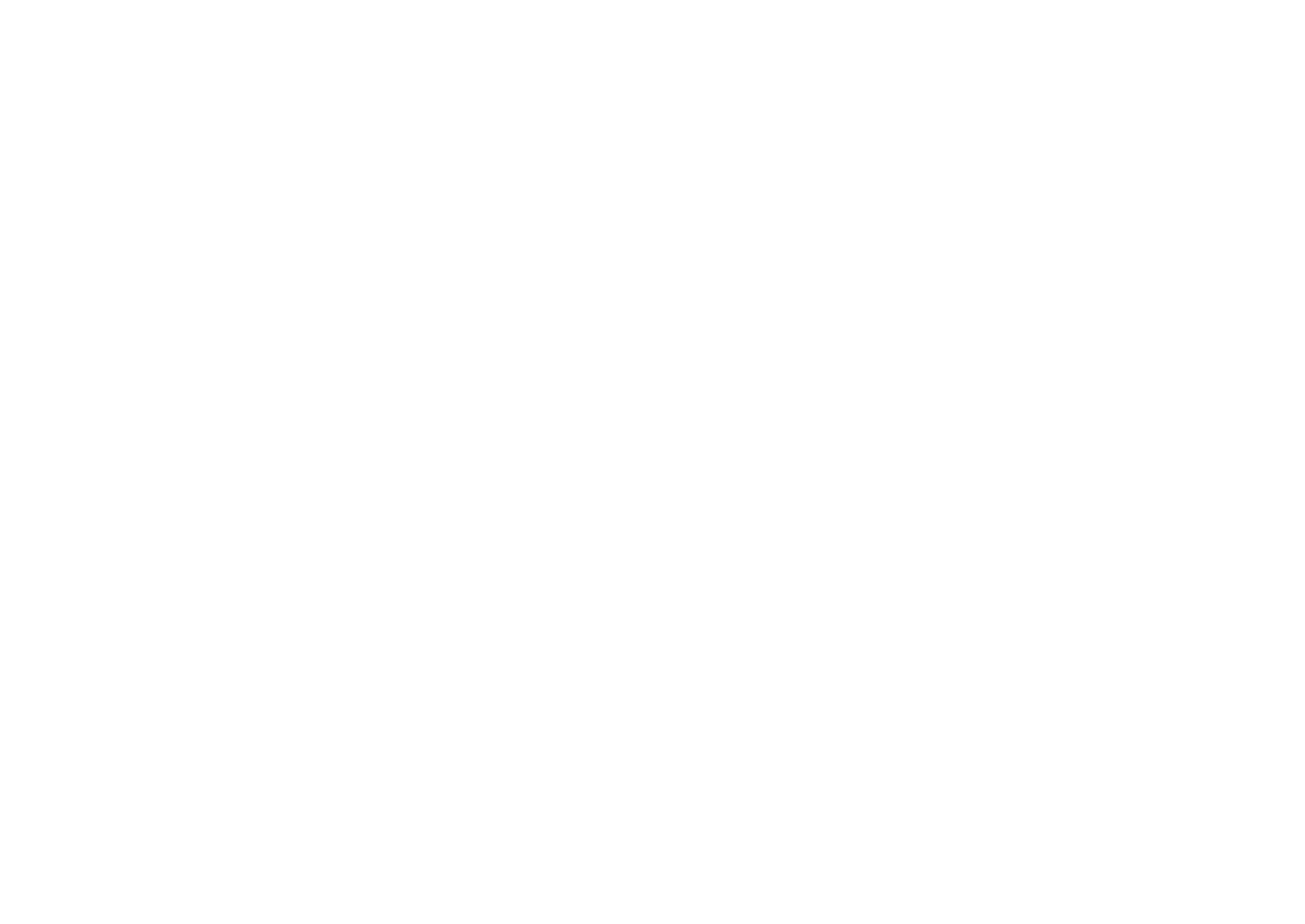| <b>Country</b>                     | Infringements against the<br>environment | Abuse of authority                                                                                                                                                                                                                                                                                                                                                                       | <b>Failure/refusal to take</b><br>necessary action                                                                                                                                                                                                                                                                                                                                                                                                                                 | <b>Unintentional injury</b>                                                                                                                                                                                                                                                                                                                                                                                                                                                                                      | Manslaughter                                             | <b>Endangering others</b>                                                                                                                                                                                                                                                                                                                                                                                                                                                                                                                                                                                                                                                                                                                                   |
|------------------------------------|------------------------------------------|------------------------------------------------------------------------------------------------------------------------------------------------------------------------------------------------------------------------------------------------------------------------------------------------------------------------------------------------------------------------------------------|------------------------------------------------------------------------------------------------------------------------------------------------------------------------------------------------------------------------------------------------------------------------------------------------------------------------------------------------------------------------------------------------------------------------------------------------------------------------------------|------------------------------------------------------------------------------------------------------------------------------------------------------------------------------------------------------------------------------------------------------------------------------------------------------------------------------------------------------------------------------------------------------------------------------------------------------------------------------------------------------------------|----------------------------------------------------------|-------------------------------------------------------------------------------------------------------------------------------------------------------------------------------------------------------------------------------------------------------------------------------------------------------------------------------------------------------------------------------------------------------------------------------------------------------------------------------------------------------------------------------------------------------------------------------------------------------------------------------------------------------------------------------------------------------------------------------------------------------------|
| <b>Belgium</b><br>(Walloon region) |                                          | gMI<br>$I: 1-5$ years                                                                                                                                                                                                                                                                                                                                                                    | gМI<br>I: 3 months-3 years<br>F: 3 000 BEC                                                                                                                                                                                                                                                                                                                                                                                                                                         | <b>Negligence</b><br>I: 8 days-6 months<br>F: 500 BEC                                                                                                                                                                                                                                                                                                                                                                                                                                                            | <b>Negligence</b><br>I: 3 months-2 years<br>F: 1 000 BEC |                                                                                                                                                                                                                                                                                                                                                                                                                                                                                                                                                                                                                                                                                                                                                             |
| <b>France</b>                      |                                          | gMI<br><b>I</b> : up to 5 or 7 years<br>F: 500 000 or 700 000 FF<br>$aP$ (discretionary):<br>deprivation of civil, civic<br>and family rights;<br>- disqualification from<br>engaging in the activity in<br>the course of which the<br>offence was committed;<br>- confiscation of sums of<br>money or property<br>unlawfully acquired;<br>displaying or distribution<br>of the decision | gМI<br><b>I</b> : up to 1 or 3 years<br>F: 100 000 or 300 000 FF<br>aP (discretionary):<br>- deprivation of civil, civic<br>and family rights;<br>- disqualification from<br>holding public office or from holding public office or from<br>engaging in the activity in<br>the course of which the<br>offence was committed;<br>- confiscation of sums of<br>money or property unlawfully holding public office or<br>acquired;<br>- displaying or distribution<br>of the decision | Malicious intent is not<br>required<br>Depending on the length<br>of work interruption<br>(greater or less than<br>3 months):<br>I: up to 1 or 2 years<br>F: 10 000 or 300 000 FF<br>$aP$ (dis cretionary):<br>deprivation of civil, civic<br>and family rights;<br>- disqualification from<br>from engaging in the<br>activity in the course of<br>which the offence was<br>committed;<br>confiscation of sums of<br>money or property<br>unlawfully acquired;<br>displaying or distribution<br>of the decision |                                                          | gMI<br>I: up to 1 year<br>F: 100 000 FF<br>aP (discretionary):<br>- deprivation of civil, civic<br>and family rights;<br>- disqualification from<br>holding public office or from<br>engaging in the activity in<br>the course of which the<br>offence was committed;<br>- confiscation of sums of<br>money or property<br>unlawfully acquired;<br>displaying or distribution<br>of the decision.<br>- interdiction, for 5 years or<br>more, to own or carry a<br>weapon for which<br>authorisation is needed;<br>- suspension, for 5 years or<br>more, of the driving licence<br>(suspension might be<br>limited to non-job related<br>driving;<br>- annulment of the driving<br>licence and interdiction to<br>apply for a new one for<br>5 years or more |

**Table 3: Criminal liability of local elected representatives – other offences**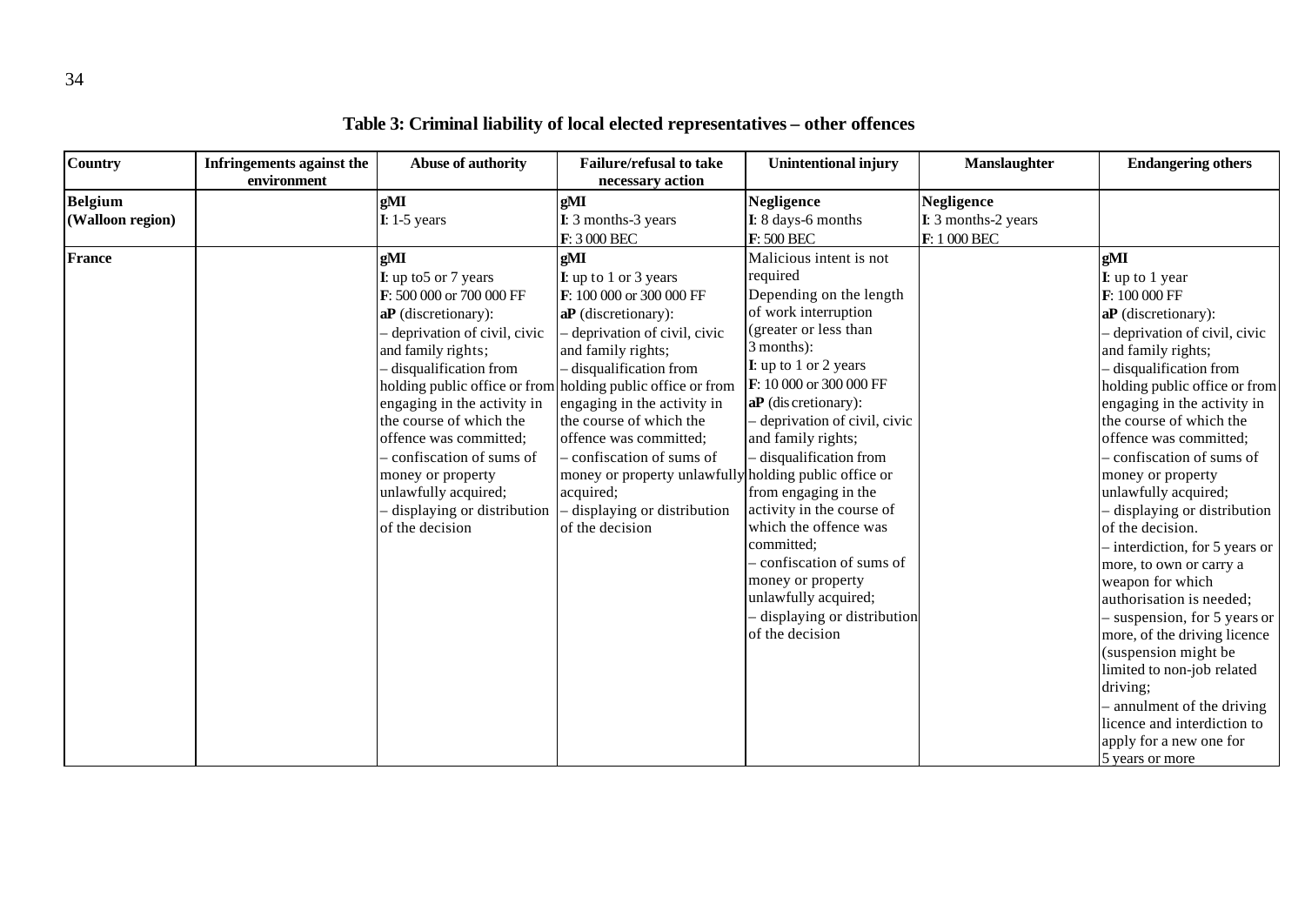| <b>Germany</b> | a. Pollution of soil, water<br>or air; generation of noise<br>and vibrations; illicit<br>handling of hazardous<br>waste; unauthorised<br>operation of plants;<br>endangerment of protected<br>areas<br>(if the perpetrator acts)<br>negligently, up to 1 or<br>3 years or a fine; in very<br>severe cases, 6 months-<br>10 years)<br>b. Serious endangerment by<br>release of poison<br><b>I:</b> up to 3, 5, 10 or 15 years or<br>fine (depending on the<br>gravity of the offence and<br>the form of fault) | Local representatives are<br>liable like any other<br>offenders if they act as<br>proxies for operation of<br>municipal plants or facilities.<br>If they act as<br>representatives of<br>regulatory or licensing<br><b>I</b> : up to 3 or 5 years or a fine authorities, they can only be<br>liable as perpetrators in the<br>case of common law<br>offences. They are always<br>liable if they act as<br>accessories or instigators |                                                                                                                                                                                                                                                                                                                                    | $\bf{I}$ : up to 3 years or a fine                                                                                                     | I: 5-15 years (for life in very<br>severe cases and 1-10 years<br>in less severe cases) | No specific rule on this<br>issue; there are however<br>several criminal provisions<br>covering abstract and<br>concrete strict liability torts<br>where abstract or concrete<br>hazards implied or actually<br>posed by certain acts carry<br>a penalty |
|----------------|---------------------------------------------------------------------------------------------------------------------------------------------------------------------------------------------------------------------------------------------------------------------------------------------------------------------------------------------------------------------------------------------------------------------------------------------------------------------------------------------------------------|--------------------------------------------------------------------------------------------------------------------------------------------------------------------------------------------------------------------------------------------------------------------------------------------------------------------------------------------------------------------------------------------------------------------------------------|------------------------------------------------------------------------------------------------------------------------------------------------------------------------------------------------------------------------------------------------------------------------------------------------------------------------------------|----------------------------------------------------------------------------------------------------------------------------------------|-----------------------------------------------------------------------------------------|----------------------------------------------------------------------------------------------------------------------------------------------------------------------------------------------------------------------------------------------------------|
| <b>Italy</b>   | The cases of misuse of<br>supervision right/duty are<br>connected to delaying,<br>omitting or refusing<br>compulsory acts                                                                                                                                                                                                                                                                                                                                                                                     | sMI<br>I: a. up to 2 years if the<br>advantage looked for is not<br>financial<br>b. 2-5 years in other cases                                                                                                                                                                                                                                                                                                                         | a. refusal<br>gMI<br>I: 6 months-2 years<br>b. delay/failure<br>I: 1 year or:<br>F: up to 2 000 000 ITL                                                                                                                                                                                                                            | Common law                                                                                                                             | Common law                                                                              | Common law                                                                                                                                                                                                                                               |
| Portugal       | a. Acts harmful to the<br>diversity of plant and<br>animal life and the subsoil<br><b>I:</b> up to 3 years $(1$ year in the<br>event of negligence)<br>F: up to 600 days<br>b. Pollution<br>I: up to 3 years or<br>F: up to 600 days<br>c. Pollution endangering<br>life or health<br>$I: 1-8$ years (up to 5 years for<br>negligence)                                                                                                                                                                        | I: 6 months-3 years or<br>F: 50-100 days                                                                                                                                                                                                                                                                                                                                                                                             | a. In situations involving<br>necessity or danger<br><b>I</b> : up to 1 year (2 years in the $\vert$ injury), or<br>event of serious danger), or<br>$\bf{F}$ : up to 120 days (240 days in in the event of serious<br>the event of serious danger) [injury)<br>b. Refusal to co-operate<br>I: 3 months-1 year or<br>F: 50-100 days | <b>I</b> : up to 1 year $(2 \text{ years in})$<br>the event of serious<br><b>F</b> : up to 120 days (240 days <b>I</b> : up to 5 years | a. Negligence<br>I: up to 3 years or fine<br>b. Serious negligence                      | <b>Threat</b><br>I: up to 2 years or<br>F: up to 240 days                                                                                                                                                                                                |

35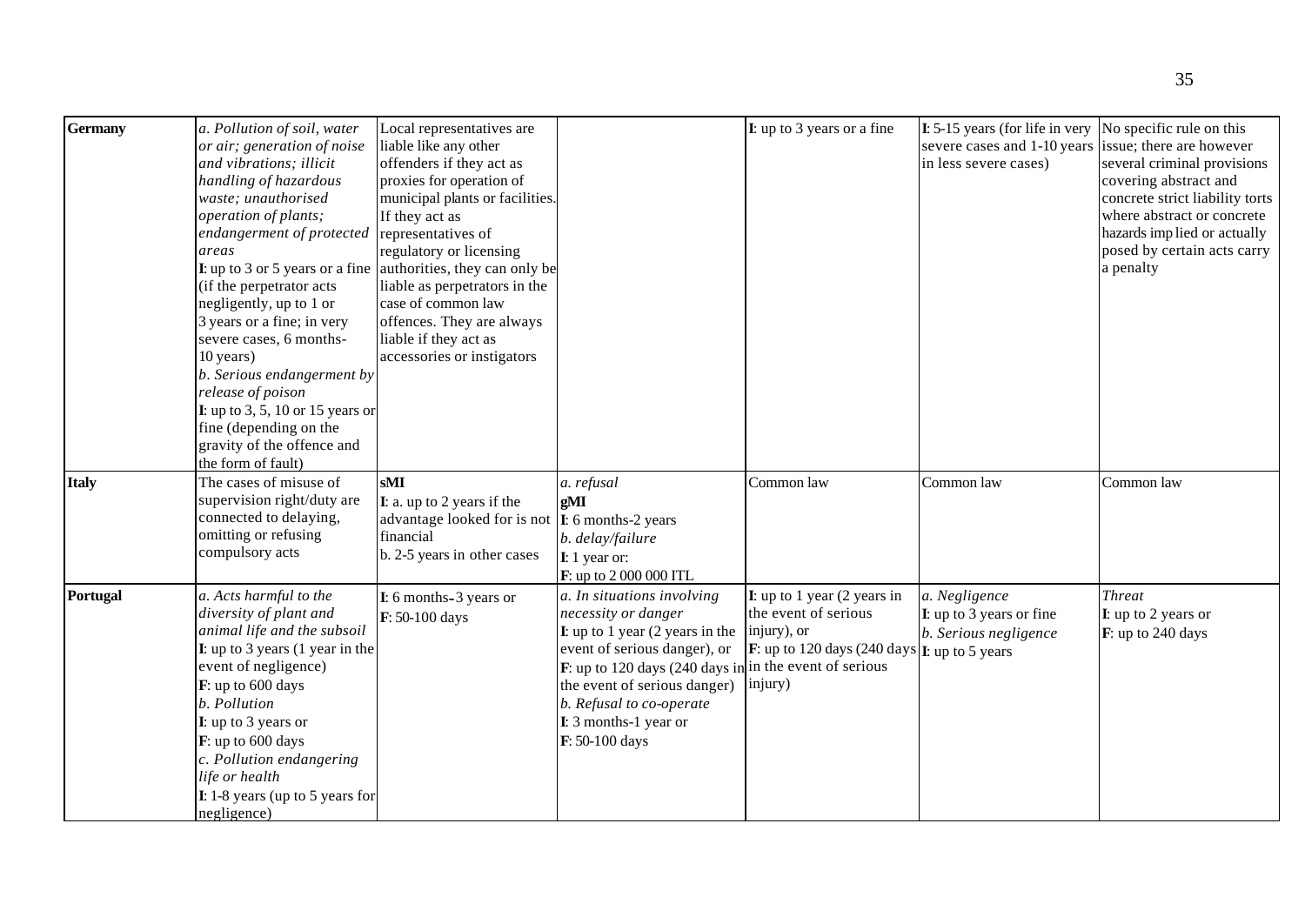| Slovakia      | a. Intent                       | a. Intent                                              |                                                              | a. Negligence               | a. Intent                       |                            |
|---------------|---------------------------------|--------------------------------------------------------|--------------------------------------------------------------|-----------------------------|---------------------------------|----------------------------|
|               | I: up to 8 years                | $I: 6-10$ years                                        |                                                              | $\mathbf{I}$ : up to 1 year | I: 10-15 years or exceptional   |                            |
|               | (or fine or restriction to act) | (or fine or restriction to act)                        |                                                              | (or restriction to act)     | penalty                         |                            |
|               | b. Negligence                   | b. Negligence                                          |                                                              |                             | b. Negligence                   |                            |
|               | I: up to 5 years                | <b>I</b> : up to 3 years                               |                                                              |                             | I: 6 months-10 years            |                            |
|               | (or restriction to act)         | (or fine or restriction to act)                        |                                                              |                             | (or fine or restriction to act) |                            |
| <b>Spain</b>  | a. Crimes against regional      | a. For an arbitrary decision Only where the offence of |                                                              | sN                          | sN                              | No specific offence in the |
|               | planning or historic            | on an administrative matter disobedience is committed: |                                                              | $I: 7-24$ weekends,         | $I: 1-4$ years                  | Spanish Criminal Code      |
|               | property                        | gMI                                                    | a. Refusal to enforce legal                                  | 6 months-2 years or         |                                 |                            |
|               | gМI                             | Sole penalty applicable:                               | decrees                                                      | 1-3 years, depending on     |                                 |                            |
|               | I: 6 months-2 years             | specific disqualification for                          | gMI                                                          | the nature of the injuries  |                                 |                            |
|               | $F: 12-24$ months               | $7-10$ years                                           | $F: 3-12$ months                                             |                             |                                 |                            |
|               | aP: specific disqualification   |                                                        | b. Proposing or appointing $ aP$ : specific disqualification |                             |                                 |                            |
|               | for 7-10 years                  | as a public official a person for 6 months-2 years     |                                                              |                             |                                 |                            |
|               | b. Crimes against natural       | who does not satisfy the                               | b. Failure to enforce the                                    |                             |                                 |                            |
|               | resources and the               | legal criteria for the post                            | orders of superiors                                          |                             |                                 |                            |
|               | environment                     | gMI                                                    | gMI                                                          |                             |                                 |                            |
|               | gMI                             | $F: 3-8$ months                                        | $F: 1-24$ months                                             |                             |                                 |                            |
|               | I: 4 months-3 years             | aP: suspension for                                     | aP: specific disqualification                                |                             |                                 |                            |
|               | $\mathbf{F}$ : 8-24 months      | 6 months-2 years                                       | for 1-3 years                                                |                             |                                 |                            |
|               | aP: specific disqualification   |                                                        | c. Refusal to take action                                    |                             |                                 |                            |
|               | for 7-10 years                  |                                                        | required by the post to avoid                                |                             |                                 |                            |
|               |                                 |                                                        | an offence against the                                       |                             |                                 |                            |
|               |                                 |                                                        | person                                                       |                             |                                 |                            |
|               |                                 |                                                        | gMI                                                          |                             |                                 |                            |
|               |                                 |                                                        | $F: 18-24$ months                                            |                             |                                 |                            |
|               |                                 |                                                        | aP: specific disqualification                                |                             |                                 |                            |
|               |                                 |                                                        | for 3-6 years                                                |                             |                                 |                            |
| <b>Sweden</b> | No specific provisions for      | Misuse of office:                                      | Misuse of office:                                            |                             |                                 |                            |
|               | local elected                   | $\bf{I}$ : up to 6 years (or fine)                     | $I$ : up to 6 years (or fine)                                |                             |                                 |                            |
|               | representatives. General law    |                                                        |                                                              |                             |                                 |                            |
|               | applicable                      |                                                        |                                                              |                             |                                 |                            |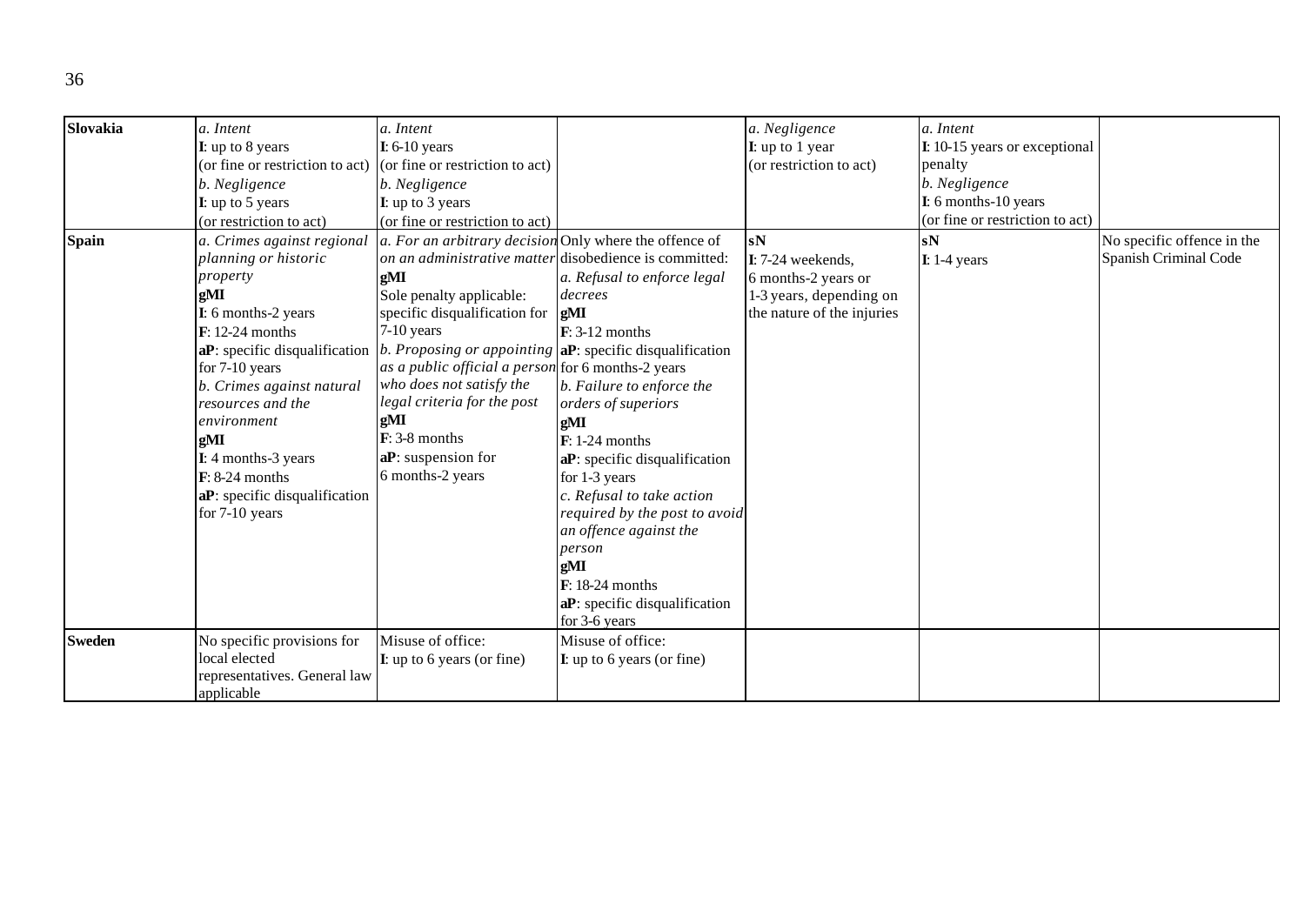**Key**

- **sN:** Serious negligence, even in the absence of fraud, is enough to constitute an infringement.
- **gMI**: General malicious intent is required (in order for there to be an infringement, there must be the will and an awareness to commit it).
- **sMI**: Specific malicious intent is required (in addition to the will and an awareness to commit an illegal act, the person responsible must, according to the case, either have the intention to harm, or the will to obtain an unjustified advantage for him/herself or for a third party).
- **I**: Imprisonment (minimum and maximum, regardless of mitigating or aggravating circumstances).
- **F**: Fine (maximum amount).
- **aP**: Ancillary penalties which are explicitly provided for in relation to this offence.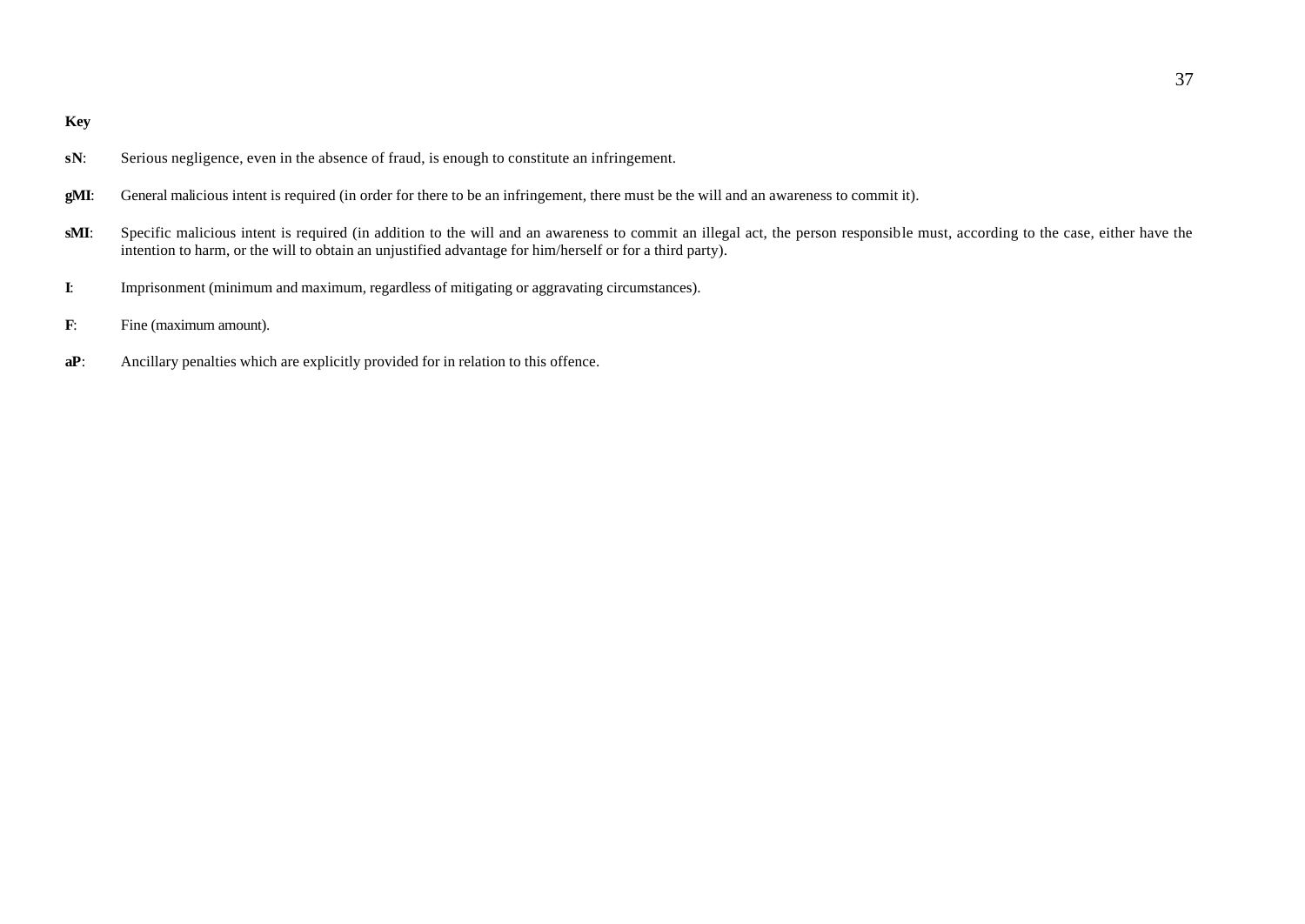# **4. Ancillary penalties**

The penalties of removal from office, disqualification from office and deprivation of electoral rights deserve special attention and discussion since they undermine the free expression of the universal suffrage. In most cases, they are ancillary penalties; but they could also be complementary penalties (which are not automatic and are pronounced by the judge according to the specific circumstances of the case).

These forms of criminal liability should not be confused with political liability or be used as a means of removing a political opponent from public life. They are therefore to be applied only in exceptional cases.

They must, nevertheless, be applied where appropriate, in order to prevent elected representatives who have committed serious offences from re-offending and thus protect the public from their acts.

Indeed, it is hard to understand cases in which elected representatives who have been given a prison sentence for serious and deliberate misconduct in connection with the performance of their duties maintain their status and the authority conferred on them by the office to which they were elected.

Table 4 presents the main provisions applicable in the countries examined, including provisions on suspension which applies before a final verdict and which is not a sanction, but rather an interim measure.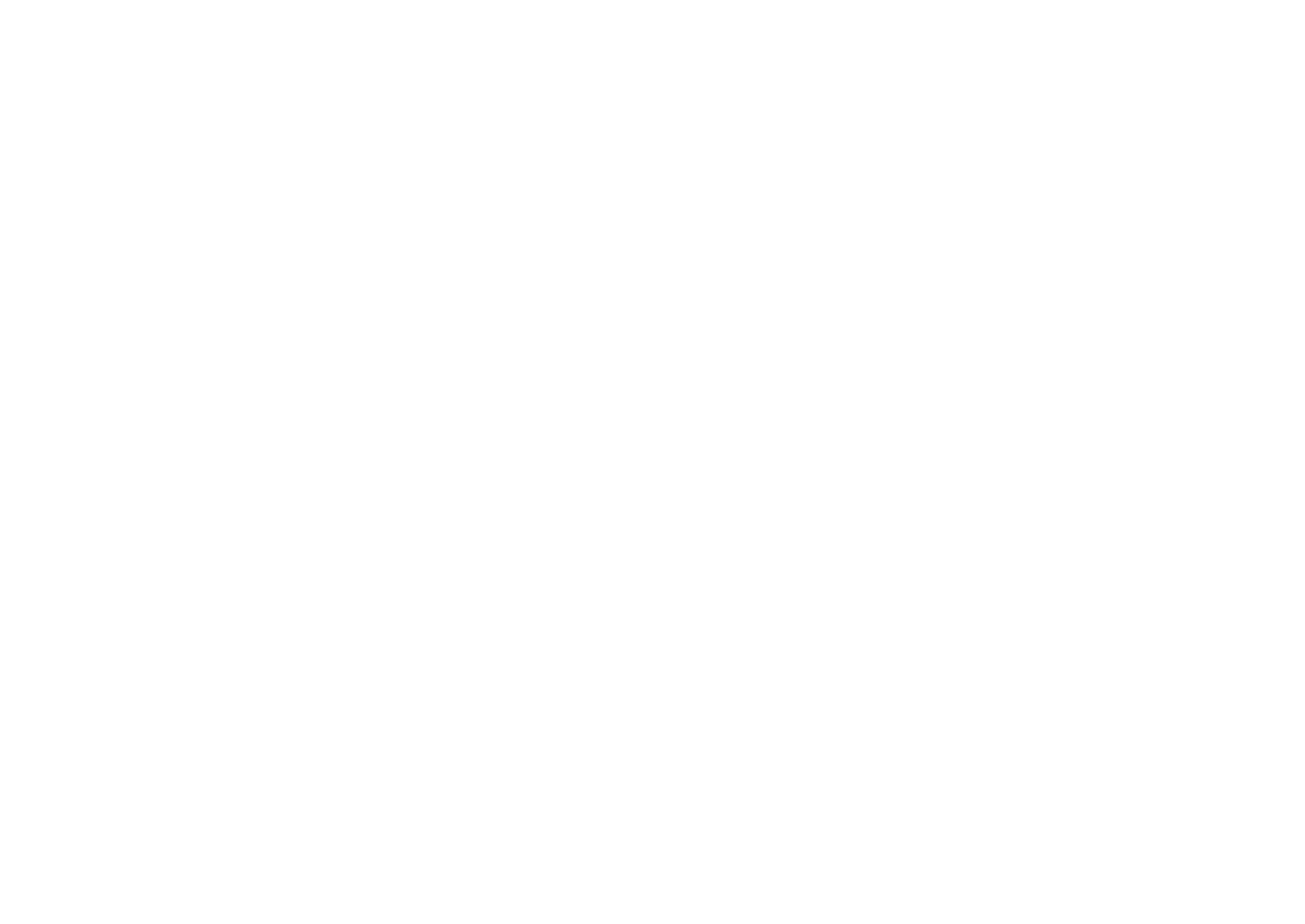| <b>Country</b>                     | <b>Suspension</b>  | <b>Removal from office</b>                         | <b>Disqualification/loss of rights</b>                                                                                                                                                                                                                                                                                                                                                                                                                                                                                                                                                                                                                        |
|------------------------------------|--------------------|----------------------------------------------------|---------------------------------------------------------------------------------------------------------------------------------------------------------------------------------------------------------------------------------------------------------------------------------------------------------------------------------------------------------------------------------------------------------------------------------------------------------------------------------------------------------------------------------------------------------------------------------------------------------------------------------------------------------------|
| <b>Belgium</b><br>(Walloon region) |                    |                                                    | Optional ancillary penalties for:<br>- illegal arrest and detention by a civil servant;<br>- forgery by a public official of a passport, gun<br>licence, record book, movement order or<br>certificate;<br>- acting as a witness for a forged certificate<br>issued by a public authority;<br>- abuse of authority.                                                                                                                                                                                                                                                                                                                                           |
| <b>Germany</b>                     | Not covered by law | In cases of loss of capacity to hold public office | a. Loss of capacity to hold public office<br>Automatic in case of conviction for a felony for at<br>least one year<br>Optional (decided by a court) if specifically<br>provided for by law on certain felonies and<br>misdemeanours<br>The duration of loss of rights is 2-5 years starting<br>from the day the penalty has been completed.<br>The Court can restore capacities lost if the loss<br>has been effective for half the time for which it<br>was imposed<br>b. Loss of right to vote<br>Optional (decided by a court) for 2-5 years if<br>specifically provided by law. It is equally possible<br>to restore rights before the end of this period |

# **Table 4: Criminal liability of local elected representatives – sanctions affecting voting**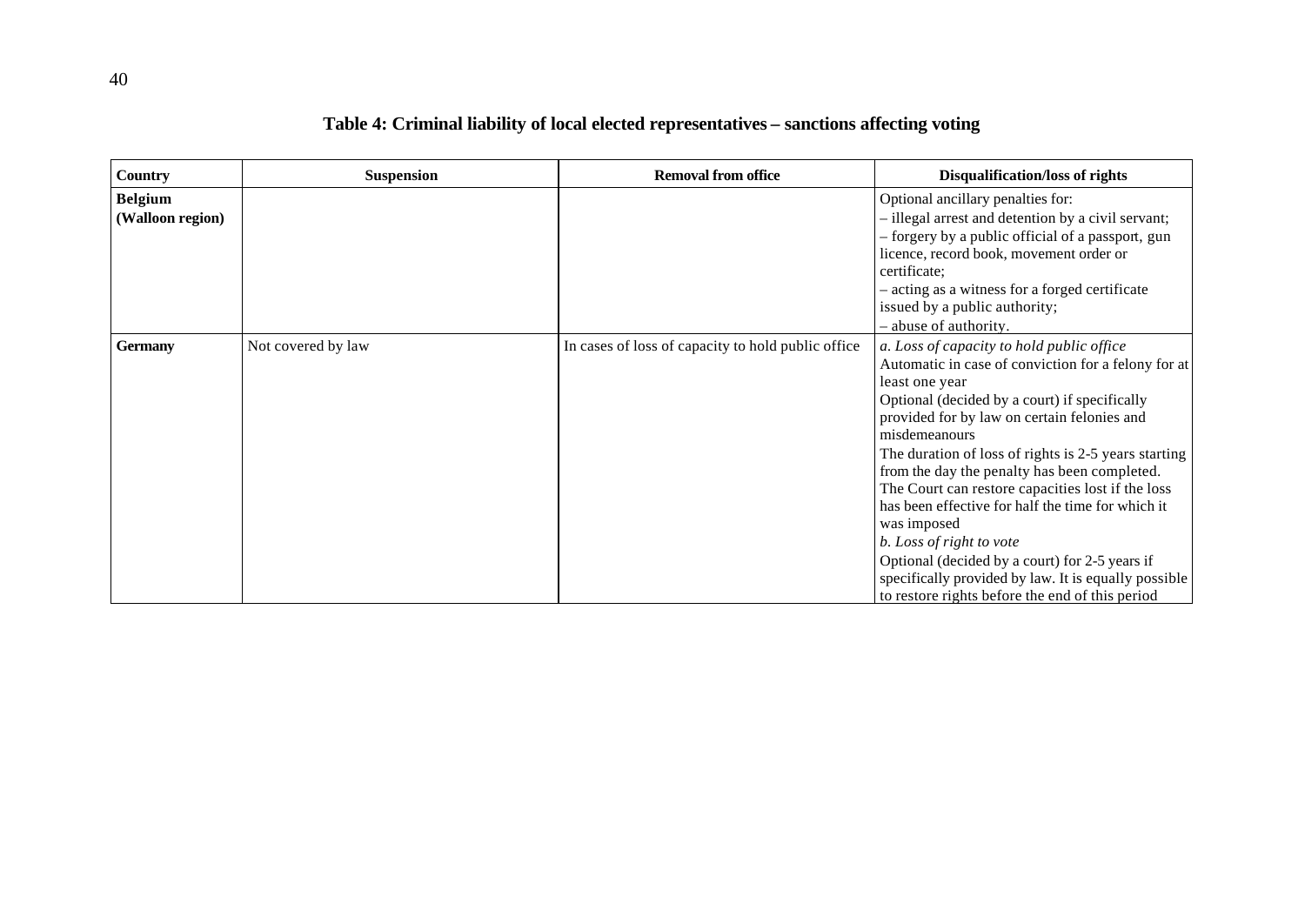| <b>Italy</b> | Suspension is automatic only if provided for by<br>law. This is the case, inter alia, of a conviction,<br>even if not final, for embezzlement, corruption and suspension<br>extortion (for legal or illegal acts) and a<br>conviction, confirmed on appeal for trading in<br>influence<br>Suspension ends if the person is found not<br>guilty, even if the sentence is not final<br>Suspension ope legis (resulting from law) should<br>be differentiated from the suspension as<br>temporary measure decided by the prefect when<br>s/he starts the dismissal procedure, for example<br>when there are serious public order reasons. The<br>two measures may co-exist | Dismissal is automatic in the case of a final<br>conviction for an offence qualifying for<br>Dismissal is an administrative act adopted by<br>the Ministry of the Interior, upon proposal of the<br>local prefect, as a sanction measure against the<br>local elected representative when his/her<br>behaviour is unlawful or involved a danger to the<br>public order    | The reasons causing dismissal also produce<br>permanent interdiction to stand for an elected<br>office (except in case of rehabilitation)                                                                                |
|--------------|-------------------------------------------------------------------------------------------------------------------------------------------------------------------------------------------------------------------------------------------------------------------------------------------------------------------------------------------------------------------------------------------------------------------------------------------------------------------------------------------------------------------------------------------------------------------------------------------------------------------------------------------------------------------------|---------------------------------------------------------------------------------------------------------------------------------------------------------------------------------------------------------------------------------------------------------------------------------------------------------------------------------------------------------------------------|--------------------------------------------------------------------------------------------------------------------------------------------------------------------------------------------------------------------------|
| Portugal     |                                                                                                                                                                                                                                                                                                                                                                                                                                                                                                                                                                                                                                                                         | Automatic in the event of final conviction for an<br>offence concerning liability in exercising public<br>duties                                                                                                                                                                                                                                                          | Ineligibility<br>- loss of right to complete suspended mandate<br>- loss of passive electoral rights for a period<br>equal to that of the full current mandate                                                           |
| Slovakia     |                                                                                                                                                                                                                                                                                                                                                                                                                                                                                                                                                                                                                                                                         | Mayor found guilty by court of intentional<br>criminal offence                                                                                                                                                                                                                                                                                                            |                                                                                                                                                                                                                          |
| <b>Spain</b> | Automatic for the duration of the sentence                                                                                                                                                                                                                                                                                                                                                                                                                                                                                                                                                                                                                              | - Absolute disqualification (permanent<br>disqualification from all public honours, duties<br>and posts) is automatic for the duration of all<br>sentences of more than 10 years;<br>- Specific disqualification (permanent<br>disqualification from the posts or duties<br>specified) may be ordered by the judge for the<br>duration of sentences of less than 10 years | - Loss of the right to be elected for the duration<br>of absolute disqualification;<br>- Loss of the right to be elected to a post to<br>which specific disqualification applies for the<br>duration of disqualification |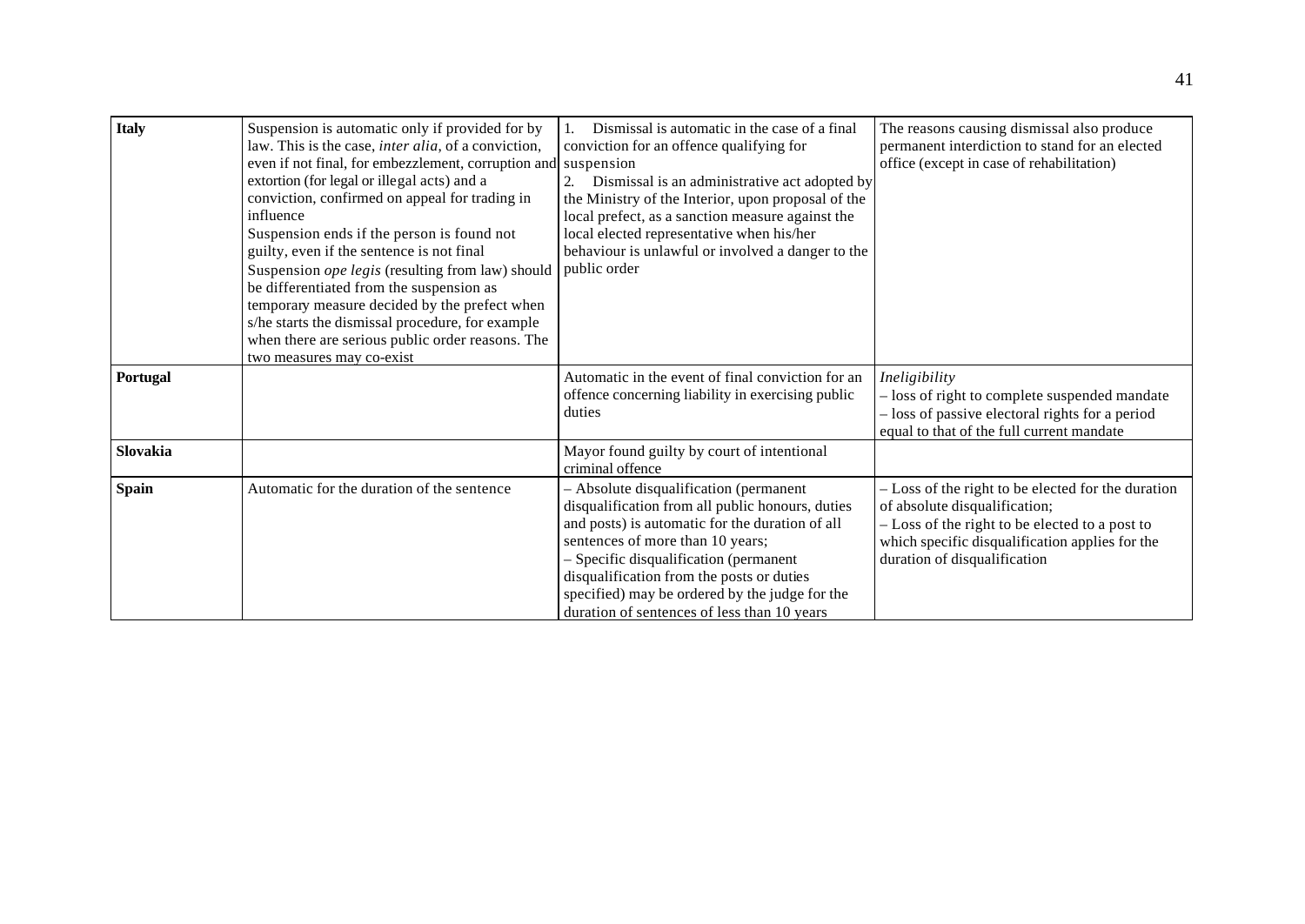| <b>Sweden</b>         | No specific provisions applying to local elected<br>representatives                                                                                                                                   | The assembly may revoke the mandate of a<br>representative convicted by a final court decision representatives<br>of a crime punishable by imprisonment for 2 years<br>or more<br>An elected representative may be removed by the<br>court if he/she has committed a crime for which<br>the penalty is imprisonment for 2 years or more<br>and, through the crime, he/she has proved<br>manifestly unsuited for the mandate | No specific provisions applying to local elected                                                                                                                                                                                                                                                                                                                                                                                |
|-----------------------|-------------------------------------------------------------------------------------------------------------------------------------------------------------------------------------------------------|-----------------------------------------------------------------------------------------------------------------------------------------------------------------------------------------------------------------------------------------------------------------------------------------------------------------------------------------------------------------------------------------------------------------------------|---------------------------------------------------------------------------------------------------------------------------------------------------------------------------------------------------------------------------------------------------------------------------------------------------------------------------------------------------------------------------------------------------------------------------------|
| <b>United Kingdom</b> | Councillors responsible for unlawful expenditure<br>of over 2 000 GBP may be disqualified from office<br>by the court for a specified period (the length of<br>which being at the court's discretion) | An auditor who certifies as due any financial loss A person may be disqualified from being elected<br>over 2 000 GBP arising from wilful misconduct is<br>automatically disqualified (if he/she is a<br>councillor) from being a member of a local<br>authority for 5 years                                                                                                                                                 | as a member of a local authority if he/she:<br>- is employed by the local authority;<br>- has been declared bankrupt or made a<br>composition or an arrangement with his/her<br>creditors;<br>- has within 5 years before his/her election been<br>sentenced to not less than 3 months<br>imprisonment without the option of a fine;<br>- has been disqualified under any enactment<br>relating to corrupt or illegal practices |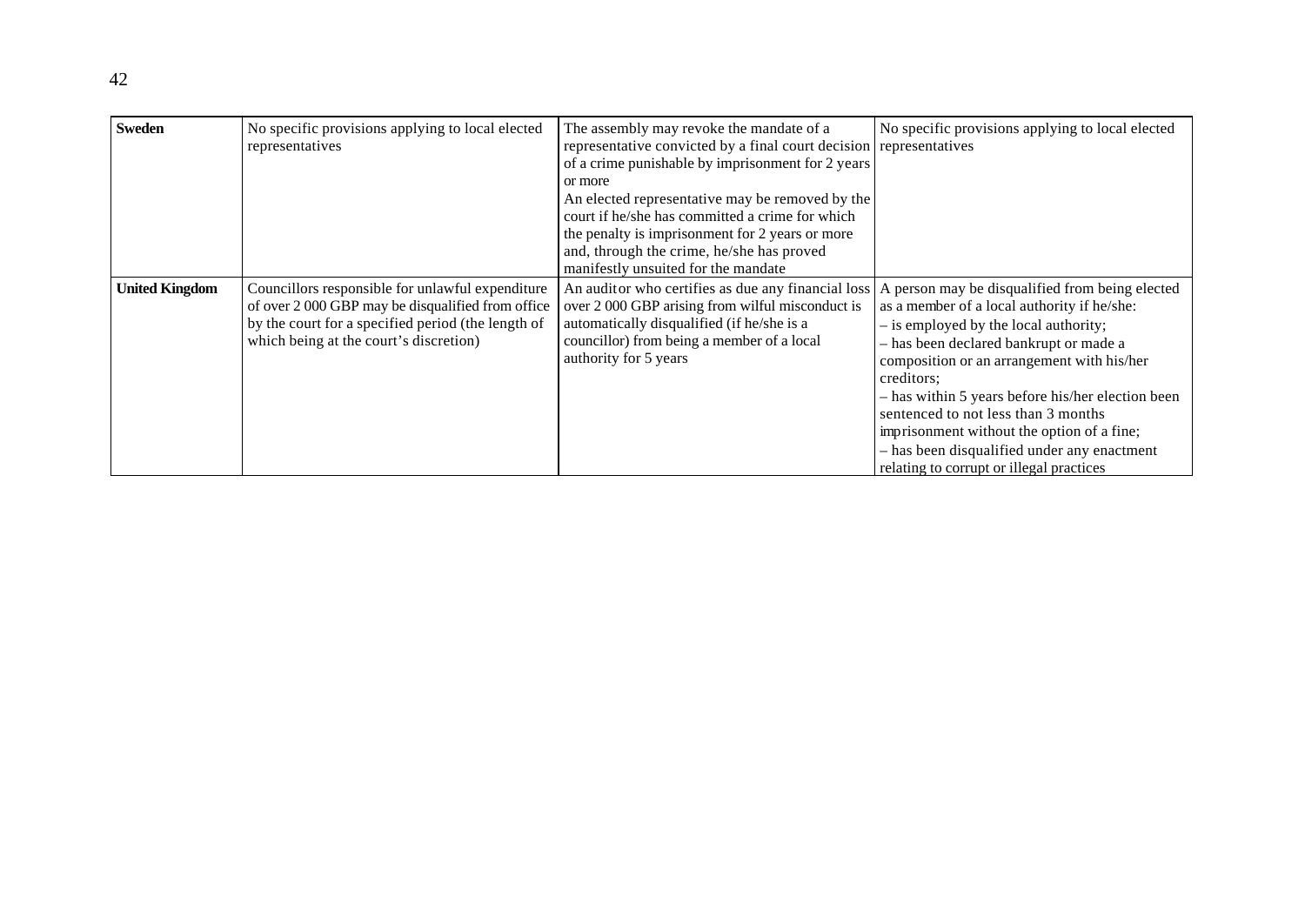### **D. The political liability of local elected representatives**

### **1. The different forms of political liability of local elected representatives**

The political liability of local elected representatives can take on different forms. The most important is without doubt their responsibility to the citizens whose votes at an election or in a referendum are a verdict on their elected representatives, the way in which they have fulfilled their mandate, their policies and their managerial ability. Voters thus have the opportunity to express disapproval of the failures of either individual representatives or of the local authority as a whole.

A second form of political liability is that of the executive body *vis-à-vis* the decision-making assembly, particularly when the former receives its mandate from the latter. The so-called "relationship of confidence" that is established between the local council (or majority of the council) and the executive that it has chosen to implement its political programme may be undermined. In this case voting provides the opportunity to "censure" the executive and withdraw its mandate.

The organs of local authorities are also politically answerable to the supervisory bodies. In some cases, the latter actually have the power to take measures – which extend as far as removal from office – in cases where there are serious problems because elected representatives are clearly incapable of fulfilling, or are no longer in a position to fulfil, the mandate given to them by the voters.

Finally, there is also the responsibility of elected representatives towards their political party. Even in the case of elections where voters vote for a party list, this form of responsibility is not covered by legislation and is therefore not included in this report.

Although the principle of political liability *vis-à-vis* the electors is generally applied (at least in the context of ordinary elections) in every democratic state, the other two forms of political liability do not exist in all European countries.

Moreover, the procedures for ensuring that a local elected representative can be held politically liable vary greatly from one country to the next, particularly as there are significant differences between the states concerned as to the very meaning of local government.

In addition to differences in the size and resources of local authorities, the very nature of local administrative and political organisation differs radically, in particular according to whether or not the state concerned is a federal one.

These fundamental differences must therefore be borne in mind when the question of the political liability of local elected representatives is considered, with regard both to the existence of such liability and to the manner in which provisions governing liability are enforced.

Information on some of the features of political liability in the countries under consideration is provided below. Further useful information may be obtained by reading the relevant parts of the CDLR's survey of the legal control and auditing of local authorities' action.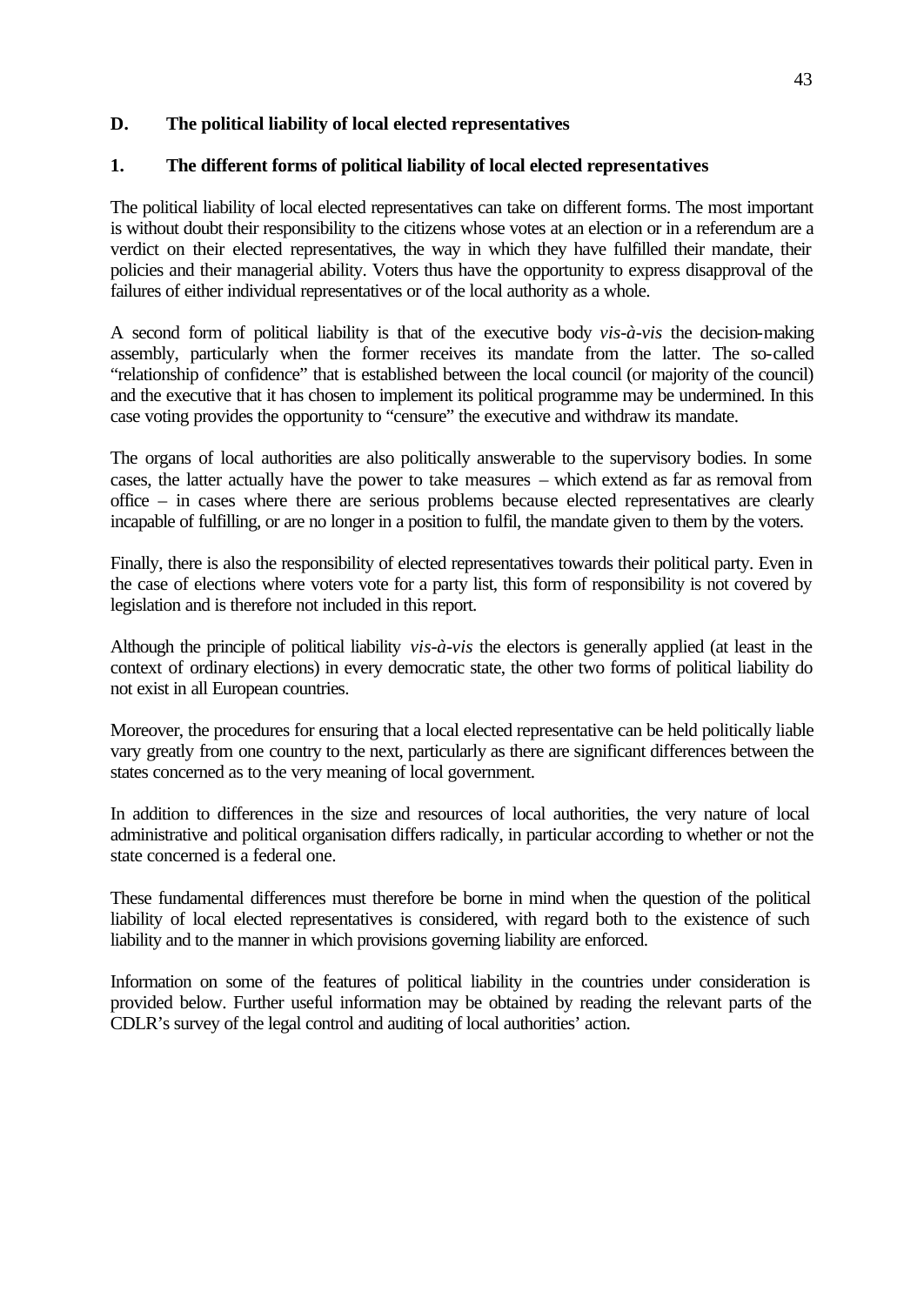# **2. The situation in the analysed countries**

In Spain, the functions of the local executive are carried out by the mayor at municipal level and by the president of the provincial council at provincial level. Both are freely appointed from among the members of the decision-making assembly and may be removed under the same conditions.

The British system is entirely different, in so far as in the United Kingdom the local executive function is performed by the person in charge of local administration, the chief executive. Moreover, there is no system under which the political liability of elected representatives can be invoked, apart from the voting system itself. The political liability of British elected representatives is thus associated solely with the ballot box and there appears to be no system for removing them.

Similarly, in Belgium, elected representatives are politically answerable only to their voters through regular elections.

In Germany, as a result of federalism, different systems prevail in the different *Länder*, which are totally free to define democratic principles, provided that they comply with the Basic Law. In most cases, the mayor and head of the district, although directly elected by the people, are temporary civil servants for their term of office. The deputy mayor and the deputy head of the district, in contrast, are elected by the people's representatives and also appointed temporary civil servants. The council cannot suspend a decision taken by the mayor in his sphere of competence. However, it may pass a vote of censure, which does not annul the effect of the decision.

In Baden-Württemberg and Bavaria, mayors, who are civil servants, are governed by the disciplinary code of the *Länder* and cannot be removed by the assembly: a decision to remove a mayor can be taken only by the administrative court. On the other hand, procedures for the removal of the mayor can be initiated by the local population (in Brandenburg upon request of 10 per cent of the citizens) or by two thirds of the council (in North Rhine-Westphalia). The decision on a possible removal is decided by means of a local referendum. The mayor is removed where the majority of votes cast supports the motion in as far as this majority amounts to at least 25 per cent of those entitled to vote.

In Sweden, the system largely reproduces the French form of parliamentarianism, with a collegiate body, the administrative commission, running the administration, and an executive whose members are appointed by the decision-making assembly. A member of the executive can be removed if he or she has been found guilty by a judgement having force of law of an offence punishable by imprisonment of two years or more. Thus, in such cases, it is the criminal liability of members of the executive which, if appropriate, will lead to their incurring political liability and possibly being removed from office.

In Turkey, the political liability of local elected representatives and the enforcement thereof are, outside elections, first and foremost a matter for the national authorities. The Council of State may thus dissolve a municipal council, upon request of the governor and through the Ministry of the Interior, in extremely narrowly defined cases, in particular where it has deliberated at a place other than that prescribed by law and considered political questions.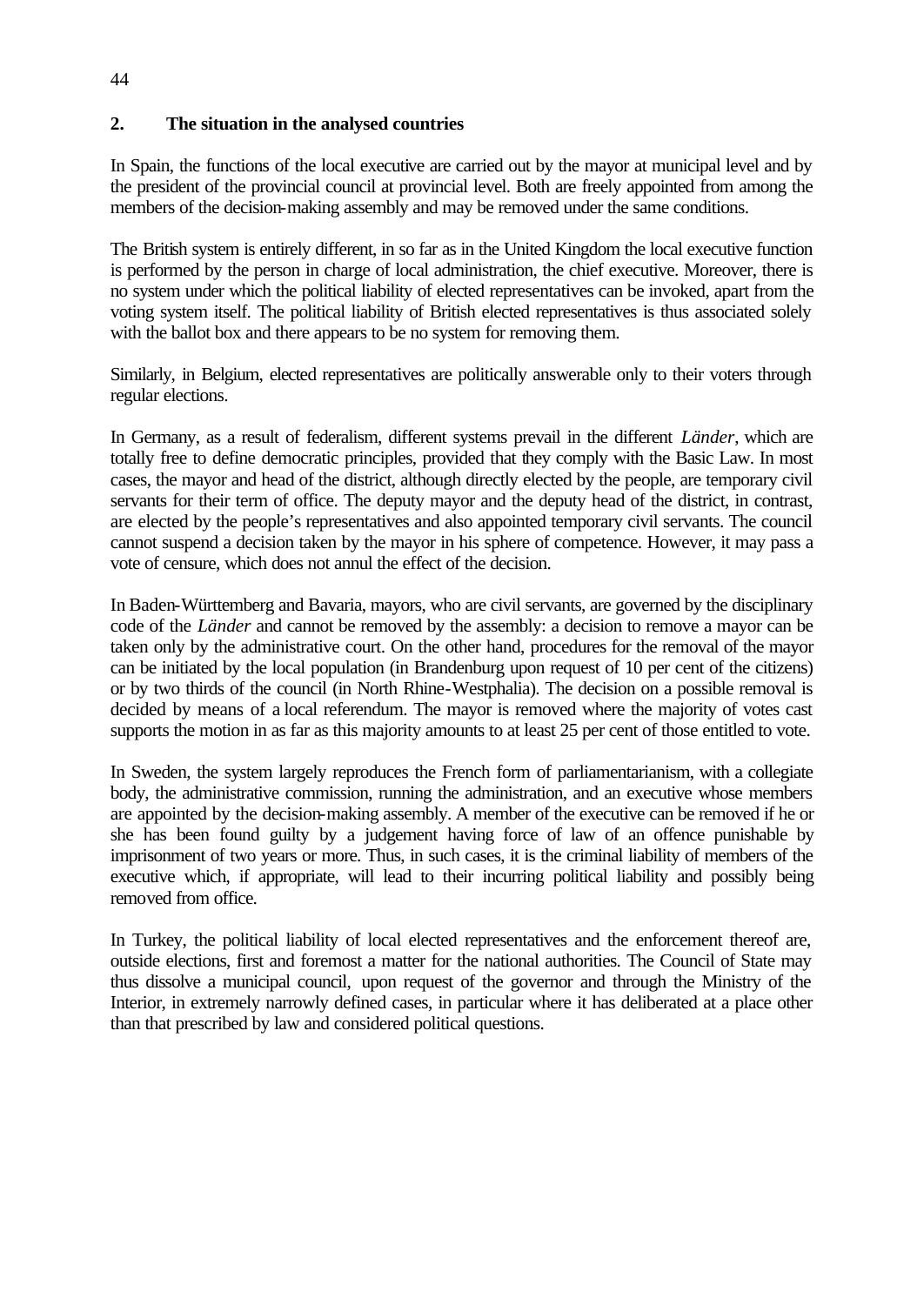In the Slovak system, inaction on the part of local elected representatives may cause them to incur political liability. Thus, a member of a local assembly may have his term of office brought to an end if he is unjustifiably absent from meetings of the local assembly. Similarly, negligence and associated shortcomings may lead to local elected representatives incurring political liability and, in some cases, being removed from office.

In France, local elected representatives may be removed as a body, where, for example, the functioning of municipal councils is blocked. The chief municipal executive, personally, cannot be removed by the decision-making assembly but that assembly, without having to go so far, can freeze his powers by refusing to approve the budget, for example.

In Romania, the law provides for the accountability of the mayor before the local council for the functioning of the administration. However, the mayor, who is directly elected, cannot be dismissed by the deliberative body.

The mayor may be dismissed from office if he or she has repeatedly and with bad faith made decisions that were irrevocably annulled by a court on the grounds of having violated the Constitution, the laws of the country or the general interests of the state. The mayor's dismissal, based on a court's final decision, shall be made by a government decision, upon a proposal moved by the prefect.

Repeated absence of local elected representatives may be penalised, in France and in Romania, by the suspension of allowances, or indeed removal from office. Nevertheless, this form of liability, linked with absenteeism, appears to be enforced very rarely in practice.

In Italy, local elected representatives may be dismissed for infringements to the Constitution, for serious and repeated violations of the law or for serious reasons related to public order. Besides these reasons, the dismissal of the council may be decided if it becomes impossible to ensure the normal functioning of the community, for example if the budget has not been adopted within the legal time limits and when it appears that the action of the council is under the influence of a mafia-type association.

In Portugal, the municipal council supervises the action of the mayor and may adopt a motion of censure against the executive. The government cannot sanction these bodies; however, the responsible minister can, if need be, request the public prosecution service to bring an action before the administrative court in order to terminate the elective mandate of the elected representative or the body responsible for the illegal actions.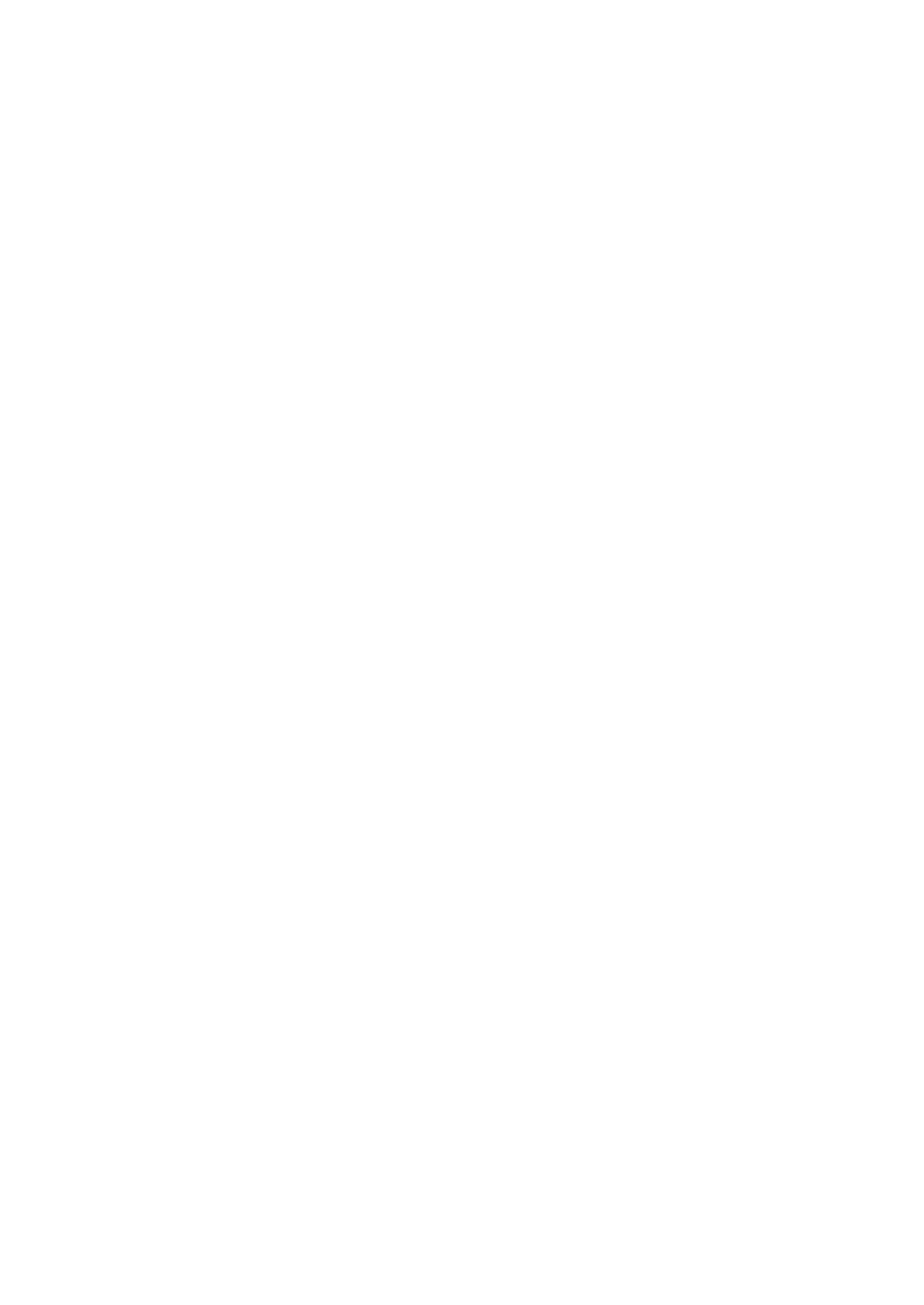#### **II. ENFORCEMENT OF LIABILITY**

#### **A. Enforcement of liability for financial damage**

#### **1. Function of guaranteeing and function of sanctioning**

On the topic of enforcement of the local elected representative's individual liability for financial damage caused in the course of his or her functions, a distinction should be drawn between the aim of safeguarding citizens (who can accept the idea of liability for mere misconduct in the performance of duties, or even liability arising from damage caused without any misconduct) and the aim of imposing penalties (which presupposes a wrongful and malicious intent).

The main trend seems to be to reserve civil and financial liability for the local authority as a whole and to proceed against local elected representatives personally only in cases of serious fault. The existence of serious fault may in such cases be characterised as a criminal offence, and in numerous countries a serious offence liable to give rise to financial liability for the elected representative, may, in the most extreme cases overlap with a criminal offence.

Spain has incorporated this distinction between safeguards and penalties within its legal system in a perfectly adequate manner. The liability of the administration is objective, that is to say no fault is required. A right of recourse by legal proceedings is possible against elected representatives and the public officials concerned on grounds of "fault, fraud or negligence of a serious nature". It thus seems that the same criterion is applied for establishing the civil liability or criminal offence of an elected representatives or public official, that is to say in both cases there is serious personal wrongdoing or fraud.

In France, following the judgement of the *tribunal des conflicts* of 30 July 1873 in the case of Pelletier, the theory was developed of acts which are "separable from the performance of duties", that is to say those deriving from personal wrongdoing revealing "man in all his weakness, passion and carelessness", in the now famous terms used by the c*ommissaire du* g*ouvernement.*

Such separable faults are contrasted with maladministration or straightforward fault. As in Spain, only proceedings enforcing a right of recourse regarding maladministration are available to the administration against the elected representative or the official. In the case of straightforward fault, this remedy is not available, even if the administration has been obliged to compensate for damage done.

The *tribunal des conflicts*, in France in a judgement of 15 January 1935 in the case of Thepa*z,* held, however, that (in criminal proceedings on that occasion) straightforward instances of maladministration or lack of care could amount to an offence of a criminal nature, without it being necessary to determine whether there had been any serious, personal fault separable from the performance of duties. Circumstances have moved on, but legislation has changed less rapidly.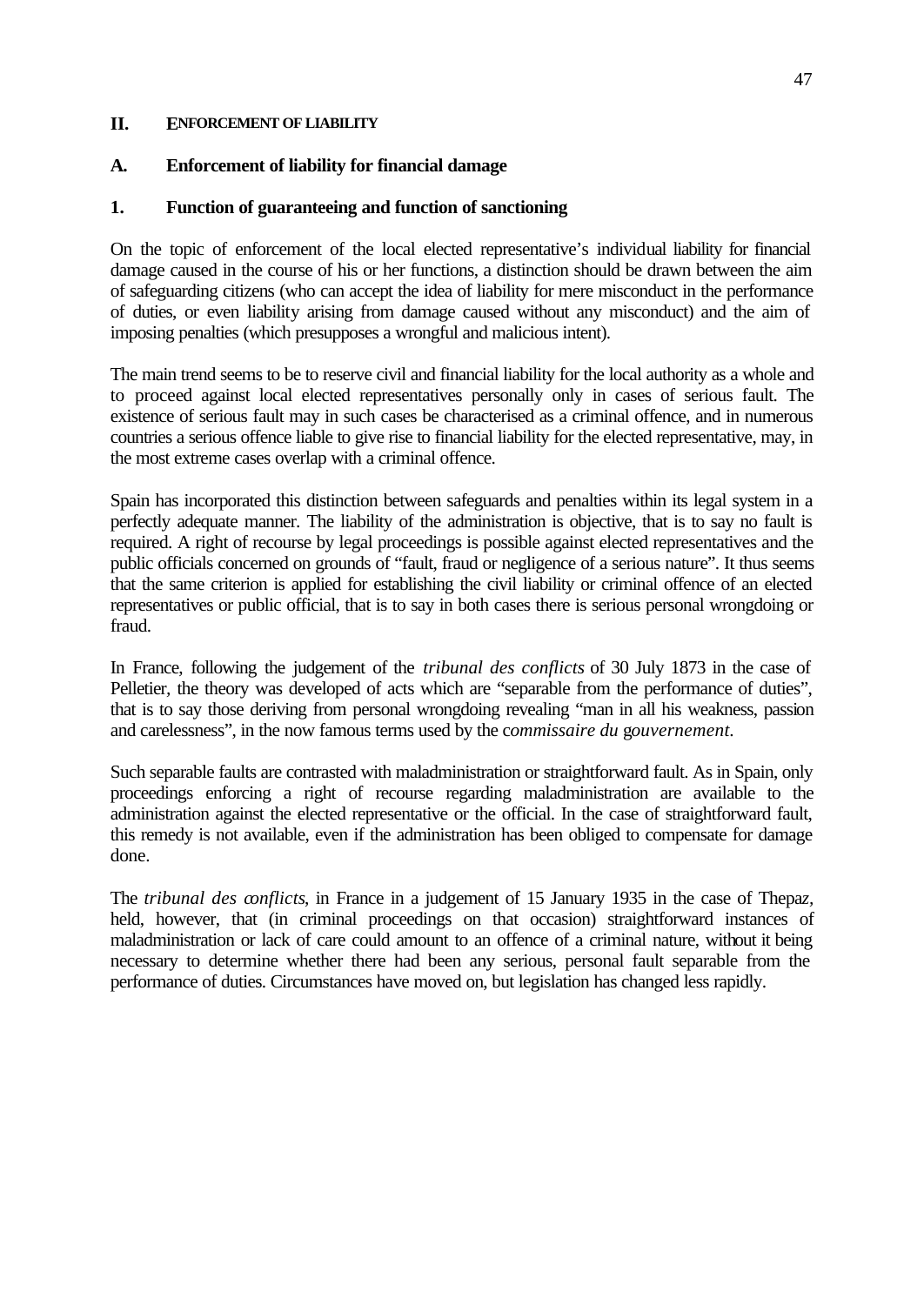### **2. Objective liability and liability for the actions of auxiliaries**

48

Applying the general rules governing civil liability to elected representatives may have extremely important consequences, since these rules include not just the provisions applicable on the basis of liability in contract, in tort or for negligence (non-intentional tort), but also provisions on objective liability and liability for acts of auxiliaries.

Thus, in Italy, the possibility of relying on the Civil Code in proceedings against local elected representatives makes it possible to invoke their direct objective liability, for example in the event of the destruction of a building or of damage resulting from a dangerous activity undertaken by a public authority.

An issue worth studying is the liability of elected representatives for the acts or omissions of auxiliaries, in particular where powers have been delegated. Such liability is generally justified by the requirement to monitor the activity of auxiliaries (*culpa in vigilando*). But, in practice, such liability is close to objective liability, for the number of acts carried out under delegated powers is so large that systematic monitoring is impossible.

Most of the measures taken by local elected representatives are prepared by civil servants. The elected representatives, as representatives of the public authority, engage their liability for these decisions; however, many states enforce legal tools to make civil servants responsible for the results of their work in order to avoid elected representatives becoming scapegoats for incompetent, negligent or dishonest civil servants.

In France (according to the principle of complicity) and in Finland, the civil servant is liable jointly with the elected representative for decisions prepared by him or her unless he or she formally dissociates themselves (in France in writing) from the decision eventually taken.

Moreover, in France, the civil liability of elected representatives for the acts of their auxiliaries seems in general excluded, since public officials operate on behalf of the authority. The latter is a legal person that, in the event of damage, must take responsibility for its officials, subject to its right of recourse against them. If the situation were different, the liability of the elected representative, as principal and giver of orders, would be of a different kind and, where arising, would be a matter for the criminal courts.

In the United Kingdom, a civil servant may be liable if he or she were the subject of a delegation of powers.

In Romania, the civil servant who prepared the wrongful administrative measure is liable jointly with the administrative authority which issued it. This civil servant may be sued directly by the person who suffered the damage for an act or omission; however, the liability remains a shared one and therefore the civil servant has a right of recourse against the authority.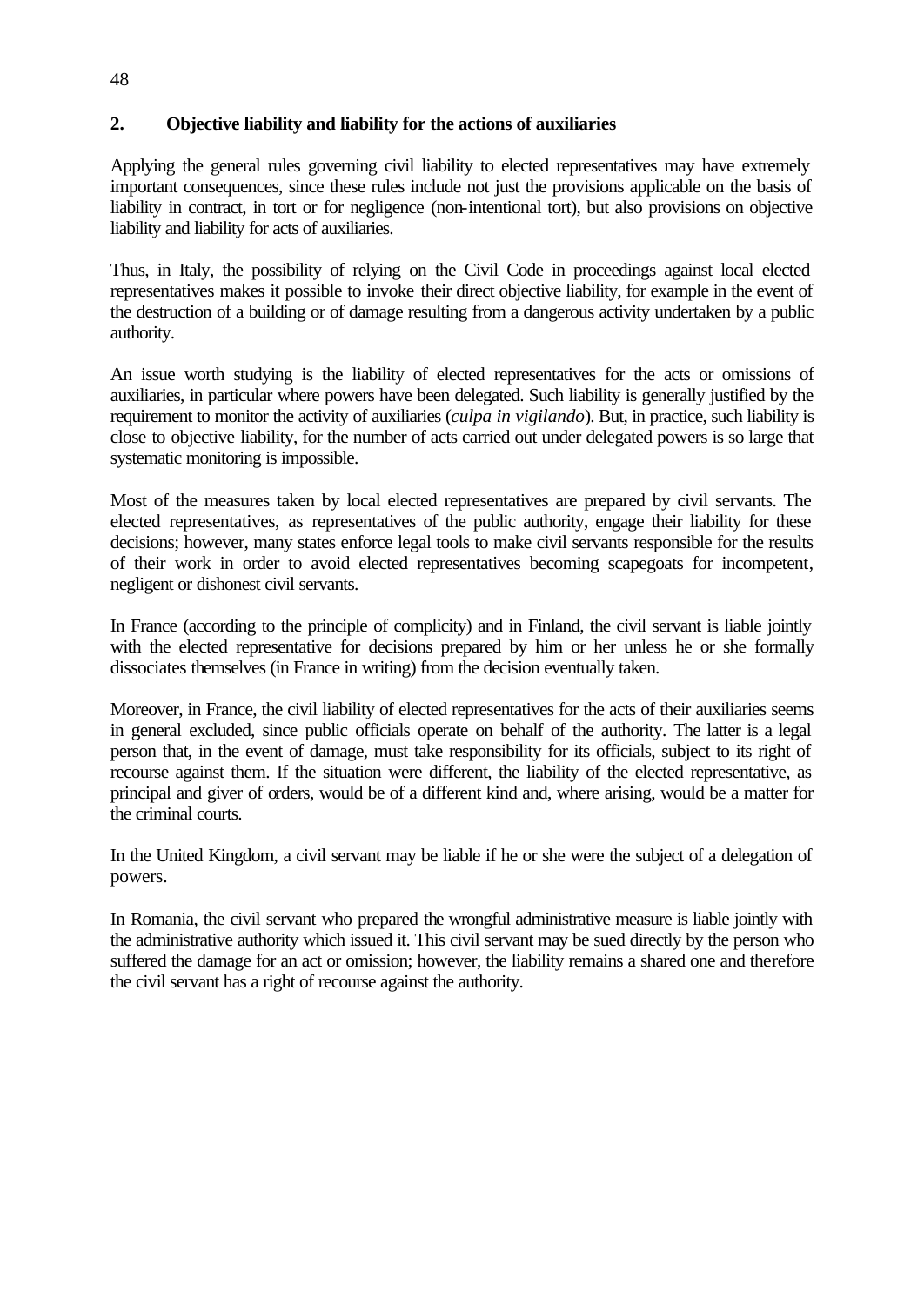If the role of civil servants in the preparation of the decisions is essential and if it is true that they must be held accountable for their work, they must however not become scapegoats. In all states with the rule of law, accountability is the other face of power and the local elected representatives do not ask for the transfer of their legal liability to the civil servants, but rather for a clear and coherent definition of each party's liability.

### **3. Common law or specialised jurisdictions**

According to the country, the courts responsible for enforcing the civil liability of local elected representatives vary: civil court, administrative court, branches of the civil court dealing with different types of administrative disputes, or a combination of several courts.

In Denmark, an elected representative may be sued in the civil field before civil courts for gross faults.

In the United Kingdom, it is the High Court that has jurisdiction where appropriate, but to date proceedings have been extremely rare.

In Spain, in the sphere of civil liability, the matter is brought directly before the local authority. Through its plenary assembly, the local authority will first give a ruling on the damage claimed and in particular will approve the necessary budgetary credits. Afterwards, the matter becomes the responsibility of the courts, under ordinary procedures for civil liability and the imputation of wrongful acts (Article 78-1: Law Regulating the Basis of the Local Regime – LRBRL).

When the liability of individuals is at stake, local elected representatives are subject to different jurisdictions. For the elected members of the Autonomous Communities, the members of the executives, and of the assemblies, enjoy a special legal regime which extends exceptions to them and protects them, and they are subject either to the Civil Chamber of the Supreme Court or to the Civil Chamber of the Supreme Court of Justice of the Autonomous Community.

In Germany, the civil courts applying the general law are competent, and they apply Articles 31, 278, 831 and 839 of the Civil Code.

In Switzerland, a preliminary administrative procedure exists in some cantons. If this procedure has no result, the claim is brought before the civil courts, the Federal Court being the jurisdiction of the last resort. Actions against elected representatives in the case of fault or gross negligence are a matter for administrative courts.

In Sweden, the law on liability is applicable in theory to elected representatives (although they are treated only as a collegiate body). It is the territorial administrative court which rules on questions of legality of acts performed by the municipality; but it has no power to impute a wrongful act to a natural person. Compensation for damage resulting from the annulled decision will be sought before the district court, in the framework of a civil trial.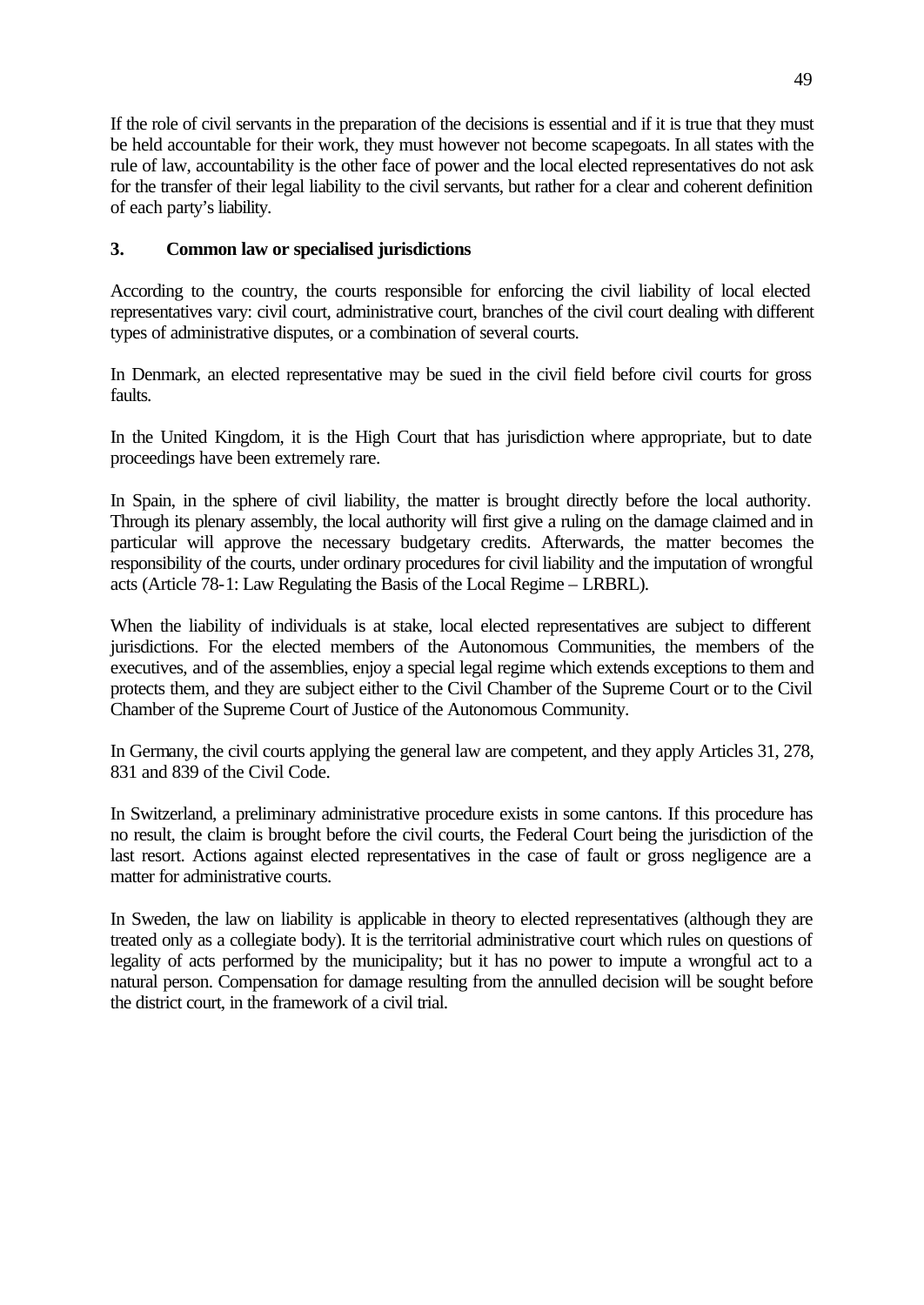The same applies in France where the administrative court with territorial jurisdiction (on appeal: the administrative appeal courts and the Council of State) has jurisdiction to rule as to the legality of the measures adopted by all local authorities and public enterprises. It can review acts *ultra vires,* bring proceedings for acts *ultra vires*, or may compensate for damage (in judicial proceedings) but may not in principle impose pecuniary penalties on a personal basis directly upon local elected representatives. The situation in Italy is similar.

In Romania, the legality of administrative acts is monitored by specialised branches (called administrative dispute sections) of civil courts; the same sections may set compensation for possible pecuniary and non-pecuniary damage for persons wronged by administrative acts.

### **4. An insurance system with few regulations**

Insurance for elected representatives for their civil liability is of course available only to the extent to which such personal liability can be the subject of legal proceedings. The different types of insurance for civil liability are subject to very few regulations and are mainly the work of the market.

It must be noted than even in the countries where the evolution towards more civil liability has a certain tradition the need for local elected representatives to take insurance against their possible civil implication has only recently been felt. This need has been amplified because of the increasing frequency of enforcement of this liability and of the ever-growing complexity of local political decisions. This is the explanation for the fact that insurance companies have many difficulties in quantifying risks and that they show little enthusiasm for this growth market.

The situation is even simpler in most of the central and east European countries. Because of the very short history of local democracy in the region, the novelty of the subject and the early stage in the development of insurance companies, there is little regulation in this field, no compulsion to take out insurance and no insurance company which is able to offer such a product.

Insurance contracts for local authorities were first developed in France. Today they are optional but highly recommended. Progress in the effectiveness, clarity and coherence of insurance policies is encouraging; in the 1960s there were more than 560 insurance companies, each having its own rules and methods, now there are only three basic models of insurance contracts, which can only be improved by each company. This harmonisation is mainly the result of the work of an *ad hoc* working group, made up of representatives of the elected representatives, the state and the insurance companies.

The average annual price of civil liability insurance for a local authority is around 5 French francs per inhabitant of the community.

Local elected representatives may take individual insurance for their civil liability at their own expense.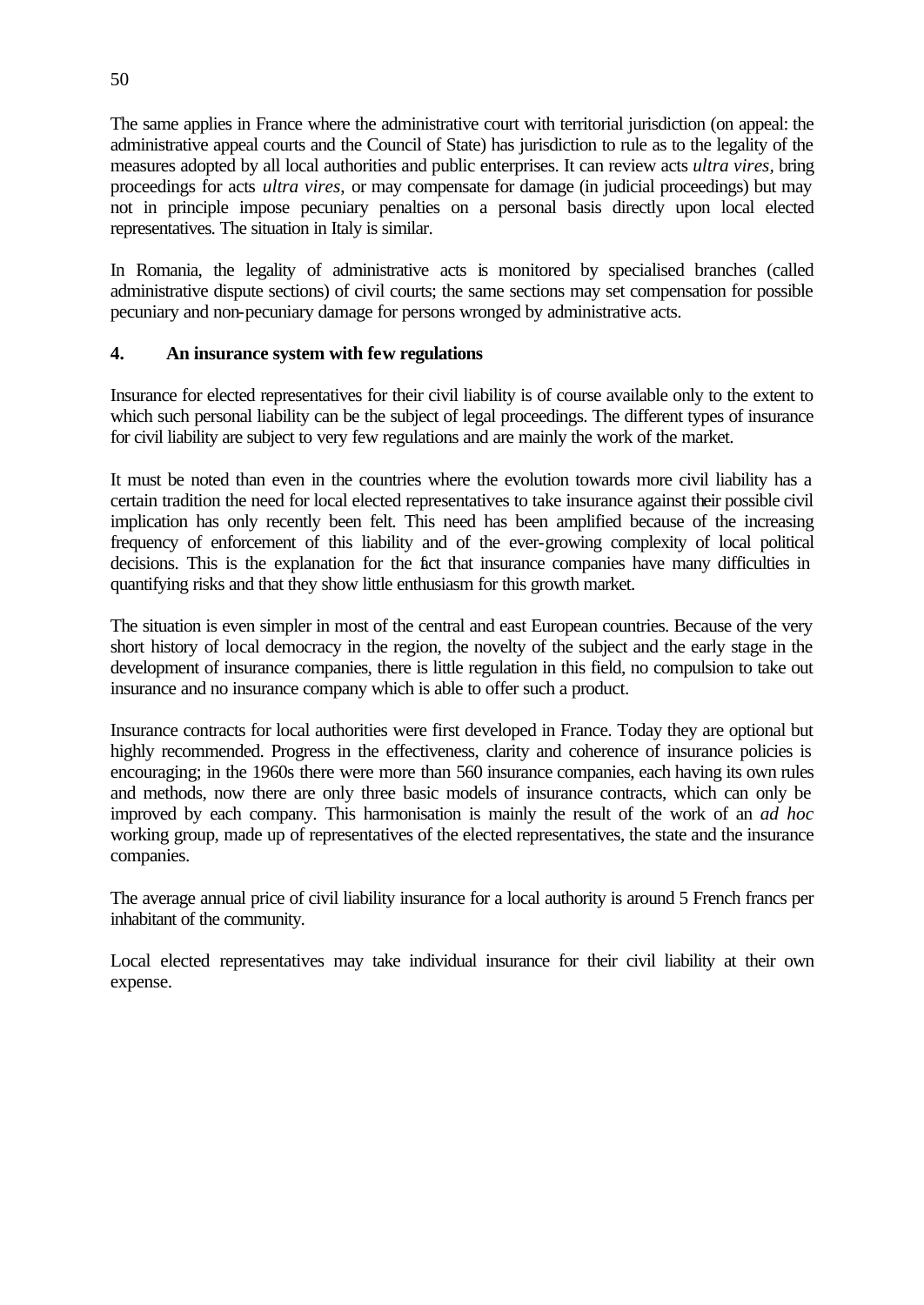The "legal assistance" insurance has existed for ten years for local elected representatives, partially covering expenses induced by their defence and the recourse actions in legal proceedings in which they are involved. This is one of the most useful and popular insurance for elected representatives.

In Italy, authorities may, but are not obliged to take civil insurance. Elected representatives may also have insurance against the enforcement of their civil and accounting liability at their own expense.

In Spain, authorities may subscribe to insurance either on the private market, or with a mutual-type association. It should be emphasised that a huge majority of the authorities have insurance.

In Scandinavian countries, local authorities are in general obliged to take out certain types of civil liability insurance. However, individual insurance of elected representatives is either not permitted, as in Sweden, or theoretically possible but practically non-existent, as enforcement of individual civil liability of local elected representatives is exceptional in these countries.

In Germany, local communities usually take out insurance with specialised insurance companies, which, as a rule, also include provision for the personal liability of constitutionally appointed representatives of public bodies.

### **B. Enforcement of liability for criminal infringements**

#### **1. The question of the immunity deriving from an elective mandate**

Local elected representatives are generally elected by direct suffrage, just as the members of national parliaments. Therefore, the question may arise as to whether, taking into account the democratic legitimacy of local elected representatives, they should not be granted an immunity from jurisdiction similar to parliamentary immunity.

It must be noted however that the system of parliamentary immunity is the heritage of a time when, because of a still incomplete democracy, it was necessary to give specific protection to the members of law-making assemblies in order to guarantee the principle of separation of powers.

The immunity was therefore justified by the need to ensure that the law-making process could take place without improper interference. But local elected representatives do not exert any law-making powers. $<sup>1</sup>$ </sup>

ī 1 Of course, this statement does not apply to members of regional assemblies in states where regions have law-making powers, such as Italy or Spain. *A fortiori*, this statement does not apply to parliaments of federated states.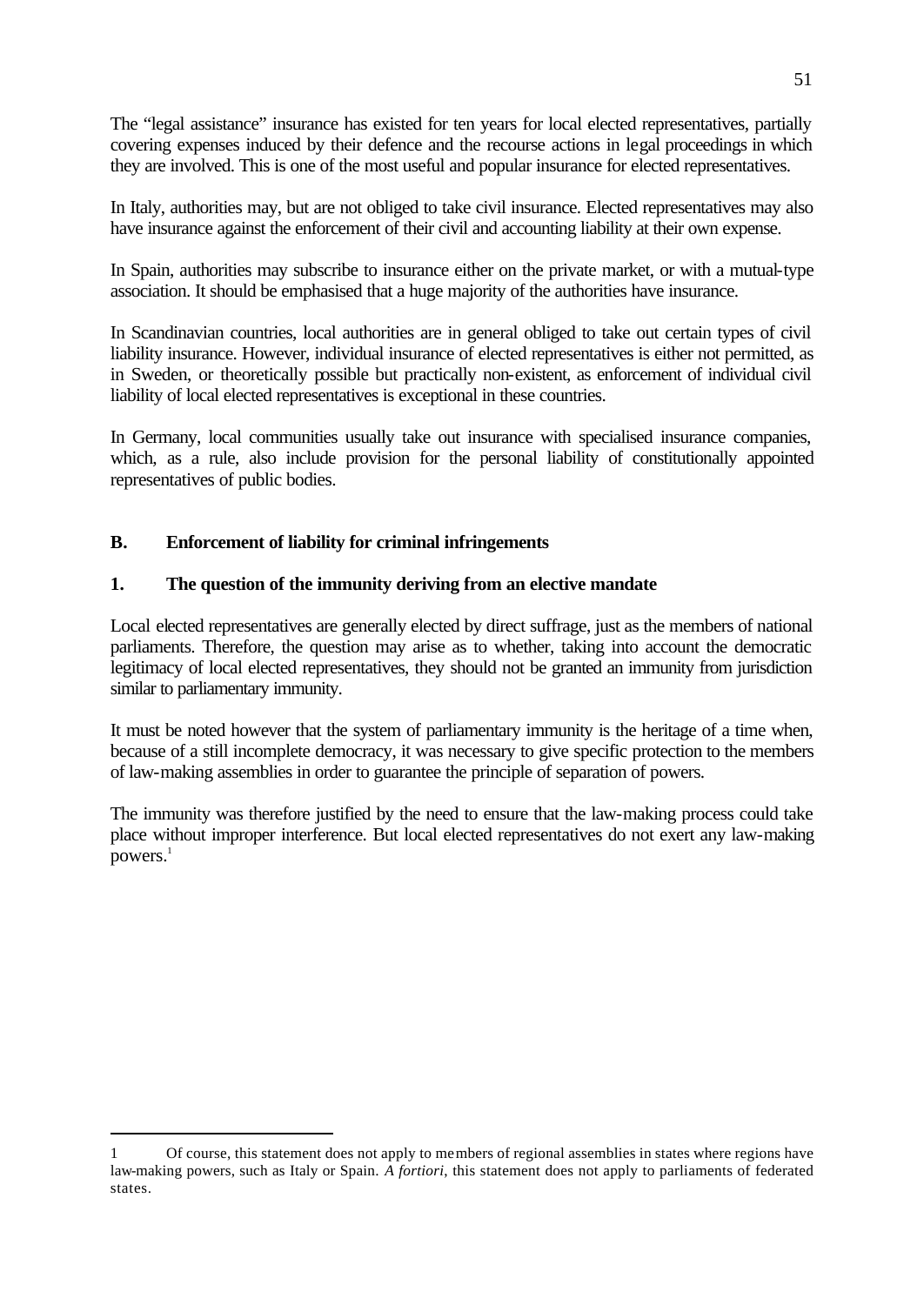Moreover, in several countries the principle of parliamentary immunity is being questioned and citizens find it difficult to comprehend why their elected representatives should not be subject to the judicial system when they do wrong. Against this background, extending the immunity to local elected representatives has no justification.

On the other hand, the question may arise as to whether it would be desirable to take into account the special situation of elected representatives, and in particular the constraints to which they are submitted when taking decisions, and to organise a system of liability which is clearly differentiated from the usual one.

In order to try to answer this question, it is necessary to further examine the experience of the countries under consideration with regard to the enforcement *in concreto* of the criminal liability of local elected representatives.

# **2. From gross fault to lack of care and negligence**

In this context, it is the aspect of fault through negligence that raises most problems since its scope is so wide and difficult to define. The same act or omission can be interpreted in different ways, in view of the financial, material and human resources available to the elected representatives concerned.

In France, the Law of 13 May 1996 (No. 96-393) took account of this problem regarding the offence of lack of care by requiring an assessment *in concreto* of local public conduct, so that the public prosecutor or other prosecuting authority must produce evidence of a lack of "normal diligence, having regard to the nature of the tasks, functions, authority, powers and resources".

This *in concreto* approach to the criminal liability of elected representatives will also give rise, as a matter of fairness, to remedies of exoneration whereby, for example, account may be taken of that contributory action by other parties, such as public officials and civil servants (indeed, Article 12-1 of the French Criminal Code provides: "a person shall be liable only for his own acts").

However, the proceedings have become increasingly frequent, particularly in relation to lack of care; Article 121-3 of the Criminal Code covers "cases of lack of care, negligence or deliberate endangering of others"; Article 223-1 of the Criminal Code penalises the offence of endangering others with one year's imprisonment and a fine of 100 000 French francs.

This endangering of life or the physical integrity of another by "deliberate failure to fulfil an obligation as to safety laid down by law or regulation" is a formal offence that does not presuppose the occurrence of an accident or any damage.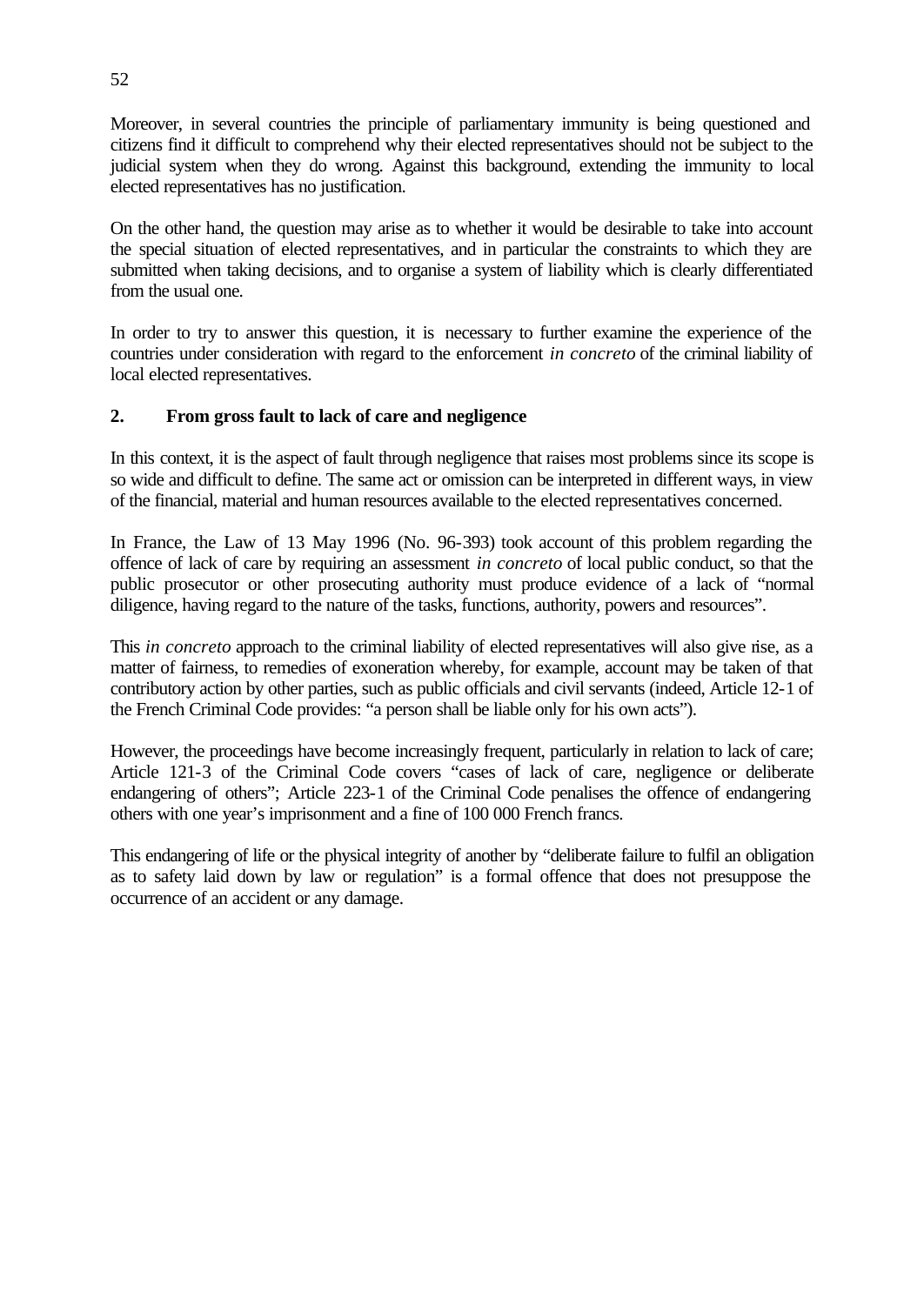Initially designed to punish driving under the influence of alcohol (without accident), it will apply to any breach of a safety rule. The Court of Cassation (Criminal Chamber) confirmed in a recent judgement that the criminal liability of the mayor derived primarily from the failure to give effect to his general policing powers under Article L 2212-2 of the General Code of Territorial Authorities.<sup>1</sup>

This criminal liability for failure to act (even where no accident occurs or no damage is caused) is without doubt the kind of liability which is proliferating the most rapidly and at the same time giving rise to the greatest debate.

Adverse impacts on the environment (from water, water purification stations, waste, rubbish tips, abandoned premises, etc.) are also classifiable as criminal infringements of which damage is not a necessary component. The concept of an "obstructive offence" where the infringement is constituted solely by failure to observe a law or regulation is developing in parallel with "infringements deriving from consequences".<sup>2</sup>

Unintentional adverse effects on physical integrity and life (see Articles 222-19, 222-20 and 221-6 of the Criminal Code) attract criminal penalties and it is primarily the mayor, as the chief executive for the municipality, who is personally answerable for them. Mayors in France have recently and legitimately been shaken by the imposition of fines and suspended prison sentences.

This liability, which is beginning to extend to local officials (on the basis either of complicity, intervention or wrongful failure to act) relates particularly to cases involving public entertainment establishments. $3$ 

ī 1 We can mention the case of a French mayor convicted, on the basis of his police powers, for the malfunctioning of a water purification station, even though the municipal council had refused his request to permit the restoration of the respective station and therefore had prevented the mayor from acting. In another case, an elected representative was convicted for not accomplishing an obligation which was physically impossible to perform, with the explanation: "There always remains a solution to the elected representative when confronted by something impossible: resignation."

<sup>2</sup> Article 22 of the French Law on Water of 3 January 1992 makes detailed provision for and penalises action adversely affecting water quality and breaches of the Rural Code. Mayors are under an obligation to achieve certain results; the question of budgetary resources is not taken into account and lack of finance is not an exonerating excuse (Montbéliard Criminal Court, 2 December 1994).

Mayors are sometimes placed in paradoxical situations where the obligations incumbent on them are poorly described (Court of Cassation, Criminal Chamber, 3 April 1996, *Auvergne v. Eaux et Rivières de Bretagne:* works carried out on a river which destroy the breeding grounds of fish are punishable under Article 232-3 of the Rural Code, if no authorisation has been granted, and that is so even though the regulations which are to govern this procedure do not yet exist ...) and where they must tolerate contradictions in the law: urgent works carried out to secure the banks of a water course attract criminal penalties, but failure to carry them out would also constitute such an offence if anyone suffered an accident through collapse of a river bank ... since it would constitute deliberate endangering of others.

<sup>3</sup> Criminal proceedings of this kind came into being primarily because of the fire at the dance hall in the municipality of Saint Laurent du Pont, Isère (38), where the mayor was found guilty by the Criminal Court, Lyon (20 November 1972).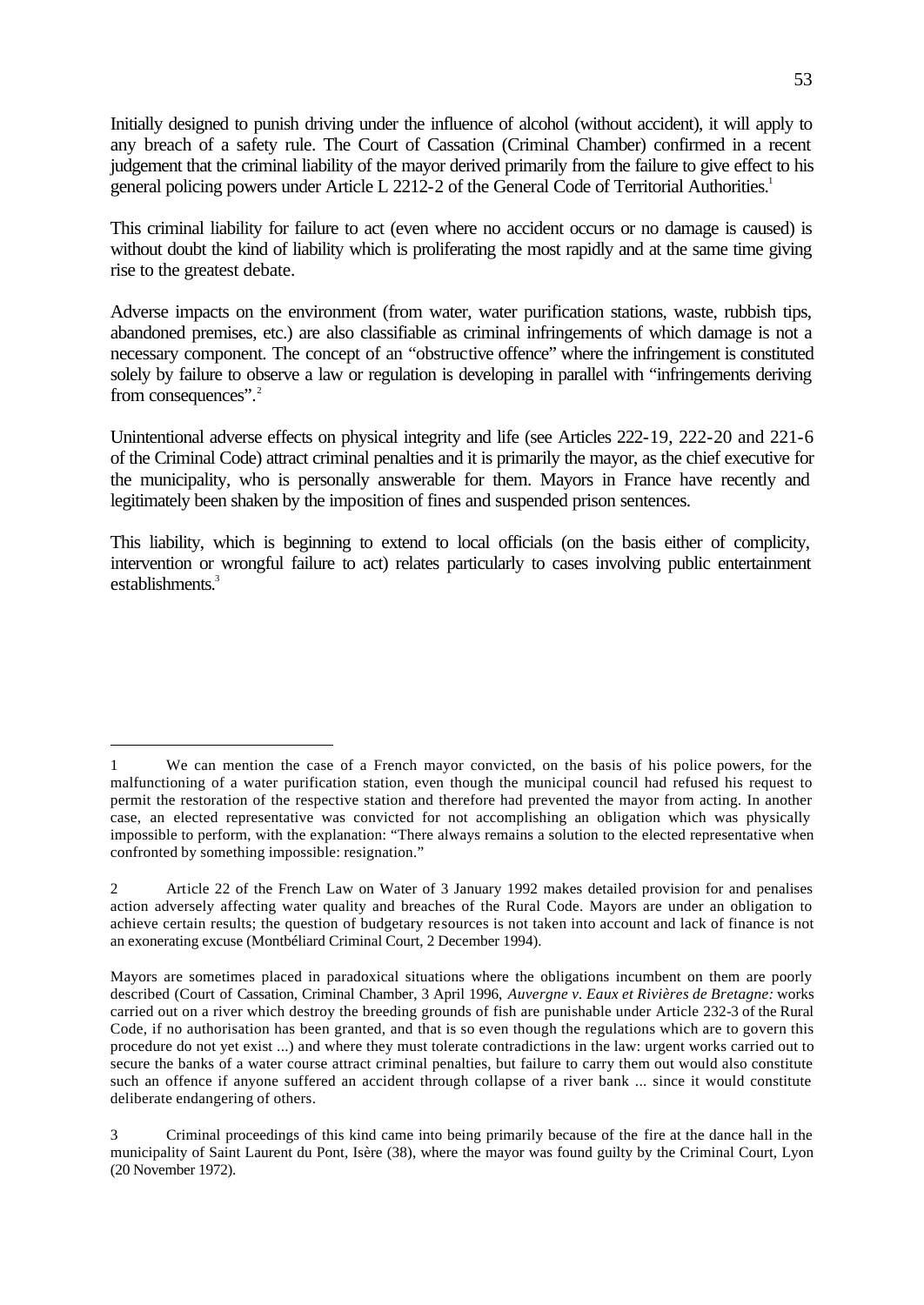Such criminal proceedings against a mayor in connection with public entertainment establishments developed<sup>1</sup> despite the adoption of the law of 13 May 1996 that, in relation to lack of care, requires production of evidence of "lack of normal diligence" in specific cases. For example, it is on the basis of wrongful failure to act (and not action taken) that elected representatives can be penalised for failing duly to refer a matter to a safety committee.

In France, this form of liability remains a matter of great debate, although of course there is no such debate relating to offences against probity (passive corruption, trading in influence, misappropriation of public funds), except perhaps as regards the offence of unlawful acquisition of interests (Article 432-12) and undue preference (Article 432-14) where wrongful and criminal intention is not required and where we come close to the so-called "material offence" which involves objective liability.<sup>2</sup>

Indeed, although in France, since the reform of the Civil Code, there is no longer such a thing as an unintentional offence, the judge will seek to establish intention in the violation, presumably deliberate, of a legal obligation, which is also deemed to be known (*nemo censetur ignorare legem*).

In Sweden, the system appears much simpler and comprehensible; the specific criminal liability of elected representatives for acts within the scope of their duties comes under the heading of "misuse of office". Such abuse is either without importance (having regard to the powers of the elected representative: appraisal *in concreto*) and there is no finding of guilt, or of intermediate gravity where the possible penalties are fines and imprisonment of up to two years, or, conversely, particularly serious ("gross misuse of office") which incurs a penalty of up to six years' imprisonment .

The act or negligence must also be intentional, which limits punishment to intentional acts, although omissions may also be covered. Criminal proceedings for abuse of responsibility are not available against members of national or municipal assemblies.

In Spain, as regards the offence of lack of care or failure to act, a legal or special contractual obligation to act is required (which seems to provide more protection than the French basis for liability) linked primarily with the policing powers of the mayor and which are unlimited as regards their subject matter.

ī 1 Toulouse Criminal Court, 19 February 1997, fire at the thermal baths of Barbotan.

<sup>2</sup> Undue preference, that is to say breach of the rules concerning public contracts awarded by local authorities, is a matter of discussion since no advantage or *quid pro quo* is necessary for the existence of the offence. The granting of local preference for undertakings established nearby is subject to criminal penalties, even if the elected representative obtains nothing in return. This severity presupposes, by way of counterpart, that the same rules apply in all European countries which thus have free access to the placement of local contracts. Similarly, incompatible involvement (or the unlawful acquisition of an interest) is an offence that does not necessarily involve dishonesty and is first and foremost an offence against rules of professional conduct.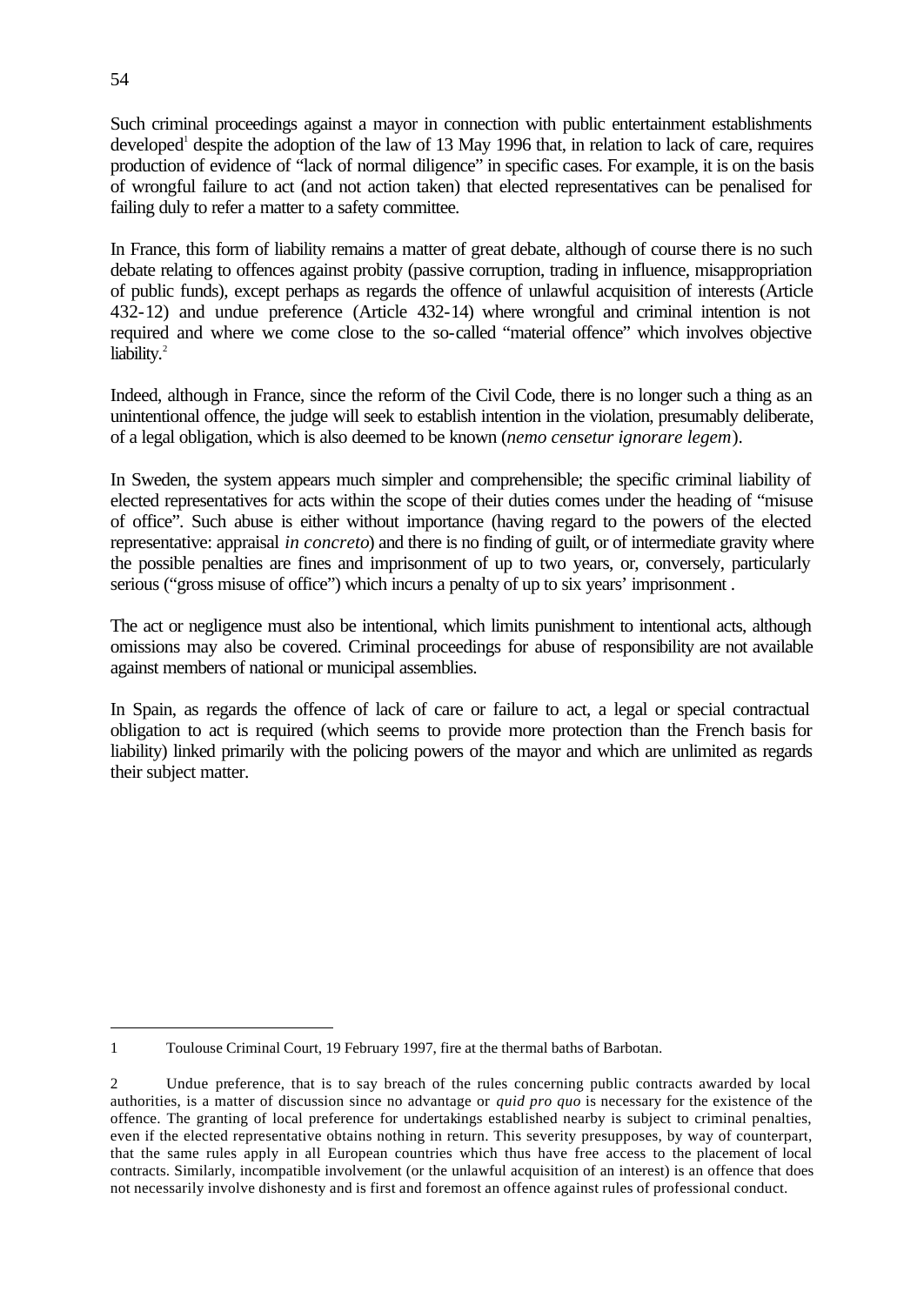In the United Kingdom, "criminal intention" or *mens rea* is an essential precondition for criminal proceedings against elected representatives to establish their liability for a positive act or an omission. This requirement of a clear element of intention should exclude mere lack of care and there are few or no recent examples of criminal proceedings against elected representatives connected with the discharge of their duties.

In Germany, the federal law determines the criminal penalties applicable to elected representatives. There is no punishable offence unless there is *mens rea*. Criminal proceedings against local elected representatives are rare, although the risk of prosecution has increased mainly in environmental matters where increasingly strict regulations often produce a feeling of insecurity among elected representatives.

A heated debate is going on at present with respect to the increasing legal constraints and pressure exerted by citizens, a debate which local elected representatives have instituted regarding the risks inherent in their duties which (as in France) they regard as fraught with danger, and needful of specific protection. The public, in contrast, seems to be calling for personalisation of liability consonant with the extent of the powers exercised.

In Italy, the liability is generally linked to an intentional fault. A collegiate body may, where appropriate, be answerable for abuse of power and refusal or omission of acts that fall within its competencies; the liability remains however individual and members who acted in good faith cannot be sued. The offence of omission concerns in particular the mayor (for example, when he or she does not take the emergency measures necessary to deal with water pollution or the security of public health). In general (except for refusal and omission of acts relating to one's duties) the triviality of the consequences of the wrongful conduct constitutes grounds for mitigation.

In Belgium, the Criminal Code sets out a long list of offences which must not be committed by elected representatives in the course of their duties, but a number of these restrictions have rarely or never been applied. The elected representatives are concerned (as are any individual) by the provisions that condemn manslaughter through lack of care and involuntarily inflicted injuries. These offences are based upon the fault represented by the lack of anticipation and precaution.

The case-law likens the criminal fault to the civil fault, so that in both cases liability is linked to the minor fault. This situation can lead the criminal judge to take a more severe attitude in order to allow the victim compensation. This is criticised by the doctrine which suggests a limit to criminal liability in cases related to a straightforward fault (gross fault or the usual slight fault), which should be evaluated by taking into account the actual potential for vigilance and diligence by the defendant.

Cases where these regulations are applied are rare. However, as in France for the mayors, these provisions can be referred to in cases of accidents attributed to the lack of measures taken in the name of the policing powers of the burgomaster. In practice, it appears that the burgomaster and the deputy burgomasters (*échevins*) were sued and convicted solely in the case of death of the victim, as the prosecutor starts proceedings only if the facts present with a certain gravity. This cannot prevent any person who suffered damage from suing the wrongdoer before the correctional court.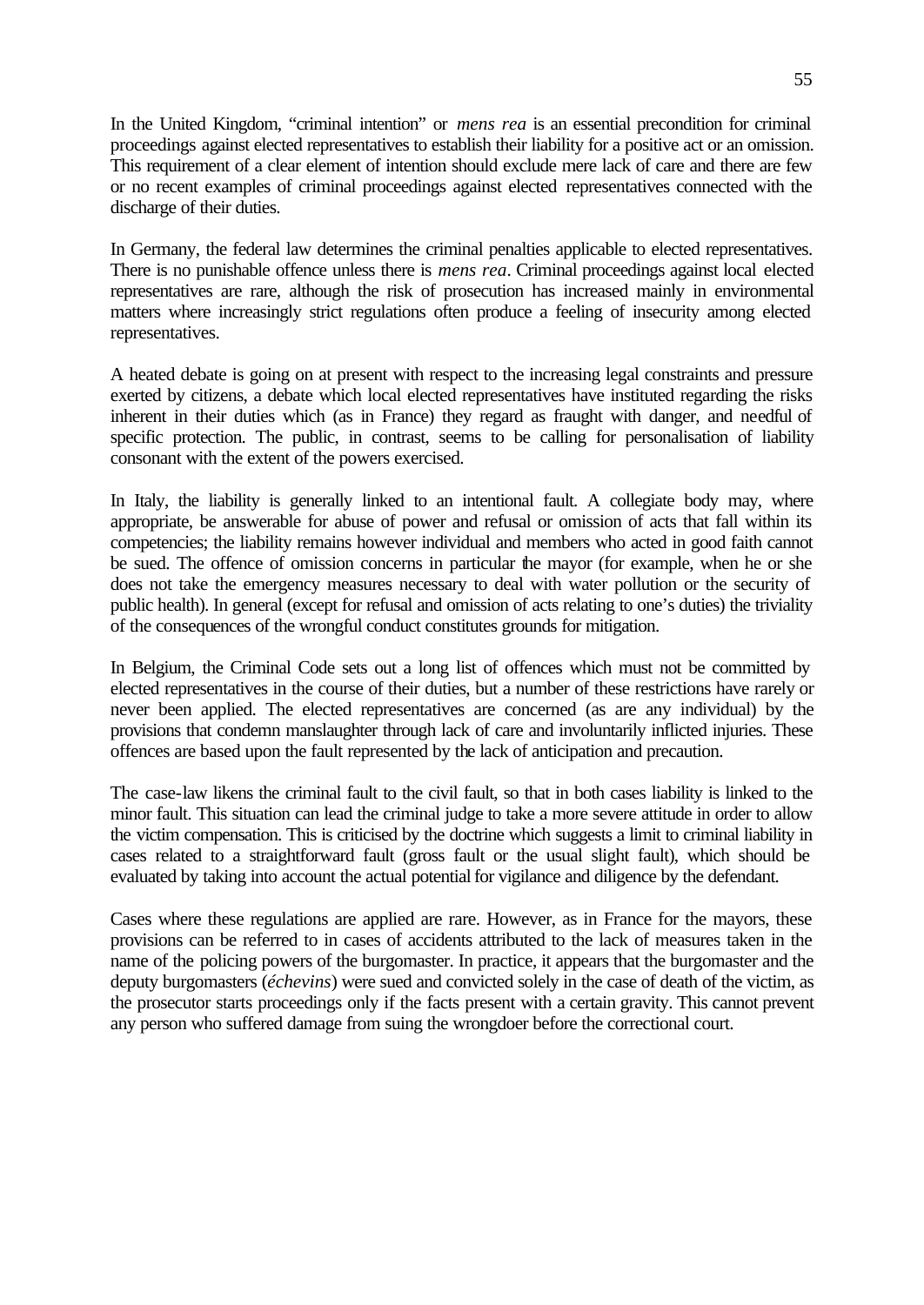In Turkey, the ordinary criminal law applies to elected representatives. However, in their case, it is a specific administrative authority (the court for civil servants) that first decides if a wrongful act is attributable to any of them and if the elected representatives in question should be sued before the regular courts.

In Switzerland, too, a system of prior authorisation at various levels is a requirement before certain proceedings can be brought for breach of federal criminal law and for crimes or offences committed in the performance of duties.

In Spain, local elected representatives are exonerated of their liability if they follow the opinions given by technical bodies in regulated matters and if they have acted in good faith.

In the United Kingdom, the possibility is being studied of creating specialised independent bodies instructed to give opinions prior to the beginning of the legal proceedings against elected representatives. If these proceeding are justified, the opinions will provide information for the judge. This solution might therefore limit the inconvenience of not having specialised judges.<sup>1</sup>

ī 1 These independent administrative authorities are actually part of a larger framework of re-organisation of a disciplinary liability system for local elected representatives suggested by the project "Modernising local government – a new ethical framework"; this re-organisation has two important parts:

<sup>–</sup> changes of the legal framework: the National Code of Local Government Conduct should be replaced by codes of conduct adopted by each municipality, taking into account a number of principles set forth by a model code prepared by the Local Government Association, approved by the Secretary of State for Environment, Transport and the Regions and adopted by both Houses of Parliament

<sup>–</sup> Creation of new quasi-judiciary bodies:

<sup>•</sup> A Standards Committee for each municipality, elected by the council and having at least one or two independent persons as full members; this committee should be enabled to recommend sanctions for local elected representatives who fail to comply with the local code regulations;

<sup>•</sup> A Standards Board comprising regional panels (as first instance authorities) and a national board (as appeal authority); it is recommended that their members be proposed by the local government authority and appointed by the aforementioned Secretary of State. The board could take disciplinary measures against local elected representatives failing to comply with the provisions of the respective local code: public censure, suspension of up to three months or disqualification from office for up to five years. Moreover, the board might also have a pro-active role in issuing guidance to municipal councils.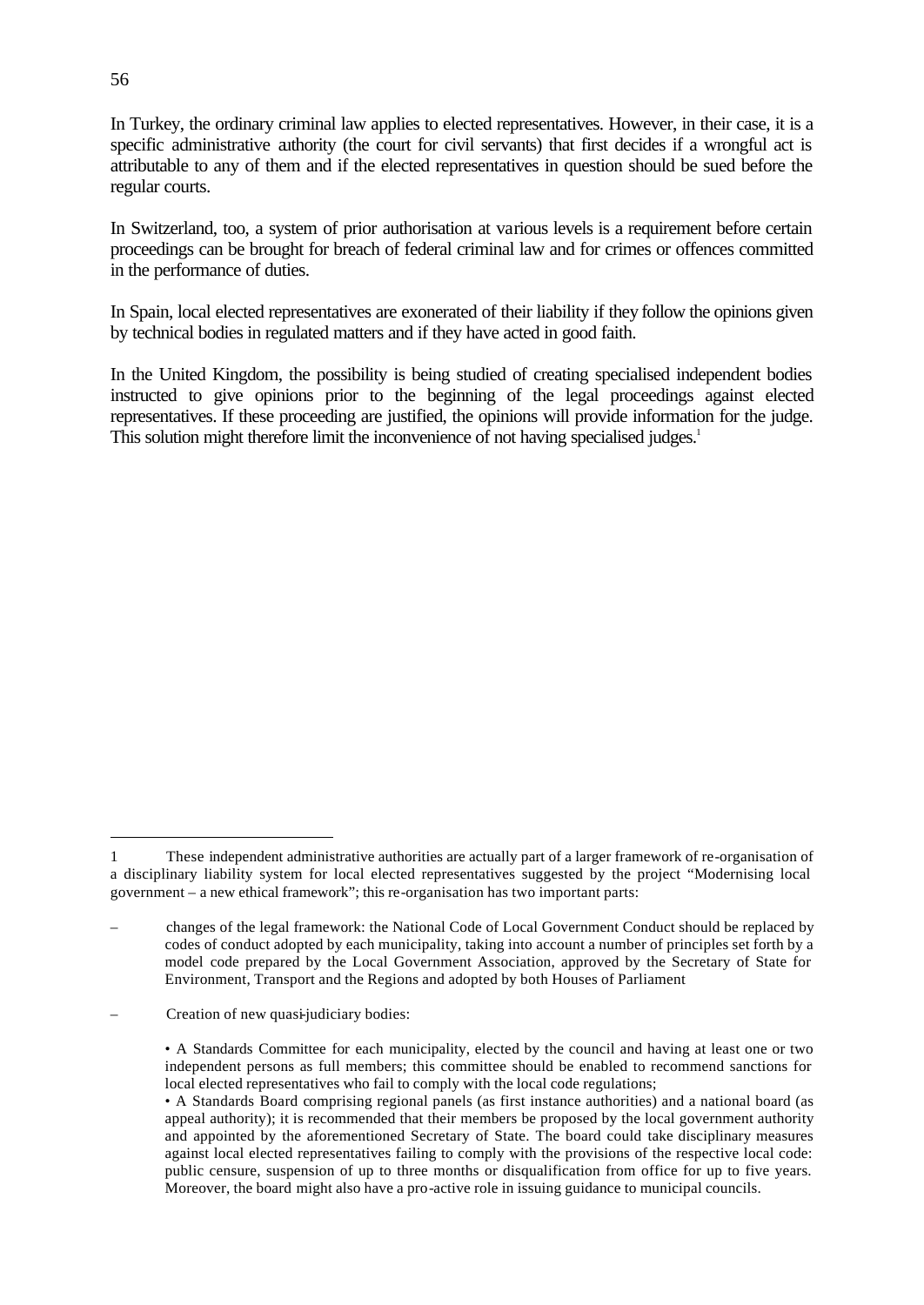#### **CONCLUSIONS AND GUIDELINES**

### **1. General remarks**

ī

The wide range of answers given by the member states under study regarding the question of liability of local elected representatives fully reflects the diversity of political systems; in view of the historical trend towards enlargement of the scope of such liability, it is clearly appropriate to consider ways in which a coherent and harmonised legal system could be established.

In an area that is so politically sensitive, in that it concerns major balances between the various legislative, judicial and executive powers, states will not be able to avoid, for too long, the updating of existing regulations.

The state must ensure the protection of individual rights against any abuse by public authorities, including elected representatives, but without hampering the capacity of action of the latter. Therefore a new balance seems to be necessary between the requirements of safeguards (legitimately demanded by the citizens of states) and the requirements of autonomy (which local decentralised authorities properly call for).

Whilst, by virtue of the principle of equality before the law, elected representatives should not escape the liability attaching to them (as for any citizen), the fact that their role stems from universal suffrage and the complexity of their new tasks (environment, town planning, economics, social matters) in modern states might imply that they are subject to special procedures.

Whilst equality before the law implies that they must accept full responsibility, equity requires that they should shoulder only their own responsibility and not run the risk of becoming scapegoats for the difficulties of modern society.

In this respect, in certain countries, elected representatives feel they are over-exposed to the threat of judicial proceedings. The current debate appears to concern the risk of disaffection of the citizen regarding elective office as a result of the increased risk of liability.<sup>1</sup>

This risk should not be ignored or under-evaluated as the competency and the devotion of the local political class is an indispensable precondition to an effective local democracy. On the other hand, reducing the protection of citizens and creating a situation of impunity for the representatives must be avoided.

Therefore, a new definition of the rules of the game of liability is now necessary for the sake of local democracy and greater legal certainty if we are to avoid future conflicts between competing legitimate interests.

The political liability of elected representatives does not seem to raise particular anxiety and calls for no comments other than those already made by the CDLR in its report on the legal control and auditing of local authorities' action.

On the other hand, it is necessary to underline the problems which arise in the enforcement of the liability of elected representatives for financial damage and violation of the criminal law.

<sup>1</sup> In France, in the June 1995 municipal elections, 40 per cent of the outgoing groups were not represented.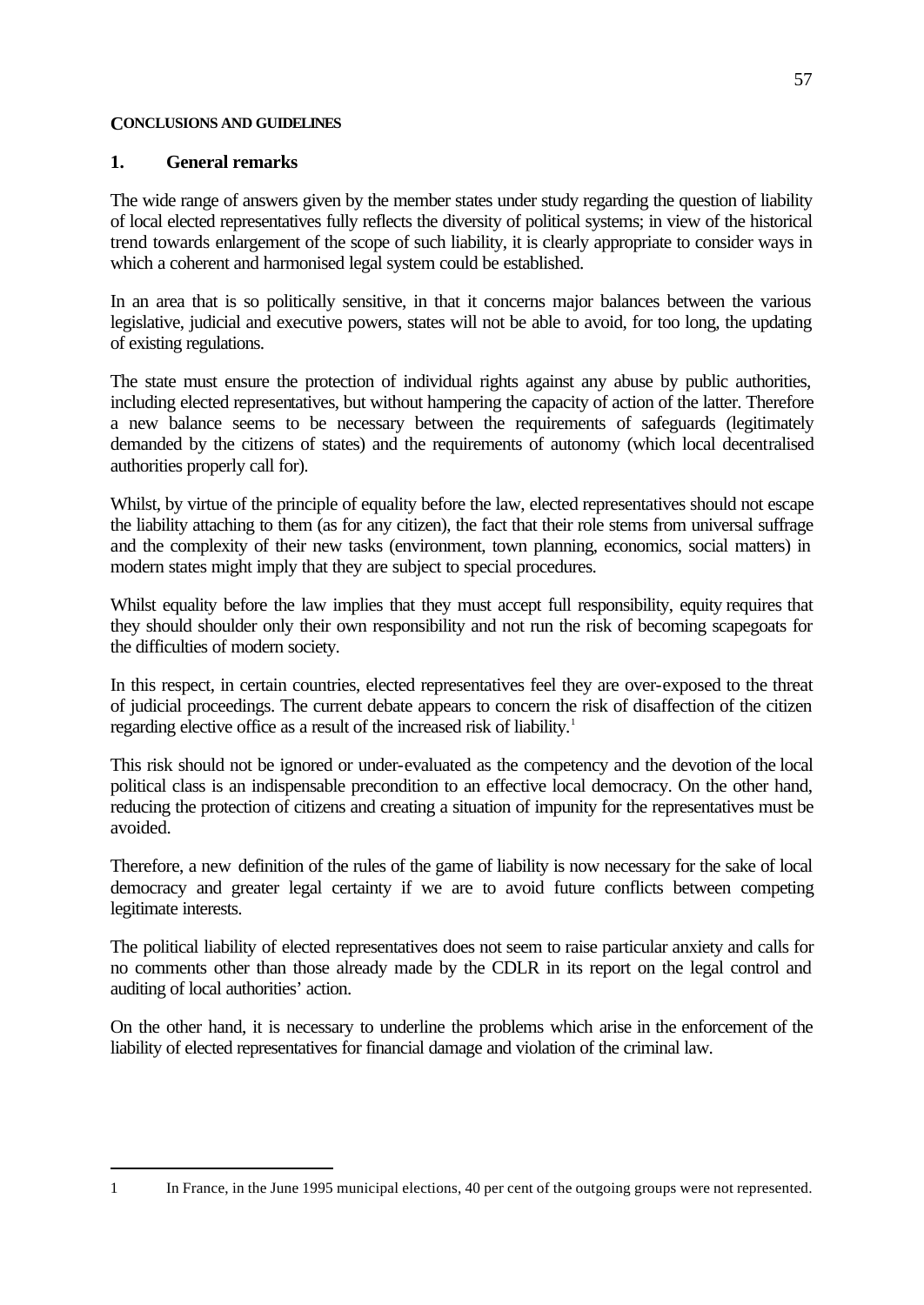# **2. Pre-emptive preventive action**

It is necessary to take action even before local decisions are adopted and thereby anticipate, by preventive measures, damage which might be caused to citizens. In dealings with local authorities the citizen is often likely to be confronted with irreversible situations where the harm has already been done and no compensatory measure is adequate.

The effectiveness of the legal control procedures (including internal supervision and opinions to be given by specialised bodies) is the first guarantee for both citizen and elected representative. In this respect, the CDLR refers to the conclusions of its report on legal supervision and auditing of local authorities' action. However, this does not seem enough.

Indeed the task of the local elected representatives becomes more and more difficult. This is because, on the one hand, of the complexity of the decisions they must take and, on the other, because of the vast and articulated legal framework they must know and respect or enforce.

But the local elected representatives are not all experts in the fields of activities of local government and they are not always able to follow the evolution of laws and other regulations that govern their  $\arctan^{-1}$ 

Five kinds of measures could contribute to limiting the problems that might involve the liability of elected representatives:

# *– Simplification of the legal framework*

The complexity and the rapid evolution of the legal regulations that govern the action of local authorities imply that in certain cases, the elected representatives cannot be aware of all their legal obligations, and the enforcement of their liability may be more a question of mere chance than of their diligence. It would be useful to reduce, as much as possible, the number of laws, regulations, etc. that local elected representatives have to follow, in particular ministerial orders and circular instructions. It is also recommended that the legal provisions in force in the local authorities' main fields of activity be presented in the form of consolidated legislation.

# *Improvement of the information collection, organisation and processing systems, especially for legal texts*

New information technology offers accessible, cheap and very efficient tools in this domain. Criticism formulated is often linked more to ignorance regarding these tools and to a resistance to change rather than to real reasons. An on-line database which is well designed and well managed becomes at the same time a vast library and also a competent librarian, two things which are so much needed by local elected representatives.

ī 1 For example, in France, where 7 500 laws and 80 000 decrees are in force and 10 000-15 000 circular instruction are issued every year, it does not seem very likely that elected representatives will be aware of all the regulations they must observe.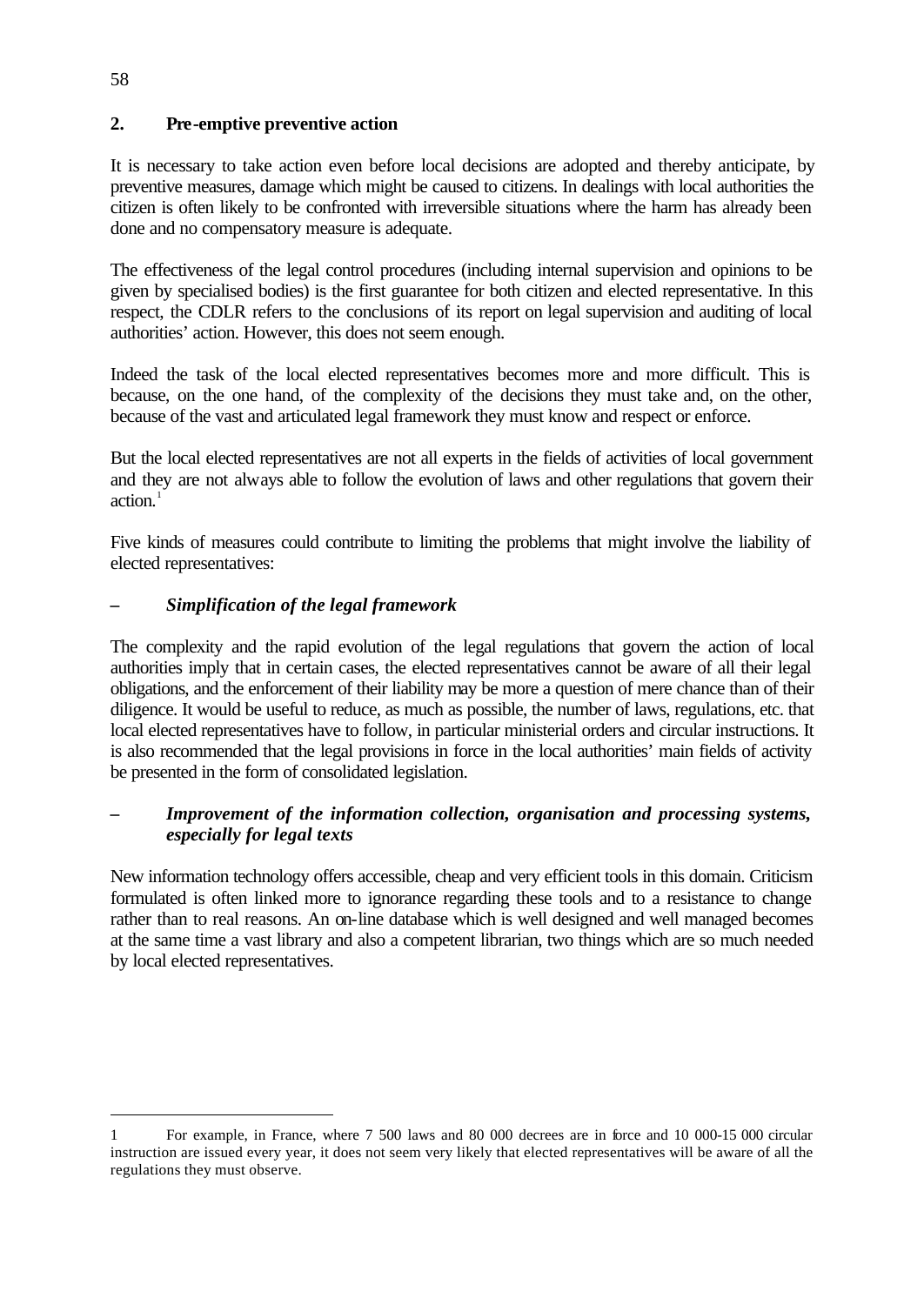# *– Training of local elected representatives*

Efforts in this respect must not be made only by the local authorities or, *a fortiori*, by the local elected representatives. National governments should co-operate with local authorities in order to improve training for local elected representatives mainly (but not only) on their legal obligations. Local authorities also should make significant efforts, including financial ones, to improve the competence of their elected representatives.<sup>1</sup>

# *– Offer advisory (mainly legal) services for the local authorities*

Central authorities of some countries abandoned this kind of logistical help at the beginning of the administrative decentralisation process. Reliable and rapid services of this kind should be created in order to allow local elected representatives who so wish to be advised in case of doubt on the legality of a decision they must take.

# **–** *Organisation of an efficient internal supervision*

It would be useful to mention the idea of local authorities setting up mechanisms of internal legal supervision. This would stimulate the effective implementation of their work and periodic evaluation of their performances in order to adopt, if necessary, adequate measures for the improvement of their effectiveness.

These different measures may contribute to the alleviation of problems concerning the enforcement of the liability of elected representatives but they cannot eliminate them completely. Therefore, certain modifications of the system of elected representatives' liability could be appropriate.

### **3. Distinction to be drawn between maladministration and serious personal wrongdoing in the fields of civil and accounting liability**

In certain countries, the approach is to limit the direct liability of elected representatives according to seriousness of the fault they commit, without forgetting that the main aim is to safeguard citizens (and to compensate them for any damage suffered).

The idea is to allow direct proceedings against elected representatives only on the basis of a serious personal offence separable from the performance of duties; essentially, according to this approach:

- the elected representative assumes the serious wrongdoing in its various components (civil, accounting and possibly criminal);
- the authority assumes liability for maladministration in order to safeguard the citizen.

In the field of civil liability, it would be advisable to follow the example of several states and allow injured parties to sue the authority directly for damage and interest. On the other hand, the possibility of suing the elected representatives personally could be excluded or limited to the most serious cases.

It must be noted that this solution also protects the rights of the injured citizens as proceedings for liability could be followed without the need to identify the person (or the body) responsible for the fault and practically with no risk to the solvency of the local authority.

ī 1 In France, for example, all local elected representatives are entitled to one day of training per year, paid for by the local authority and organised by training bodies which are accepted by the National Committee for the Training of Elected Representatives.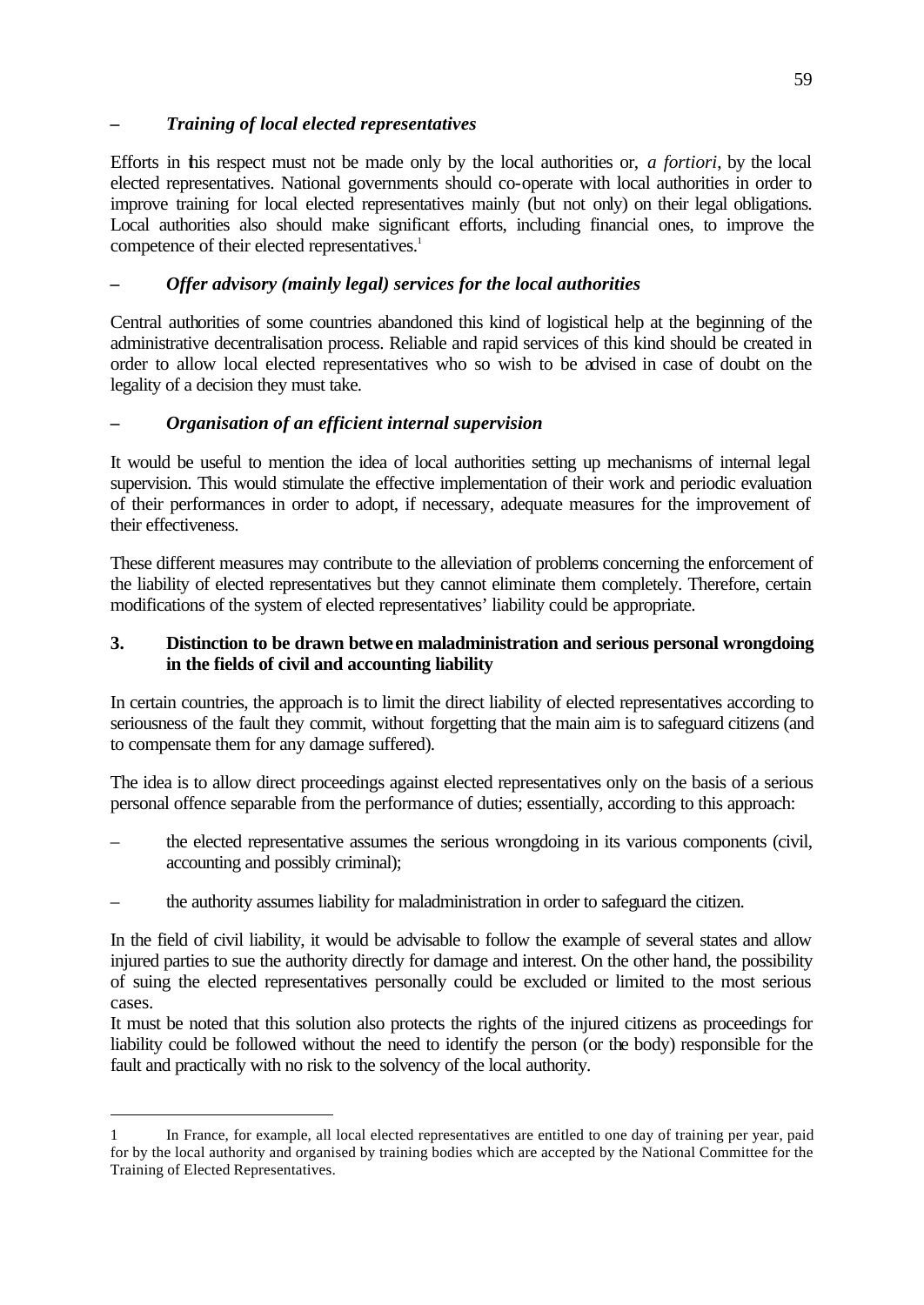Of course, if the liability of the authority is engaged, it would be necessary to provide ways and means for implementing judicial decisions taken against the administration, since on occasion the administration resists such decisions through inertia.

In general, liability of elected representatives would be enforced only internally. The authority would have a right of recourse against the responsible elected representatives; this right could be denied (or the authority could decide not to make use of it) in cases of slight fault or after considering the diligent behaviour of the elected representative concerned.

A similar solution could also be found for the question of the accounting liability of elected representatives: any mechanism of automatic sanction could be avoided and elected representatives could be liable in cases where the proven illegality is intentional or of a certain gravity.

Another sensitive question is that concerning individual liability for collegiate decisions, in particular when decisions are taken by executive bodies. In this respect, it seems better to establish that elected representatives are liable only for decisions they have supported.

However, this solution also presents a certain risk, as the whole activity of the collegiate body could be blocked if some of its members voted systematically against any decisions in order to avoid being held responsible for them. This risk is undoubtedly less important where the liability is internal (the elected representative is answerable only to the authority) and it is limited to cases of serious fault.

The direct liability of the authority also allows avoids any inconvenience arising from the liability for the acts of auxiliaries and from the objective liability. In these cases, any automatic sanction against the elected representative beyond the aim of protection of the victim seems unjustified.

# **4. The question of limiting the criminal liability according to the gravity of the fault**

The increase in the number of criminal proceedings against elected representatives, in France as in other countries, is not only due to the expansion of the sphere of their criminal liability, but also to the fact that injured third parties often try to obtain satisfaction, via criminal proceedings, for the economic loss they have suffered. To this one should add the very important media impact of criminal proceedings against elected representatives; these proceedings may even become, in extreme cases, a political weapon. We are witnessing therefore a real move from civil to criminal liability.

There are several reasons for this phenomenon. First, the principle according to which criminal proceedings block civil ones, which prevents civil action from being pursued if a criminal one is pending. Second, the advantages of the criminal proceeding when compared to the civil one: it is generally faster and less expensive for the victim; moreover, the proof of the facts that produced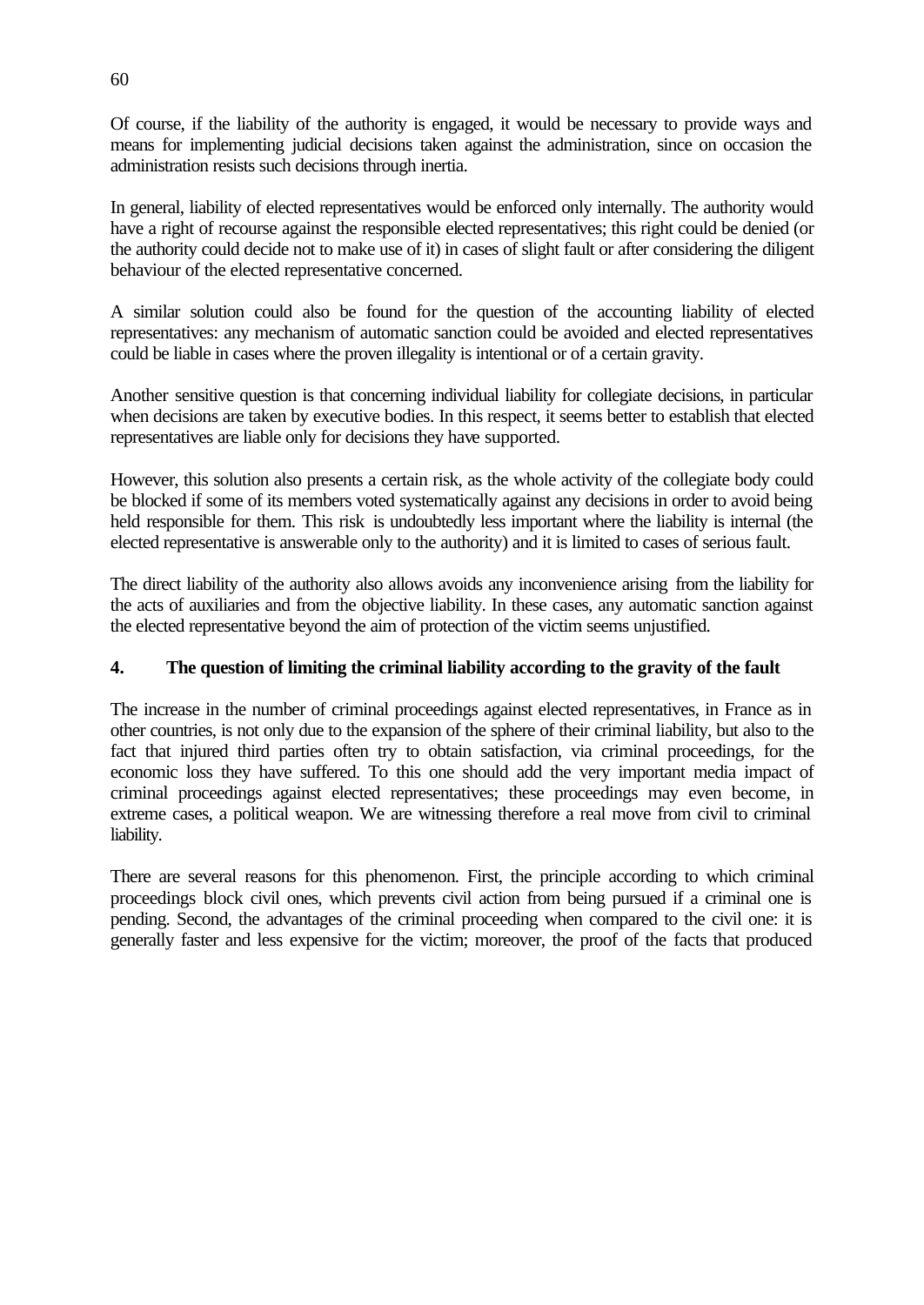the damage must be made by the prosecutor (who obviously has better means of inquiry than the individual). Third and last, when the criminal sentence has been given, compensation for damage should be quick and effortless for the victim (subject to being able to quantify the damage without any particular difficulty).

Therefore, limitation – where non-exclusion – of direct civil liability of elected representatives could also have a positive effect on the number of complaints brought by the citizens, as this would lead them to ask for compensation directly from the authority. Moreover, the criminal judge would be more at liberty to estimate the seriousness of the fault committed by the elected representatives, as the statement of personal liability would no longer be the necessary precondition for the compensation of the victims.

The question is whether further steps should be taken and whether the criminal liability of elected representatives should be limited if their good faith is not really challenged.

There is of course no question of limiting the liability of a dishonest elected representative, who takes advantage of his or her office to obtain direct or indirect unwarranted benefits of any nature. On the contrary, the trend is nowadays rather to punish more severely infringements against integrity committed in the course of public duties.

However, as shown above, criminal liability of elected representatives can also be enforced for acts or omissions considered as showing negligence or lack of care, namely when using (or not) their policing powers; this also happens in situations when elected representatives seem to have acted with normal diligence.

In other words, the question arises as to whether the liability of elected representatives for involuntary offences in relation to the protection of the physical integrity of a third party (especially endangering life and inflicting involuntary injuries) should not be subject to the gravity of the fault.

This limitation of the enforcement of liability against elected representatives might be an appropriate response to the preoccupation mentioned above and would not aim at impunity but rather to encourage citizens to exercise their electoral mandate. Criminal liability (which must be clearly distinguished from compensation for damage which can be awarded even when no fault exists) would be evaluated in relation to intent and to the seriousness of the fault, as well as to circumstances (including ignorance, a lack of adequate information or the means available to the elected representative). $<sup>1</sup>$ </sup>

ī 1 This transposition to criminal liability of a distinction proper to the area of civil liability of the administration is gradually establishing itself in French law: Law 96-1093 of 16 December 1996 amending the regulations applicable to officials of territorial authorities provides, in Article 11, that the authority must safeguard its officials, even in cases of criminal wrongdoing, provided that the circumstances constitute maladministration and not an act which is separable from the performance of duties and is attributable only to the official.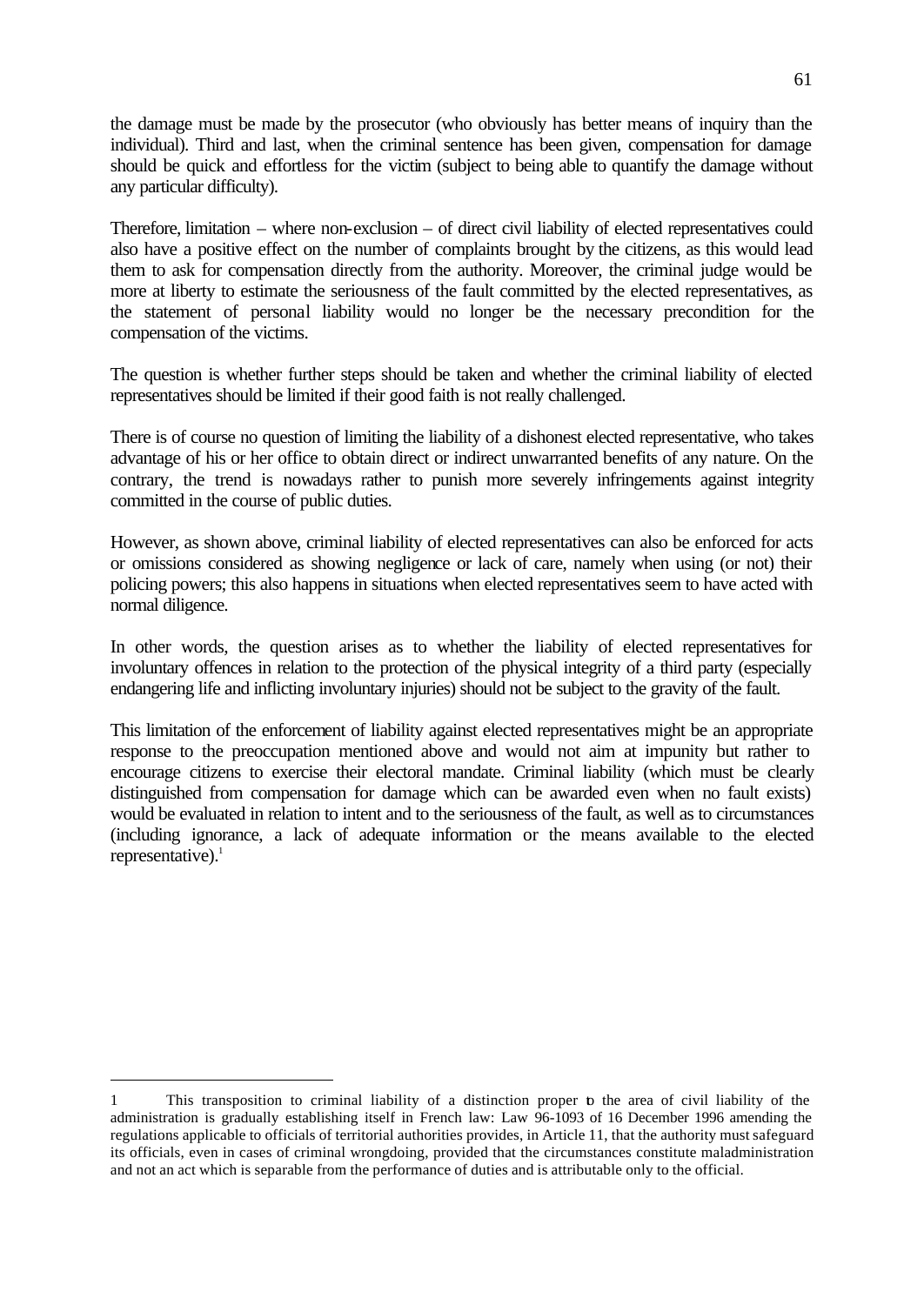Thus, it may be concluded that the administration remains primarily liable in the event of maladministration, that is an act inseparable from the performance of duties, which has given rise to damage (even in the case of damage without fault). The physical presence of elected representatives behind the local authority does not become apparent in this case unless there is a straightforward fault:

- for the authority, ordinary civil liability;
- for elected representatives, criminal liability in cases of serious acts (which will include pecuniary compensation for victims or the possibility of a right of recourse).

The CDLR considers that such a limitation of the liability of local elected representatives may be justified. However, it is aware of the fact that, in such a sensitive field, it is of extreme importance to make any change according to the wishes of the people. Every state should therefore evaluate whether the implementation of such changes in the criminal liability of elected representatives is desirable and consistent with citizens' expectations.

# **5. Specialisation of judges**

The specificity and complexity of local authorities' action must not be underestimated. An ever growing technicality, a legal framework which is vast and overlapping, increased demands from citizens: all are reasons for anxiety in elected representatives but also in judges who have to take decisions concerning administrative acts.

Moreover, the fact should not be overlooked that the administration, in some European countries, in view of its very extensive tasks, may be guilty while its representatives are not; that an illegal act of the administration is not necessarily linked to an illegal act of its elected representatives.

Several solutions may be suggested in order to give judges the necessary means to be able to make judgements, with full knowledge of the facts and without excessive research, on actions against local authorities or their elected representatives.

# **–** *Specific, theoretical and practical training for judges who are called to make judgements on this type of affairs*

# *– Judicial specialisation*

On historical grounds, several countries have developed entirely separate administrative courts. On the other hand, other countries have created specialised branches of ordinary courts. Both solutions seem to have had good results and could be suggested for countries that want to reform their judicial system.

# *– Preliminary opinion from independent specialist bodies*

An alternative or adjunct to the previous two measures might be to set up independent specialist bodies whose opinion should or could be sought by judges before ruling on the appropriateness or otherwise of the conduct of the elected representatives concerned and of the impugned decisions at issue.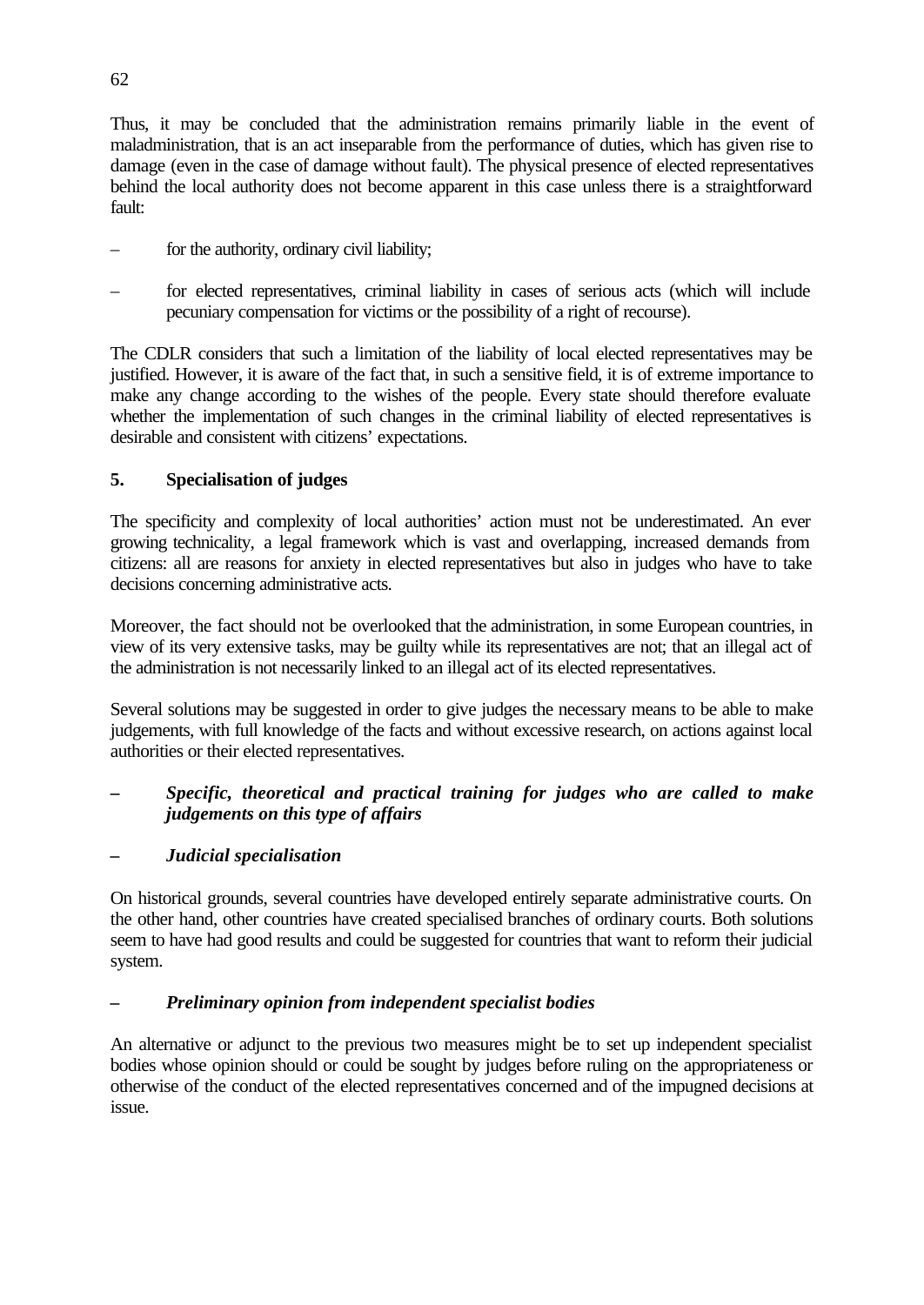# **6. Limitation of the consequences of elected representatives' liability enforcement**

The activity of local elected representatives might sometimes have very important material implications, so severe that they cannot be entirely compensated for by the guilty person. Some countries have introduced liability ceilings. If established on a sound basis, these ceilings may have a positive contribution, without demotivating elected representatives.

However, the simplest and most effective way to reduce these consequences is to favour insurance. The practical possibility of taking out insurance depends not only on the legal framework, but also on the supply of adequate insurance products. However, the enforcement of provisions in this field would most certainly contribute to the stimulation of the market. Several measures might be taken in this respect.

# **–** *Insurance for local authorities*

In order to encourage local authorities to take out civil liability insurance, it might be useful to make explicit provision in order to allow local authorities to take out this type of insurance. Such insurance might also help to limit the number of recourse actions brought by authorities against their elected representatives where the latter have acted in good faith.

### *– Insurance for elected representatives*

In countries where local authorities provide no (or an insufficient) legal shield to protect elected representatives, it would be beneficial to make explicit provision to allow local authorities to take out insurance on behalf of their elected representatives for acts performed in the course of their duties, particularly in cases of slight and unintentional negligence. In any case, elected representatives should at least be allowed to take this type of insurance at their own expense.

#### *– Mutual insurance*

Central authorities should permit and stimulate the creation, by local elected representatives or local authorities, of mutual insurance bodies to cover the risks mentioned above.

# *– Collection and disclosure of the information needed in order to quantify insurance risks*

A measure that might stimulate authorities and elected representatives to take out insurance is the organisation, at national level, of a coherent system for the collection and disclosure of information concerning local authorities' civil liability and local elected representatives' civil and accounting liability. This would enable elected representatives and insurers to better quantify such risks.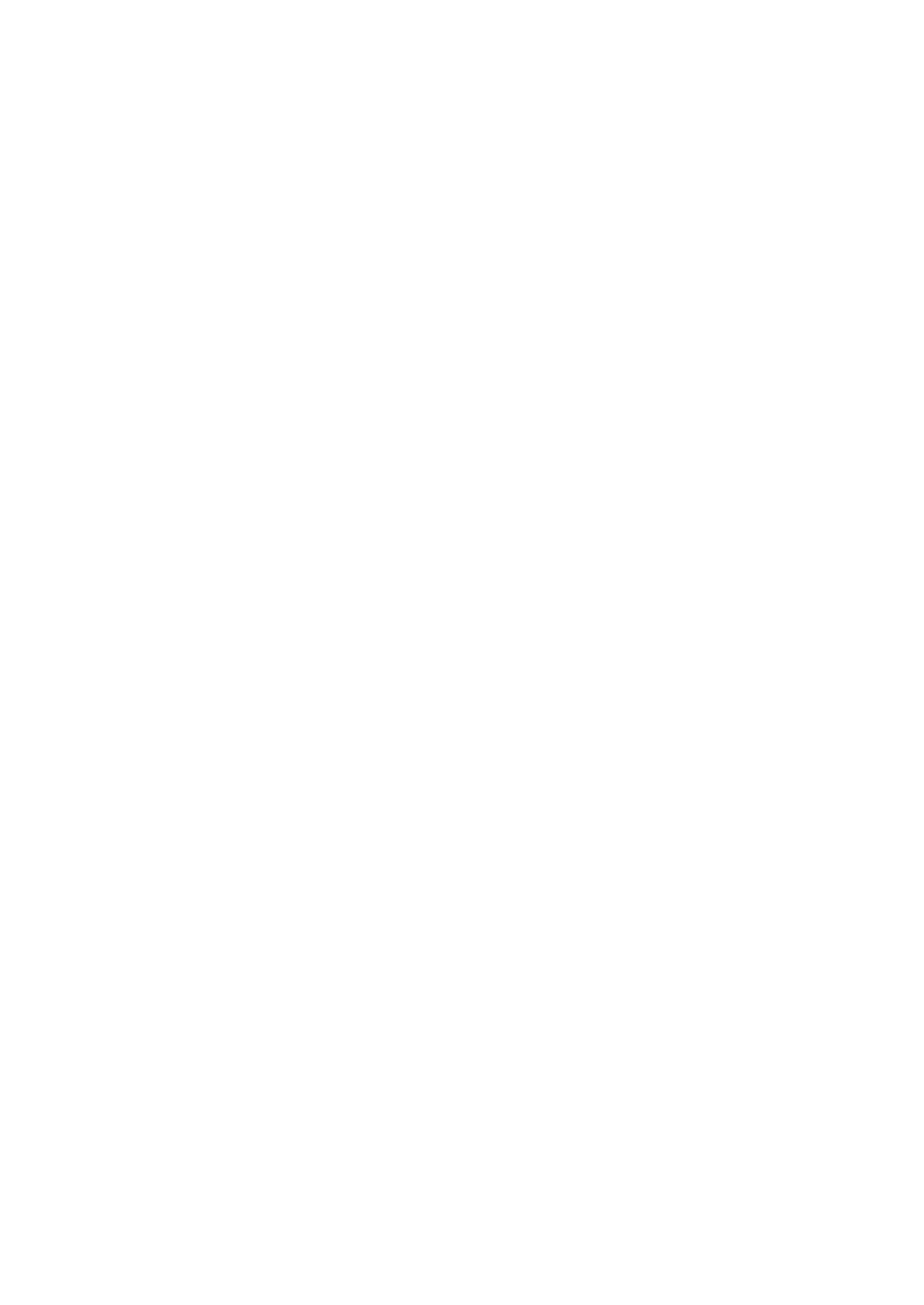#### **GLOSSARY**

#### **Accounting liability**

The obligation on public officials (representatives, civil servants, employees) to make good the financial loss they cause to their community.

### **Bad faith**

Improper behaviour, a mixture of insincerity, dishonesty and disloyalty, which, when ascertained by a judge, may result in unfavourable treatment of the person responsible. This may take the form of aggravated liability, loss of a benefit or the curtailment of a right, according to the circumstances.

### **Civil liability**

The obligation on natural or legal persons, public or private, to make good the loss arising from either breach or poor performance of a contract, in which case this refers to contractual liability. Or breach of the general duty not to cause harm to others through personal acts, objects in one's care, or through the acts of persons for whom one is responsible, in which case it refers to liability in intentional or non-intentional tort.

#### **Civil servant**

A person defined as such in the general regulations on state civil servants or those of local authorities, appointed to a permanent post and occupying a grade in the administrative hierarchy**.**

#### **Criminal liability**

The obligation on natural or legal persons, public or private, to answer before the criminal courts, under conditions laid down by law, for any acts they have committed which are classed as criminal offences and are punishable by law (summary offences, misdemeanours or felonies).

#### **Damage/loss/harm**

The harmful consequences experienced by a person arising from a wrongful action by another. The damage suffered should be considered as the criterion for compensation.

#### **Deliberate tortious intent**

The expression refers to a fault that is committed deliberately with the intention of causing harm to another person or with full awareness of its harmful consequences.

#### **Good faith**

There are two accepted uses of the expression:

Firstly, it may refer to the honesty that should govern the entry into and performance of legal transactions, particularly contracts.

It may also refer to the mistaken and non-culpable belief in the existence or non-existence of an act, a right or a legal rule.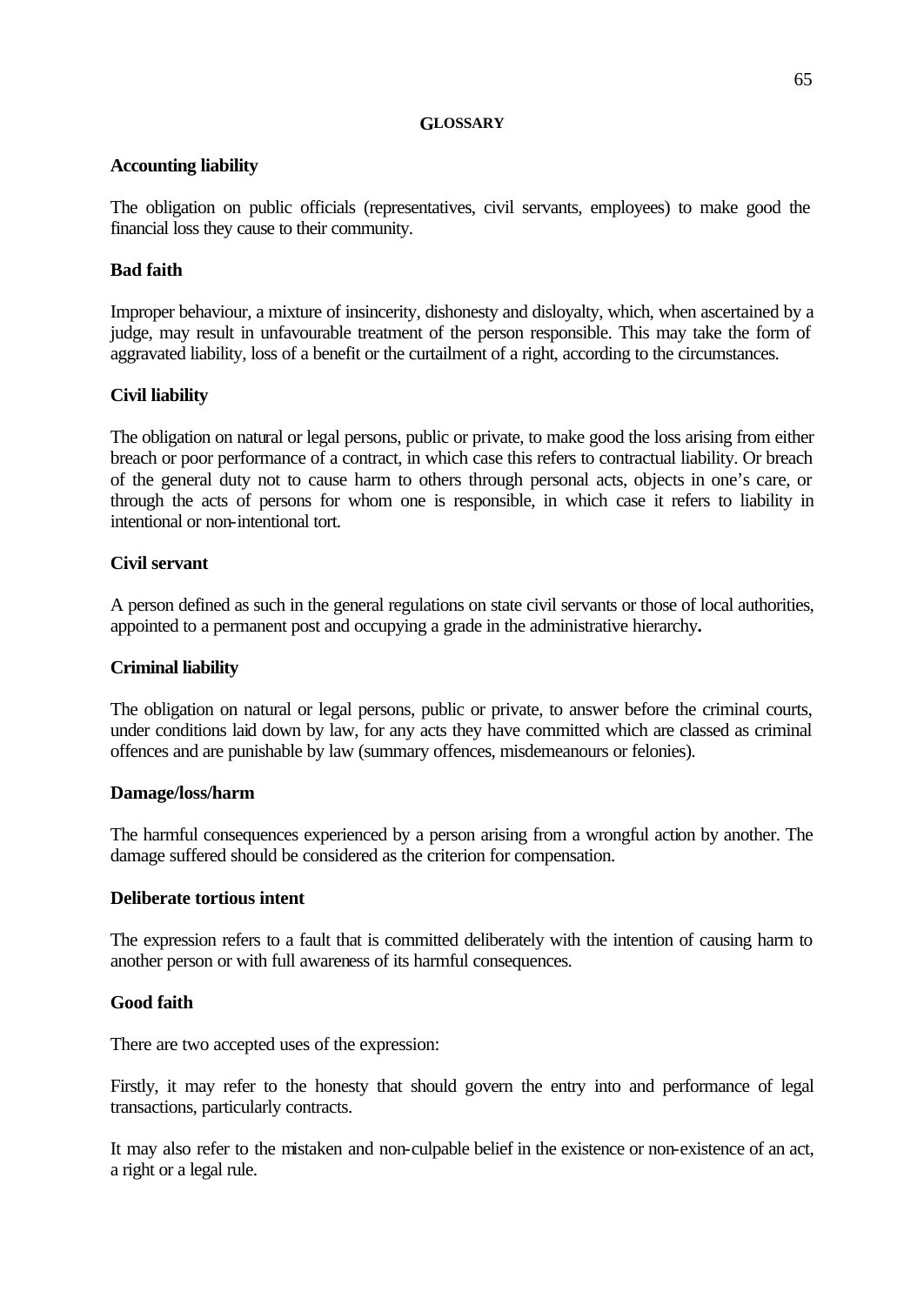In certain circumstances, good faith can give rise to exemption from liability in criminal matters, when malicious intent is claimed (for example error in law).

### **Intentional act**

The term refers to an act carried out with intent by the perpetrator who had previously weighed up the consequences. If it is wrongful, an intentional act becomes deliberate tortious intent.

### **Lack of care**

An attitude that consists of acting without taking all the precautions that care would demand.

### **Local elected representative**

A person elected to public office at local level: this refers to members of local authority councils, who may also be vested with executive functions by the assemblies to which they belong, and also, in some countries, to directly elected mayors (or heads of local executives).

#### **Local representative**

This is a wider notion than that of a local elected representative, as it includes any holder of public office at local level. Thus, all the members of the decision-making bodies and executive organs of local authorities, whether elected (directly or indirectly) or appointed by another method are local representatives**.**

#### **Malicious intent/***mens rea*

Fraudulent manoeuvre intended to deceive one of the parties to a legal transaction, usually a contract, in order to obtain his/her consent.

In criminal law, malicious intent refers to the mental element in an offence, that is the fact that the offender was willing to commit an offence (see Deliberate tortious intent).

#### **Negligence**

An attitude that consists of not taking all the precautions required and which would have been taken by a reasonably careful person.

#### **Non-intentional fault**

This term is used where a person has committed a wrongful act without intending to do so: the fault is treated purely as a result and is assessed accordingly. As a rule, criminal law requires that intention be established before sanctions can be imposed, except in cases of lack of care; this is not the case in administrative law.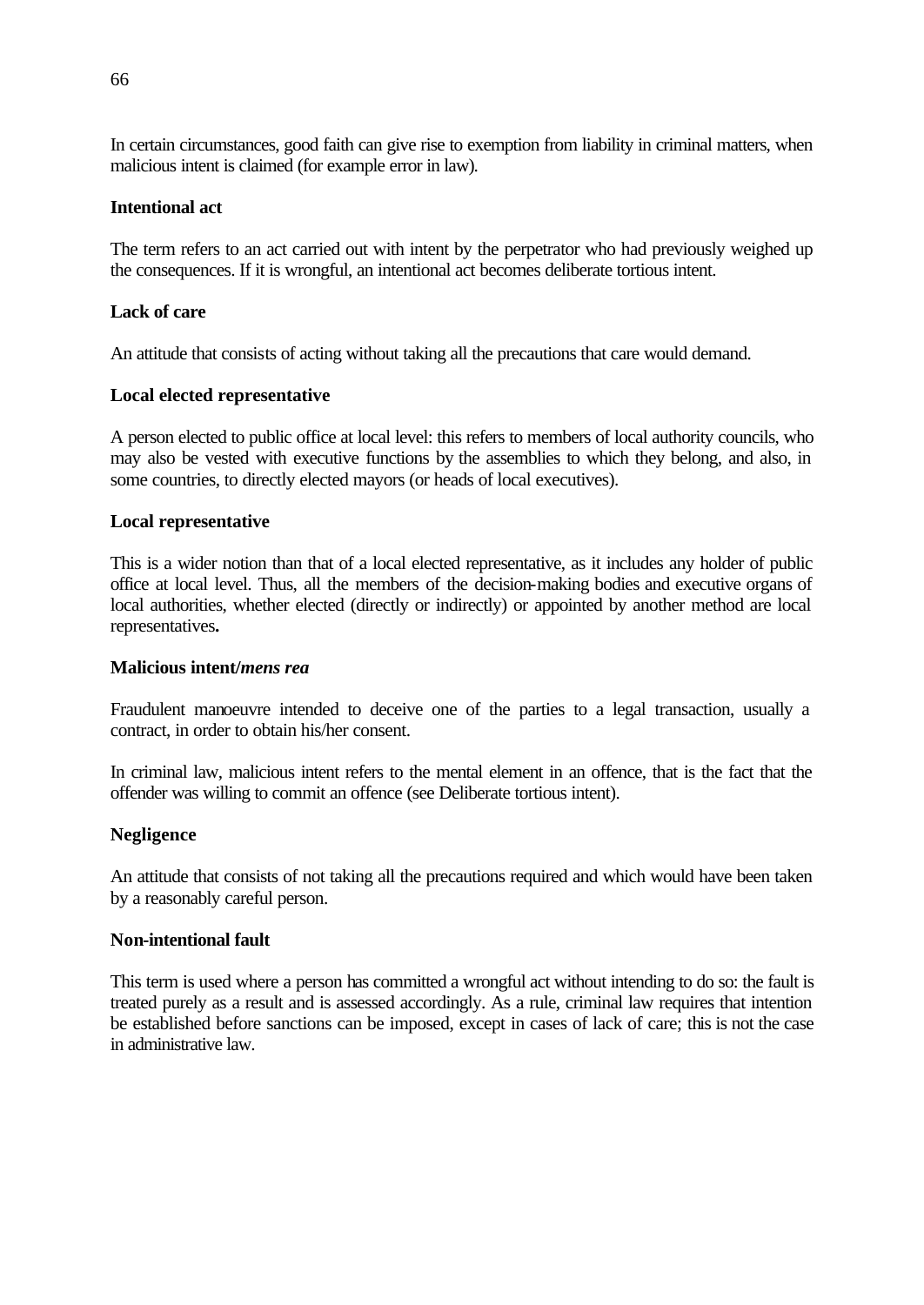#### **Objective liability/liability without fault**

Liability is said to be objective when it obliges the person declared liable to compensate for loss caused without fault by him/her.

#### **Offence/infringement**

An action described as such by statutes or regulations and clearly defined in terms of its material and intentional elements: if committed, it is likely to engage the criminal liability of its perpetrator, whether a natural or legal person. In criminal law, there can be no offence without legislation, and the principle is that "offences and penalties are matters of law".

#### **Personal fault**

With regard to the liability of a public official, the term refers to a wrongful act that, in the view of both the administrative and ordinary courts, is of a nature such as to engage the personal and pecuniary liability of the public official towards the victim, even if the former was performing a duty at the time.

Personal fault is usually the result of improper behaviour on the part of the person concerned, and consequently the authorities no longer act as a screen between that person and the victim. Personal fault and serious negligence have a tendency to mean the same thing in public law.

#### **Political liability**

The obligation incumbent on persons elected to public office to answer to the electors or certain supervisory bodies for the acts or omissions carried out during their term of office.

#### **Public official**

This is a wider notion than that of civil servant, as it includes any person (including elected representatives) working for a public authority, answerable to that authority and paid by it.

#### **Serious negligence**

In the assessment made by the judge, this refers to a certain degree of seriousness of the wrongful act. A finding of serious negligence enables the parties to a legal relationship, under the judge's supervision, to draw certain legal inferences.

Serious negligence can be compared to gross negligence, which, in administrative law, is the only kind of fault that engages the liability of certain public services, as well as that of the person who committed the fault, by way of a right of recourse. This is the case for the fire services and the police, and more generally for all public services faced with genuine difficulties in carrying out their work and which are recognised as such by the judge.

#### **Slight negligence**

This consists of any failure to carry out a previously established obligation regardless of the seriousness.